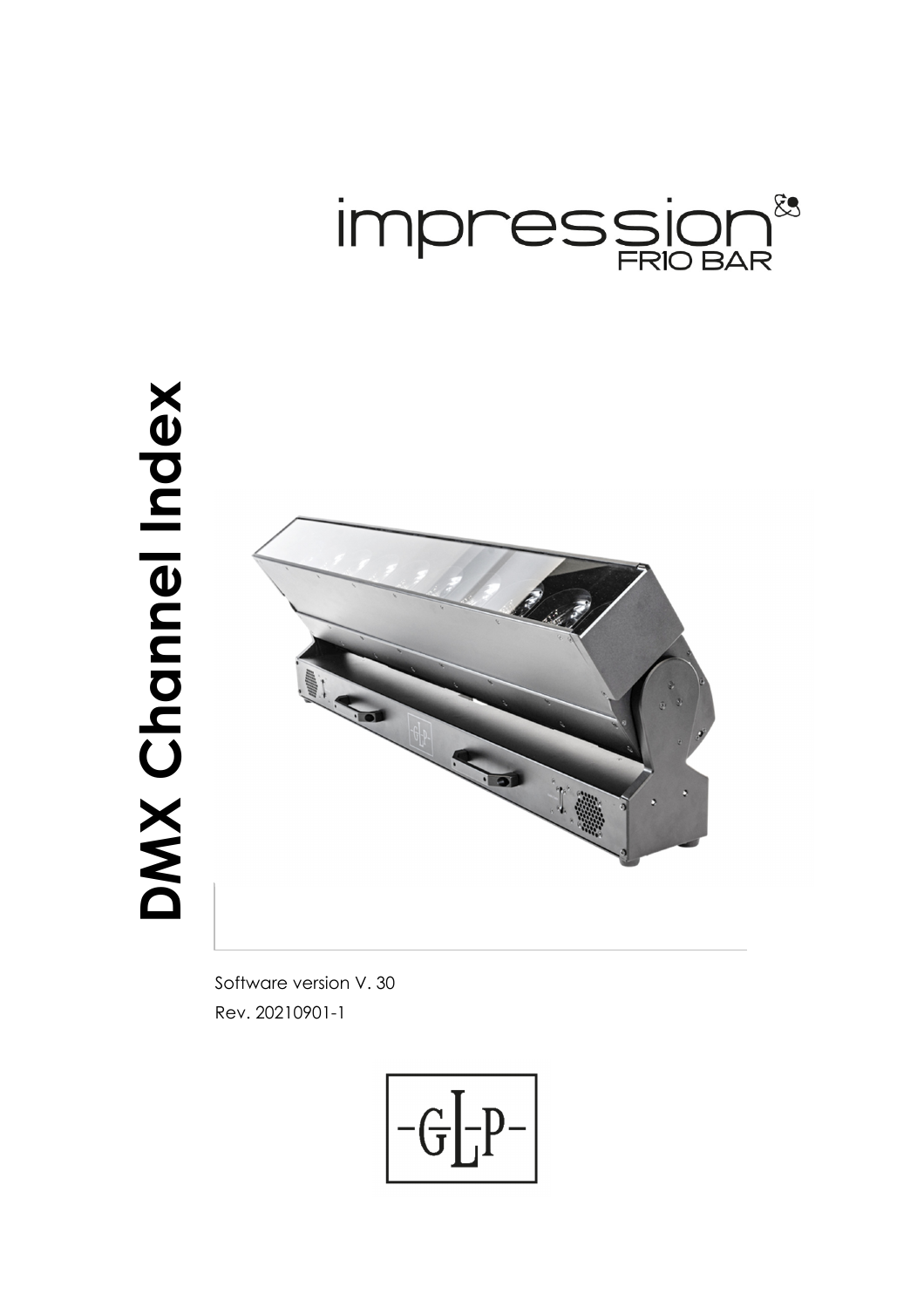GLP® impression FR10 Bar DMX Channel Index – Revision 20210901-1

This document covers fixture software version V. 30

© 2019-2021 German Light Products GmbH. All rights reserved.

The marks 'GLP' and 'German Light Products' are trademarks registered as the property of German Light Products GmbH in Germany, in the United States of America and in other countries.

The information contained in this document is subject to change without notice. German Light Products GmbH and all affiliated companies disclaim liability for any injury, damage, direct or indirect loss, consequential or economic loss or any other loss occasioned by the use of, inability to use or reliance on the information contained in this document.

Manufacturer's head office: German Light Products GmbH (GLP), Industriestrasse 2, 76307 Karlsbad, Germany Tel (Germany): +49 7248 92719 - 0

Service & Support EMEA: GLP, Industriestrasse 2, 76307 Karlsbad, Germany Tel. (Germany): +49 7248 9271955 Email: support@glp.de www.glp.de

Service & Support USA: GLP USA, 1145 Arroyo St., Ste. A, 91340 San Fernando, California Tel (USA): +1 818 767 8899 Support (US): info@germanlightproducts.com www.germanlightproducts.com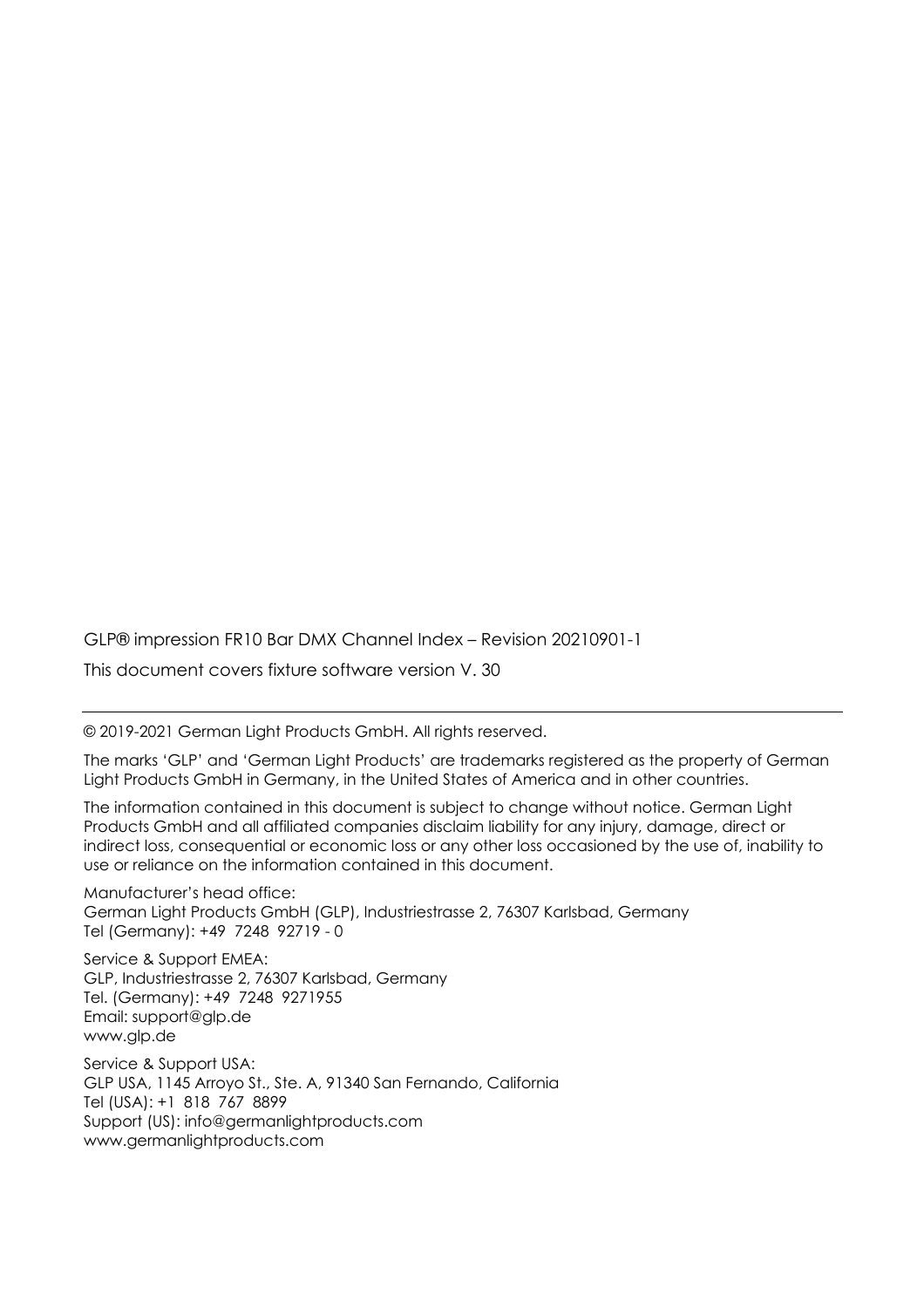# **Table of Contents**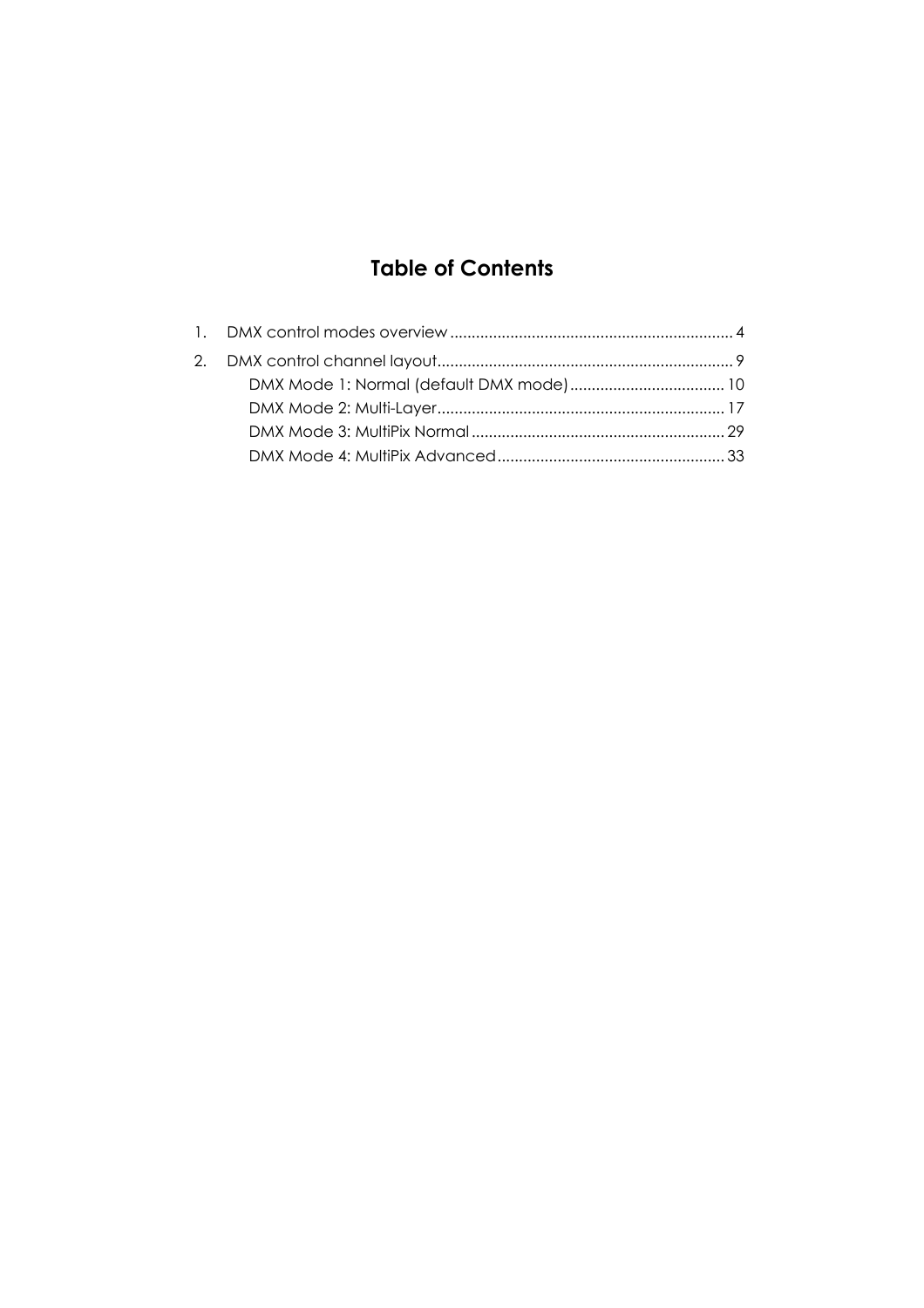# **1. DMX control modes overview**

The following DMX control modes are available in the impression FR10 Bar.

**DMX Mode 1: Normal** is the default control mode. It provides 16-bit control of tilt and dimming, shutter effects, a Control/Settings channel that lets you configure the fixture remotely via DMX, color temperature control, a virtual color wheel (color presets) and RGBW color mixing.

It also features a powerful effects engine with static and dynamic pixel and zoom effect patterns. The variable effect parameters include *Crossfading* (adjusts fading from one step to the next in an effect) and *Transition* (adjusts fading from one effect to the next).

The *Pattern select* channels let you select from 50 x pixel and 50 x zoom patterns. At the end of each Pattern select channel there is a *Random Pattern* function and a *Random Pixel* function:

- *Random Pattern* auto-selects patterns at random. After 10 cycles through all the steps in one pattern, the fixture changes to the next pattern.
- *Random Pixel* selects pixels at random and snaps from one pixel to the next.
	- Selecting a static pattern step (values 0 – 119) on the Pattern position/movement channel gives a move to a new random pixel.
	- Selecting a dynamic movement (values 128 – 255) on the Pattern position/ movement channel give continuous random pixel moves.
	- Selecting a speed on the Pixel Pattern FX Crossfading channel lets you change from snap to smooth crossfading.

## **Mode 1 Normal (default mode)**

| 1              |                                |
|----------------|--------------------------------|
| $\overline{c}$ | Tilt                           |
| 3              |                                |
| $\overline{4}$ | Dimmer global                  |
| $\overline{5}$ | Shutter global                 |
| 6              | Control/Settings               |
| $\overline{7}$ | CTC                            |
| 8              | Virtual color wheel            |
| 9              | Red                            |
| 10             | Green                          |
| 11             | Blue                           |
| 12             | White                          |
| 13             | Pixel FX Pattern select        |
| 14             | <b>Pixel FX Position/Speed</b> |
| 15             | Pixel FX Crossfading           |
| 16             | <b>Pixel FX Transition</b>     |
| 17             | Pixel FX Length                |
| 18             | Pixel FX Offset                |
| 19             | Zoom global                    |
| 20             | Zoom FX Pattern select         |
| 21             | Zoom FX Position/Speed         |
| 22             | Zoom FX Crossfading            |
| 23             | Zoom FX Transition             |
| 24             | Zoom FX Length                 |
| 25             | Zoom FX Offset                 |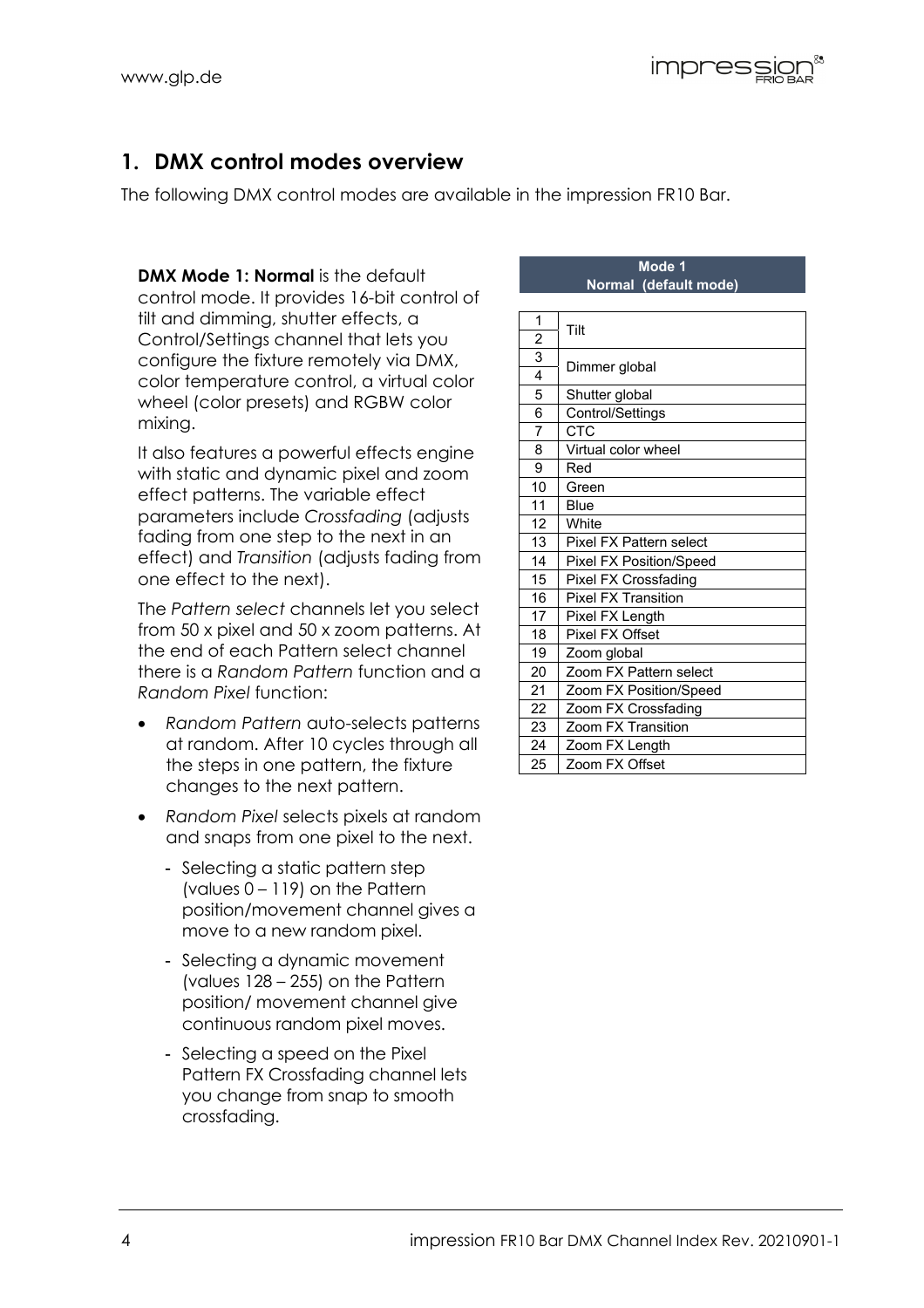

It also features a powerful effects engine with static and dynamic pixel and zoom effect patterns. The variable effect parameters include *Crossfading* (adjusts fading from one step in an effect to the next step) and *Transition* (adjusts fading from one effect to the next effect).

Besides the main layer (Layer 1) described above, DMX Mode 2 features two additional layers that can be used in combination with Layer 1.

The fixture decides which of the three layers takes priority based on the Color Mix Priority setting on the Control/Settings DMX channel or in the fixture's control panel. The default setting is HTP (highest DMX value takes priority), but you can set Layer 1 (the main layer) or Layer 3 to take priority.

Each of these two additional layers offers a 16-bit layer master (the visibility of the layer over the lower layers from 0% – 100%), shutter effects, RGBW control and the same range of pixel FX as in DMX Mode 1.

### **Mode 2 Multi-Layer**

**Impressior** 

| 1              | Tilt                           |                      |
|----------------|--------------------------------|----------------------|
| $\overline{2}$ |                                |                      |
| 3              | Intensity global               |                      |
| 4              |                                |                      |
| 5              | Shutter global                 |                      |
| 6              | Control/Settings               |                      |
| 7              | <b>CTC</b>                     |                      |
| 8              | Virtual color wheel            |                      |
| 9              | Red                            |                      |
| 10             | Green                          | Layer 1 - Main Layer |
| 11             | Blue                           |                      |
| 12             | White                          |                      |
| 13             | Pixel FX Pattern select        |                      |
| 14             | Pixel FX Position/Speed        |                      |
| 15             | <b>Pixel FX Crossfading</b>    |                      |
| 16             | <b>Pixel FX Transition</b>     |                      |
| 17             | Pixel FX Length                |                      |
| 18             | Pixel FX Offset                |                      |
| 19             | Zoom global                    |                      |
| 20             | Zoom FX Pattern select         |                      |
| 21             | Zoom FX Position/Speed         |                      |
| 22             | Zoom FX Crossfading            |                      |
| 23             | Zoom FX Transition             |                      |
| 24             | Zoom FX Length                 |                      |
| 25             | Zoom FX Offset                 |                      |
| 26             | Layer 2 Master                 |                      |
| 27             |                                |                      |
| 28             | Shutter                        |                      |
| 29             | Red intensity                  |                      |
| 30             | Green intensity                |                      |
| 31             | <b>Blue intensity</b>          | ayer 2               |
| 32             | White intensity                |                      |
| 33             | Pixel FX Pattern select        |                      |
| 34             | <b>Pixel FX Position/Speed</b> |                      |
| 35             | Pixel FX Crossfading           |                      |
| 36             | <b>Pixel FX Transition</b>     |                      |
| 37             | Pixel FX Length                |                      |
| 38             | Pixel FX Offset                |                      |
| 39             | Layer 3 Master                 |                      |
| 40             |                                |                      |
| 41             | Shutter                        |                      |
| 42             | Red intensity                  |                      |
| 43             | Green intensity                |                      |
| 44             | <b>Blue intensity</b>          |                      |
| 45             | White intensity                | ayer 3               |
| 46             | Pixel FX Pattern select        |                      |
| 47             | Pixel FX Position/Speed        |                      |
| 48             | Pixel FX Crossfading           |                      |
| 49             | <b>Pixel FX Transition</b>     |                      |
| 50             | Pixel FX Length                |                      |
| 51             | Pixel FX Offset                |                      |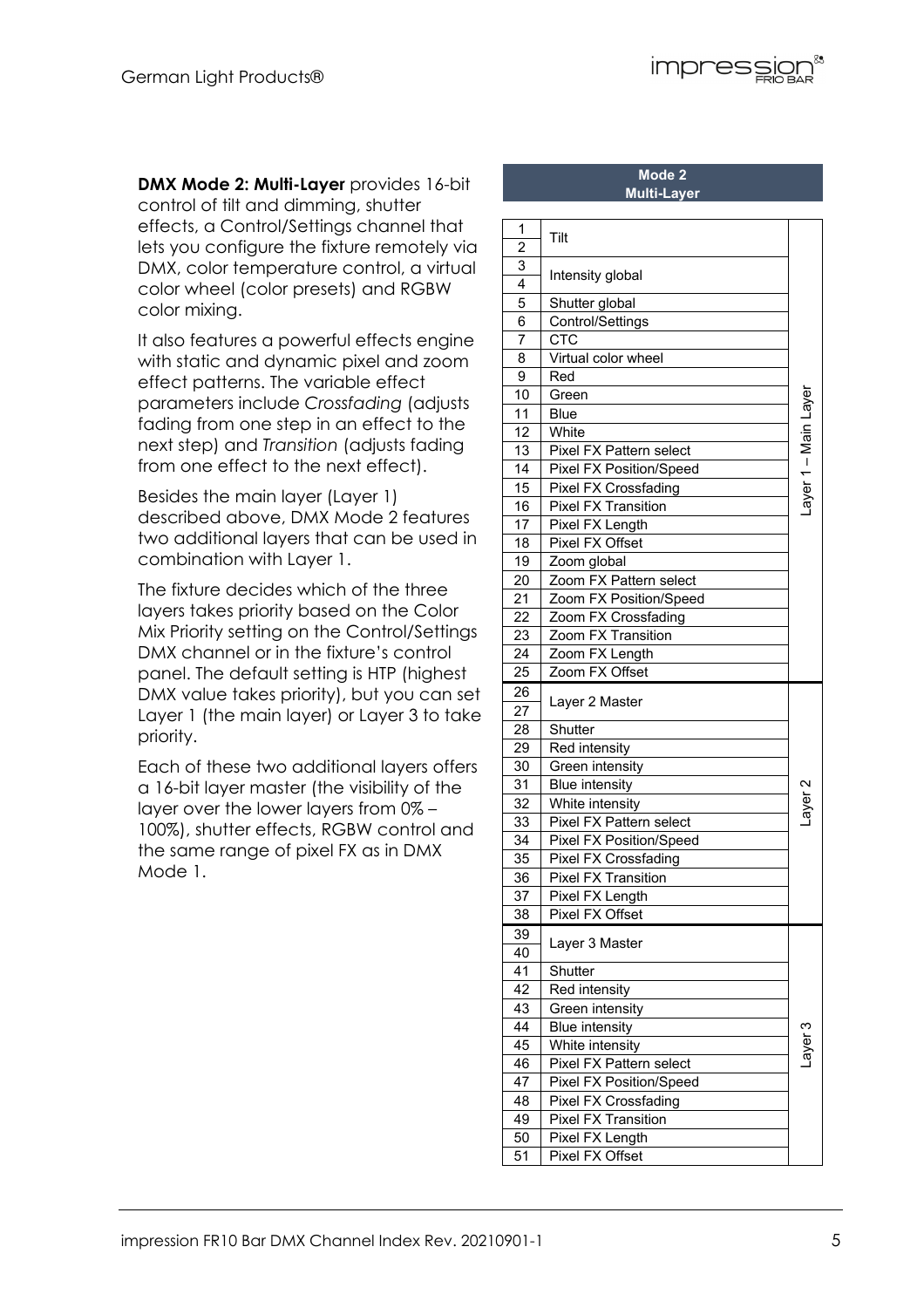**Mode 3 MultiPix**

## **DMX Mode 3: MultiPix (Multi-pixel)**

provides 16-bit control of tilt and dimming, shutter effects, a Control/Settings channel that lets you configure the fixture remotely via DMX and color temperature control.

This mode also gives individual RGBW color mixing and individual Zoom control of each of the fixture's ten pixels.

| 1<br>$\overline{c}$ | Tilt                          |
|---------------------|-------------------------------|
|                     |                               |
| 3<br>4              | Intensity global              |
| 5                   | Shutter global                |
| 6                   | Control/Settings              |
| 7                   | <b>CTC</b>                    |
| 8                   | Pixel 01 Red                  |
| 9                   | Pixel 01 Green                |
| $\overline{10}$     | Pixel 01 Blue                 |
| 11                  | Pixel 01 White                |
| 12                  | Pixel 01 Zoom                 |
| 13                  | Pixel 02 Red                  |
| 14                  | Pixel 02 Green                |
| 15                  | Pixel 02 Blue                 |
| 16                  | Pixel 02 White                |
| 17                  | Pixel 02 Zoom                 |
| 18                  | Pixel 03 Red                  |
| $\overline{19}$     | Pixel 03 Green                |
| 20                  | Pixel 03 Blue                 |
| 21                  | Pixel 03 White                |
| 22                  | Pixel 03 Zoom                 |
| 23                  | Pixel 04 Red                  |
| 24                  | Pixel 04 Green                |
| 25                  | Pixel 04 Blue                 |
| 26                  | Pixel 04 White                |
| $\overline{2}$      | Pixel 04 Zoom                 |
| $\overline{28}$     | Pixel 05 Red                  |
| 29                  | Pixel 05 Green                |
| 30                  | Pixel 05 Blue                 |
| 31                  | Pixel 05 White                |
| 32                  | Pixel 05 Zoom                 |
| 33                  | Pixel 06 Red                  |
| 34                  | Pixel 06 Green                |
| $\overline{35}$     | Pixel 06 Blue                 |
| 36                  | Pixel 06 White                |
| 37                  | Pixel 06 Zoom                 |
| 38                  | Pixel 07 Red                  |
| 39                  | Pixel 07 Green                |
| $\overline{40}$     | Pixel 07 Blue                 |
| 41                  | Pixel 07 White                |
| 42<br>43            | Pixel 07 Zoom<br>Pixel 08 Red |
| 44                  | Pixel 08 Green                |
| 45                  | Pixel 08 Blue                 |
| 46                  | Pixel 08 White                |
| 47                  | Pixel 08 Zoom                 |
| 48                  | Pixel 09 Red                  |
| 49                  | Pixel 09 Green                |
| 50                  | Pixel 09 Blue                 |
| 51                  | Pixel 09 White                |
| 52                  | Pixel 09 Zoom                 |
| 53                  | Pixel 10 Red                  |
| 54                  | Pixel 10 Green                |
| 55                  | Pixel 10 Blue                 |
| 56                  | Pixel 10 White                |
| 57                  | Pixel 10 Zoom                 |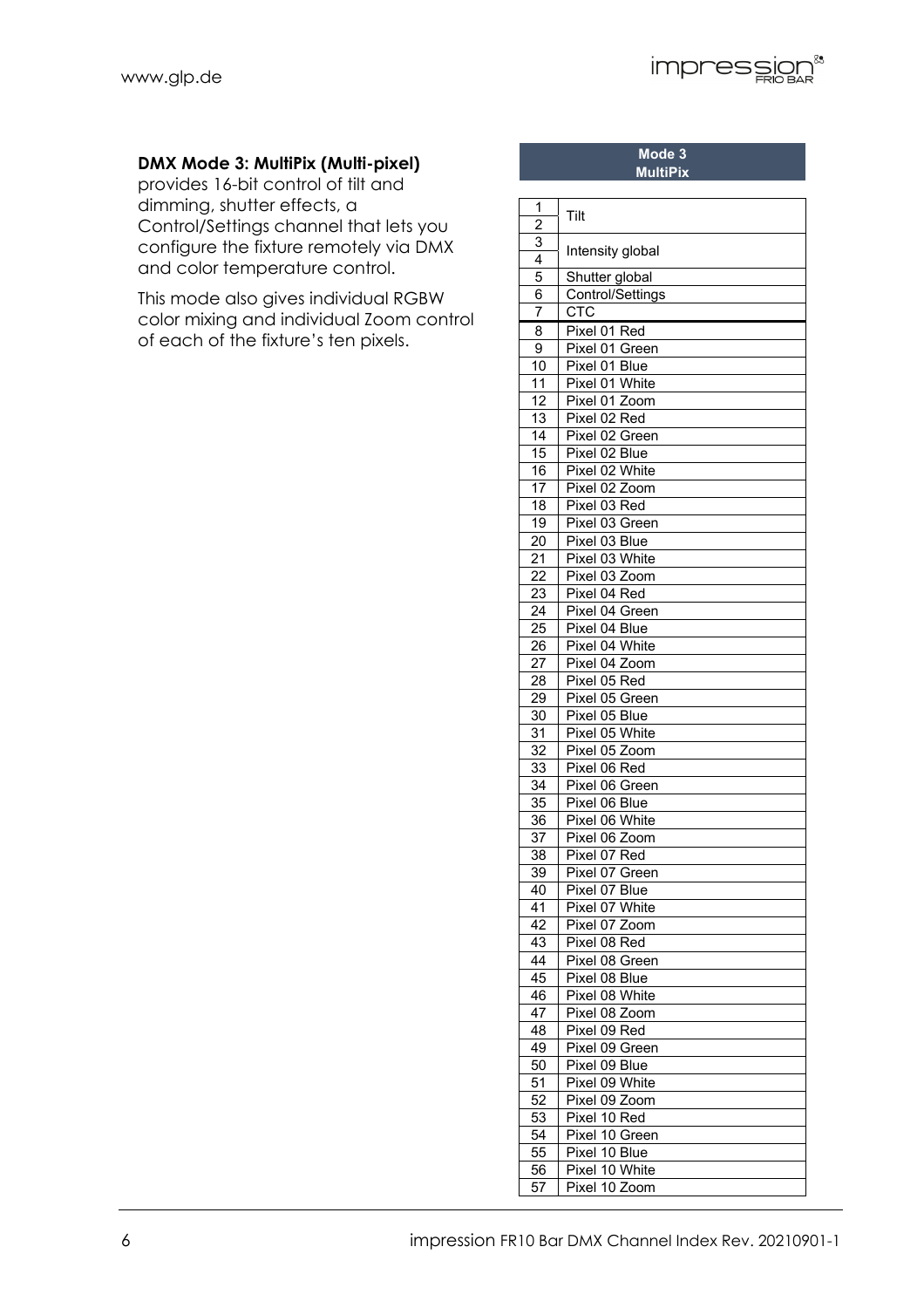

## **DMX Mode 4: MultiPix (Multi-pixel)**

**Advanced** provides 16-bit control of tilt and dimming, shutter effects, a Control/Settings channel that lets you configure the fixture remotely via DMX, color temperature control, a virtual color wheel (color presets) and RGBW color mixing.

It also features a powerful effects engine with static and dynamic pixel and zoom effect patterns. The variable effect parameters include *Crossfading* (adjusts fading from one step to the next in an effect) and *Transition* (adjusts fading from one effect to the next).

Besides the main layer (Layer 1) described above, DMX Mode 4 features two additional layers that can be used in combination with Layer 1:

- Layer 2 offers shutter effects and individual pixel RGBW color mixing with 16-bit Master control (visibility of Layer 2 from 0% – 100%).
- Layer 3 offers individual pixel zoom control with Master control (visibility of Layer 3 from 0% – 100%).
- The fixture decides which of the three layers takes priority based on the Color Mix Priority setting on the Control/Settings DMX channel or in the fixture's control panel. The default setting is HTP (highest DMX value takes priority), but you can set Layer 1 (the main layer) or Layer 3 to take priority.

## **Mode 4 MultiPix Advanced**

| 1<br>$\overline{c}$   | Tilt                                 |                      |
|-----------------------|--------------------------------------|----------------------|
| 3<br>$\overline{4}$   | Intensity global                     |                      |
|                       |                                      |                      |
| 5                     | Shutter global                       |                      |
| 6                     | Control/Settings                     |                      |
| 7                     | CTC                                  |                      |
| 8                     | Virtual color wheel                  |                      |
| 9                     | Red                                  |                      |
| 10                    | Green                                | Layer 1 - Base layer |
| 11                    | <b>Blue</b>                          |                      |
| 12                    | White                                |                      |
| 13                    | Pixel FX Pattern select              |                      |
| 14                    | Pixel FX Position/Speed              |                      |
| 15                    | <b>Pixel FX Crossfading</b>          |                      |
| 16                    | <b>Pixel FX Transition</b>           |                      |
| 17                    | Pixel FX Length                      |                      |
| 18                    | Pixel FX Offset                      |                      |
| 19                    | Zoom global                          |                      |
| 20                    | Zoom FX Pattern select               |                      |
| 21                    | Zoom FX Position/Speed               |                      |
| $\overline{22}$       | Zoom FX Crossfading                  |                      |
| 23                    | Zoom FX Transition                   |                      |
| 24                    | Zoom FX Length                       |                      |
| 25                    | Zoom FX Offset                       |                      |
| 26                    | Layer 2 (individual pixel intensity) |                      |
| 27                    | Master                               |                      |
| 28                    | Shutter                              |                      |
| 29                    | Pixel 01 Red                         |                      |
| 30                    | Pixel 01 Green                       |                      |
| 31                    | Pixel 01 Blue                        |                      |
| 32                    | Pixel 01 White                       |                      |
| 33                    | Pixel 02 Red                         |                      |
| 34                    | Pixel 02 Green                       |                      |
| 35                    | Pixel 02 Blue                        |                      |
| 36                    | Pixel 02 White                       |                      |
| 37                    | Pixel 03 Red                         | el intensit          |
| 38                    | Pixel 03 Green                       |                      |
| 39                    | Pixel 03 Blue                        |                      |
| 40                    |                                      |                      |
|                       | Pixel 03 White                       | ĉ<br>$\mathbf{I}$    |
| 41                    | Pixel 04 Red                         |                      |
| 42                    | Pixel 04 Green                       |                      |
| 43                    | Pixel 04 Blue                        | -ayer 2              |
| 44                    | Pixel 04 White                       |                      |
| 45                    | Pixel 05 Red                         |                      |
| 46                    | Pixel 05 Green                       |                      |
| 47                    | Pixel 05 Blue                        |                      |
| 48                    | Pixel 05 White                       |                      |
| 49                    | Pixel 06 Red                         |                      |
| 50                    | Pixel 06 Green                       |                      |
| 51<br>$\overline{52}$ | Pixel 06 Blue<br>Pixel 06 White      |                      |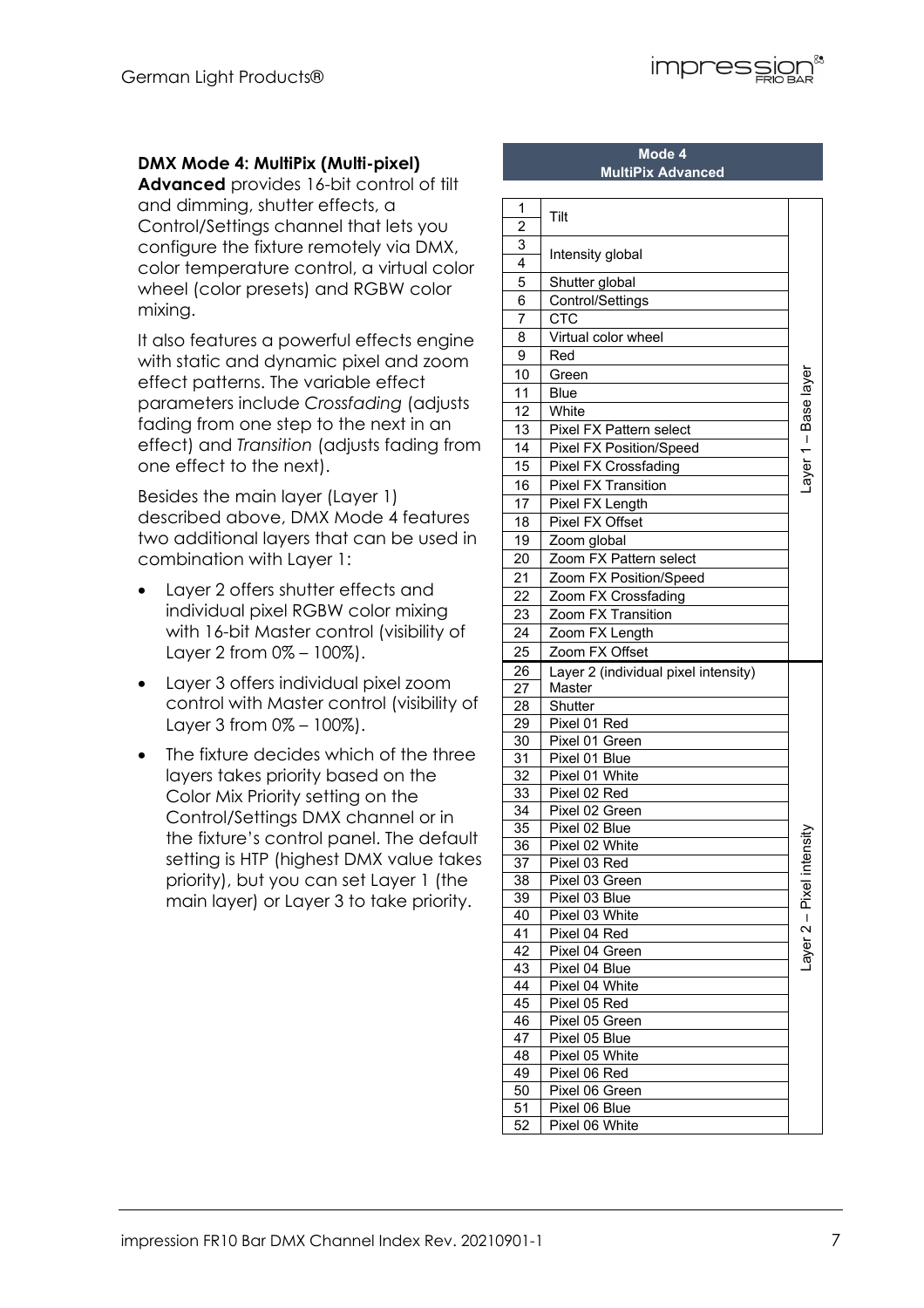| www.glp.de |  |
|------------|--|
|            |  |

| 53              | Pixel 07 Red                              |                                      |
|-----------------|-------------------------------------------|--------------------------------------|
| 54              | Pixel 07 Green                            |                                      |
| 55              | Pixel 07 Blue                             |                                      |
| 56              | Pixel 07 White                            | ayer 2 – Pixel intensity (continued) |
| 57              | Pixel 08 Red                              |                                      |
| 58              | Pixel 08 Green                            |                                      |
| 59              | Pixel 08 Blue                             |                                      |
| 60              | Pixel 08 White                            |                                      |
| 61              | Pixel 09 Red                              |                                      |
| 62              | Pixel 09 Green                            |                                      |
| 63              | Pixel 09 Blue                             |                                      |
| 64              | Pixel 09 White                            |                                      |
| 65              | Pixel 10 Red                              |                                      |
| 66              | Pixel 10 Green                            |                                      |
| 67              | Pixel 10 Blue                             |                                      |
| 68              | Pixel 10 White                            |                                      |
| 69              | Layer 3 (individual pixel zoom)<br>Master |                                      |
| 70              | Pixel 01 Zoom                             |                                      |
| 71              | Pixel 02 Zoom                             | ayer 3 - Pixel zoom                  |
| $\overline{72}$ | Pixel 03 Zoom                             |                                      |
| 73              | Pixel 04 Zoom                             |                                      |
| 74              | Pixel 05 Zoom                             |                                      |
| 75              | Pixel 06 Zoom                             |                                      |
| 76              | Pixel 07 Zoom                             |                                      |
| 77              | Pixel 09 Zoom                             |                                      |
| 78              | Pixel 09 Zoom                             |                                      |
|                 |                                           |                                      |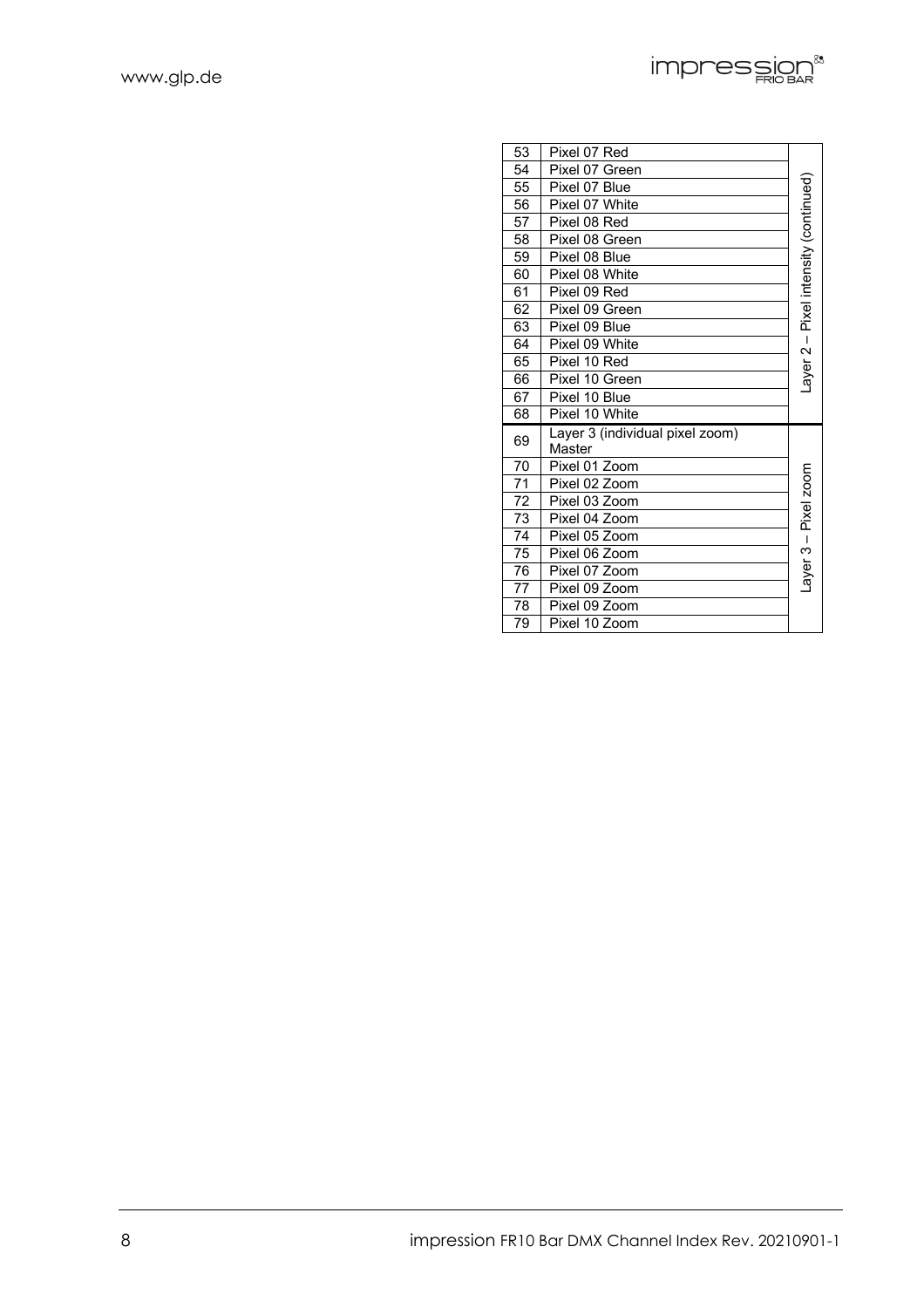impression®

# **2. DMX control channel layout**

In the following DMX channel layout tables:

- Default settings are indicated with **bold type**.
- Where commands are marked *(3s hold) or (5s hold)*, you must send the DMX value continuously for 3 or 5 seconds to apply the command.
- Percentage equivalents are rounded up or down to the nearest 0.1%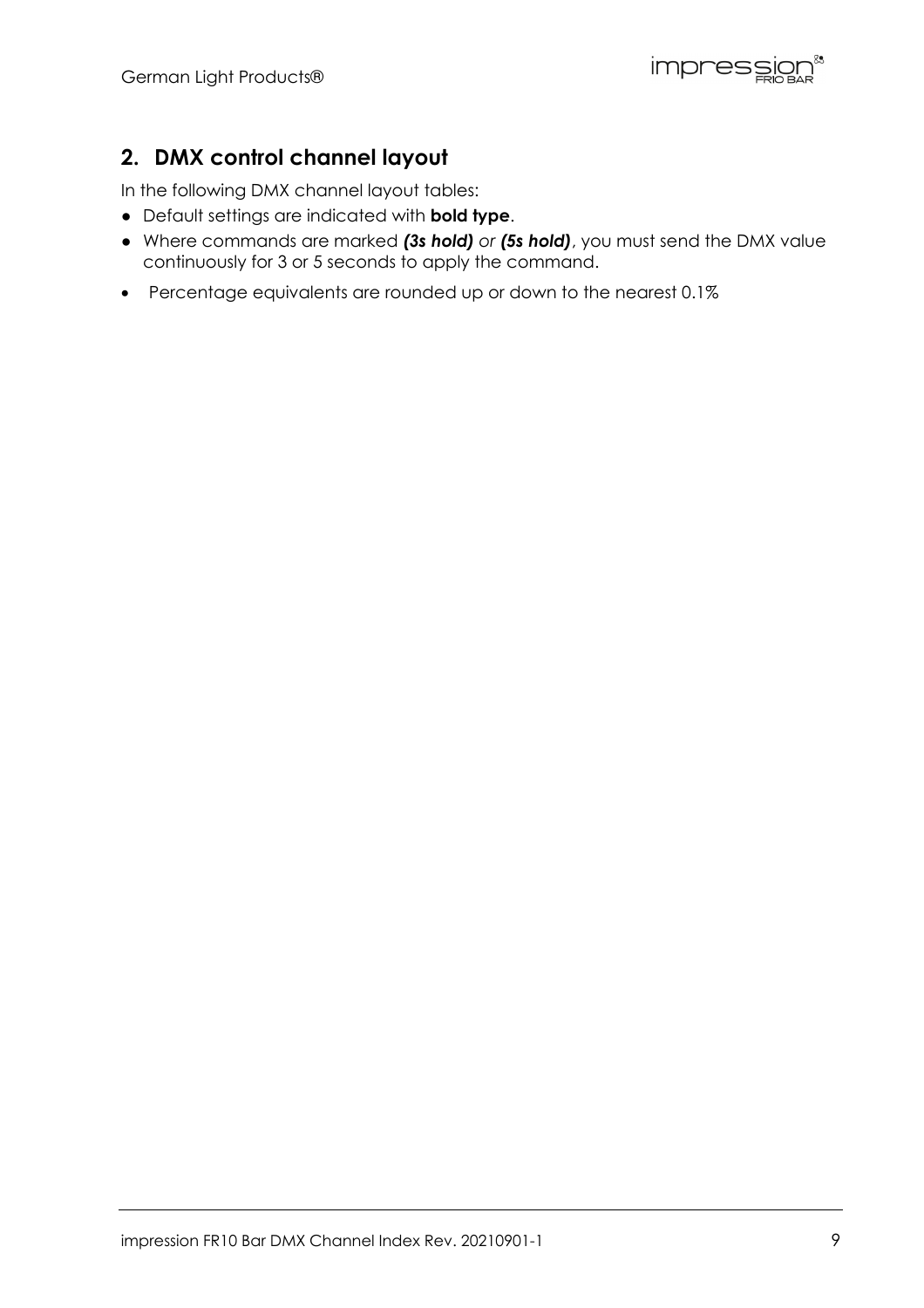# *DMX Mode 1: Normal (default DMX mode)*

| Percent<br>range<br><b>Tilt coarse</b><br>1<br>65535<br>Tilt backwards > forwards (16-bit)<br>$\mathbf{O}$<br>$\mathbf{0}$<br>100<br>32768<br>Fade<br>$\mathbf 2$<br><b>Tilt fine</b><br>Intensity<br>3<br>Global intensity 0-100% (16-bit)<br>0<br>65535<br>32768<br>Fade<br>coarse<br>0<br>100<br>Intensity fine<br>4<br>$\mathbf{O}$<br>Shutter closed<br>4<br>0<br>1.6<br>Snap<br>5<br>9<br>Dimmer flash (at intensity change)<br>2.0<br>3.5<br>Snap<br>39<br>10<br>3.9<br>15.3<br>Pulse slow > fast<br>Fade<br>Opening pulse slow > fast<br>40<br>69<br>15.7<br>27.1<br>Fade<br>Closing pulse slow > fast<br>70<br>99<br>27.5<br>38.8<br>Fade<br>5<br>Shutter<br>255<br>129<br>39.2<br>Double flash slow > fast<br>100<br>50.6<br>Fade<br>Random pixel strobe slow > fast<br>130<br>159<br>51.0<br>62.4<br>Fade<br>Random all strobe slow > fast<br>199<br>78.0<br>160<br>62.7<br>Fade<br>200<br>250<br>98.0<br>Strobe sync all pixels 1Hz > 10Hz<br>78.4<br>Fade<br>251<br>255<br>98.4<br>100<br>Snap<br>Open<br>No function<br>38<br>$\mathbf{O}$<br>0<br>14.9<br>Dimmer curve: Soft (square) (3s<br>39<br>41<br>15.3<br>16.1<br>hold)<br>Dimmer curve: Linear (3s hold)<br>42<br>44<br>16.5<br>17.3<br>45<br>53<br>20.8<br>No function<br>17.6<br>22<br>Display mode: Off (3s hold)<br>54<br>56<br>21.2<br>57<br>59<br>22.4<br>23.1<br>Display mode: Auto (3s hold)<br>Display mode: On (3s hold)<br>62<br>60<br>23.5<br>24.3<br>25.5<br>Display orientation: Normal (3s hold)<br>63<br>65<br>24.7<br>Display orientation: Inverted (3s<br>25.9<br>68<br>26.7<br>66<br>hold)<br>No function<br>69<br>71<br>27.1<br>27.8<br>72<br>28.2<br>29.0<br>No DMX: Blackout (3s hold)<br>74<br>75<br>77<br>29.4<br>30.2<br>No DMX: Hold (3s hold)<br>78<br>31.4<br>No DMX: Captured scene (3s hold)<br>80<br>30.6<br>32.5<br>81<br>83<br>31.8<br>Capture Scene (3s hold)<br>No function<br>84<br>86<br>32.9<br>33.7<br>Control /<br>6<br>$\mathbf 0$<br>Snap<br>87<br>89<br>34.9<br>Fan mode: Regulated (3s hold)<br>34.1<br><b>Settings</b><br>90<br>92<br>Fan mode: High (3s hold)<br>35.3<br>36.1<br>93<br>95<br>Fan mode: Medium (3s hold)<br>36.5<br>37.3<br>96<br>98<br>37.6<br>38.4<br>Fan mode: Low (3s hold)<br>99<br>No function<br>104<br>38.8<br>40.8<br>Position feedback: Off (3s hold)<br>107<br>105<br>41.2<br>42.0<br>Position feedback: On (3s hold)<br>108<br>110<br>42.4<br>43.1<br>Tilt disable: Off (3s hold)<br>111<br>113<br>43.5<br>44.3<br>45.5<br>Tilt disable: Reset Disabled<br>114<br>116<br>44.7<br>Tilt disable: Current Disabled<br>117<br>119<br>45.9<br>46.7<br>Tilt inversion: Off (3s hold)<br>120<br>122<br>47.8<br>47.1<br>Tilt inversion: On (3s hold)<br>123<br>125<br>48.2<br>49.0<br>50.2<br>No function<br>126<br>128<br>49.4<br>Zoom inversion: Off (3s hold)<br>129<br>131<br>51.4<br>50.6<br>132<br>134<br>51.8<br>52.5<br>Zoom inversion: On (3s hold)<br>52.9<br>No function<br>135<br>140<br>54.9<br>Pixel mirror: Off (3s hold)<br>55.3<br>141<br>143<br>56.1 | <b>Channel</b> |  | Command | <b>DMX</b> |  | Default    |      |  |
|----------------------------------------------------------------------------------------------------------------------------------------------------------------------------------------------------------------------------------------------------------------------------------------------------------------------------------------------------------------------------------------------------------------------------------------------------------------------------------------------------------------------------------------------------------------------------------------------------------------------------------------------------------------------------------------------------------------------------------------------------------------------------------------------------------------------------------------------------------------------------------------------------------------------------------------------------------------------------------------------------------------------------------------------------------------------------------------------------------------------------------------------------------------------------------------------------------------------------------------------------------------------------------------------------------------------------------------------------------------------------------------------------------------------------------------------------------------------------------------------------------------------------------------------------------------------------------------------------------------------------------------------------------------------------------------------------------------------------------------------------------------------------------------------------------------------------------------------------------------------------------------------------------------------------------------------------------------------------------------------------------------------------------------------------------------------------------------------------------------------------------------------------------------------------------------------------------------------------------------------------------------------------------------------------------------------------------------------------------------------------------------------------------------------------------------------------------------------------------------------------------------------------------------------------------------------------------------------------------------------------------------------------------------------------------------------------------------------------------------------------------------------------------------------------------------------------------------------------------------------------------------------------------------------------------------------------------------------------------------------------------------|----------------|--|---------|------------|--|------------|------|--|
|                                                                                                                                                                                                                                                                                                                                                                                                                                                                                                                                                                                                                                                                                                                                                                                                                                                                                                                                                                                                                                                                                                                                                                                                                                                                                                                                                                                                                                                                                                                                                                                                                                                                                                                                                                                                                                                                                                                                                                                                                                                                                                                                                                                                                                                                                                                                                                                                                                                                                                                                                                                                                                                                                                                                                                                                                                                                                                                                                                                                                |                |  |         |            |  | <b>DMX</b> | Fade |  |
|                                                                                                                                                                                                                                                                                                                                                                                                                                                                                                                                                                                                                                                                                                                                                                                                                                                                                                                                                                                                                                                                                                                                                                                                                                                                                                                                                                                                                                                                                                                                                                                                                                                                                                                                                                                                                                                                                                                                                                                                                                                                                                                                                                                                                                                                                                                                                                                                                                                                                                                                                                                                                                                                                                                                                                                                                                                                                                                                                                                                                |                |  |         |            |  |            |      |  |
|                                                                                                                                                                                                                                                                                                                                                                                                                                                                                                                                                                                                                                                                                                                                                                                                                                                                                                                                                                                                                                                                                                                                                                                                                                                                                                                                                                                                                                                                                                                                                                                                                                                                                                                                                                                                                                                                                                                                                                                                                                                                                                                                                                                                                                                                                                                                                                                                                                                                                                                                                                                                                                                                                                                                                                                                                                                                                                                                                                                                                |                |  |         |            |  |            |      |  |
|                                                                                                                                                                                                                                                                                                                                                                                                                                                                                                                                                                                                                                                                                                                                                                                                                                                                                                                                                                                                                                                                                                                                                                                                                                                                                                                                                                                                                                                                                                                                                                                                                                                                                                                                                                                                                                                                                                                                                                                                                                                                                                                                                                                                                                                                                                                                                                                                                                                                                                                                                                                                                                                                                                                                                                                                                                                                                                                                                                                                                |                |  |         |            |  |            |      |  |
|                                                                                                                                                                                                                                                                                                                                                                                                                                                                                                                                                                                                                                                                                                                                                                                                                                                                                                                                                                                                                                                                                                                                                                                                                                                                                                                                                                                                                                                                                                                                                                                                                                                                                                                                                                                                                                                                                                                                                                                                                                                                                                                                                                                                                                                                                                                                                                                                                                                                                                                                                                                                                                                                                                                                                                                                                                                                                                                                                                                                                |                |  |         |            |  |            |      |  |
|                                                                                                                                                                                                                                                                                                                                                                                                                                                                                                                                                                                                                                                                                                                                                                                                                                                                                                                                                                                                                                                                                                                                                                                                                                                                                                                                                                                                                                                                                                                                                                                                                                                                                                                                                                                                                                                                                                                                                                                                                                                                                                                                                                                                                                                                                                                                                                                                                                                                                                                                                                                                                                                                                                                                                                                                                                                                                                                                                                                                                |                |  |         |            |  |            |      |  |
|                                                                                                                                                                                                                                                                                                                                                                                                                                                                                                                                                                                                                                                                                                                                                                                                                                                                                                                                                                                                                                                                                                                                                                                                                                                                                                                                                                                                                                                                                                                                                                                                                                                                                                                                                                                                                                                                                                                                                                                                                                                                                                                                                                                                                                                                                                                                                                                                                                                                                                                                                                                                                                                                                                                                                                                                                                                                                                                                                                                                                |                |  |         |            |  |            |      |  |
|                                                                                                                                                                                                                                                                                                                                                                                                                                                                                                                                                                                                                                                                                                                                                                                                                                                                                                                                                                                                                                                                                                                                                                                                                                                                                                                                                                                                                                                                                                                                                                                                                                                                                                                                                                                                                                                                                                                                                                                                                                                                                                                                                                                                                                                                                                                                                                                                                                                                                                                                                                                                                                                                                                                                                                                                                                                                                                                                                                                                                |                |  |         |            |  |            |      |  |
|                                                                                                                                                                                                                                                                                                                                                                                                                                                                                                                                                                                                                                                                                                                                                                                                                                                                                                                                                                                                                                                                                                                                                                                                                                                                                                                                                                                                                                                                                                                                                                                                                                                                                                                                                                                                                                                                                                                                                                                                                                                                                                                                                                                                                                                                                                                                                                                                                                                                                                                                                                                                                                                                                                                                                                                                                                                                                                                                                                                                                |                |  |         |            |  |            |      |  |
|                                                                                                                                                                                                                                                                                                                                                                                                                                                                                                                                                                                                                                                                                                                                                                                                                                                                                                                                                                                                                                                                                                                                                                                                                                                                                                                                                                                                                                                                                                                                                                                                                                                                                                                                                                                                                                                                                                                                                                                                                                                                                                                                                                                                                                                                                                                                                                                                                                                                                                                                                                                                                                                                                                                                                                                                                                                                                                                                                                                                                |                |  |         |            |  |            |      |  |
|                                                                                                                                                                                                                                                                                                                                                                                                                                                                                                                                                                                                                                                                                                                                                                                                                                                                                                                                                                                                                                                                                                                                                                                                                                                                                                                                                                                                                                                                                                                                                                                                                                                                                                                                                                                                                                                                                                                                                                                                                                                                                                                                                                                                                                                                                                                                                                                                                                                                                                                                                                                                                                                                                                                                                                                                                                                                                                                                                                                                                |                |  |         |            |  |            |      |  |
|                                                                                                                                                                                                                                                                                                                                                                                                                                                                                                                                                                                                                                                                                                                                                                                                                                                                                                                                                                                                                                                                                                                                                                                                                                                                                                                                                                                                                                                                                                                                                                                                                                                                                                                                                                                                                                                                                                                                                                                                                                                                                                                                                                                                                                                                                                                                                                                                                                                                                                                                                                                                                                                                                                                                                                                                                                                                                                                                                                                                                |                |  |         |            |  |            |      |  |
|                                                                                                                                                                                                                                                                                                                                                                                                                                                                                                                                                                                                                                                                                                                                                                                                                                                                                                                                                                                                                                                                                                                                                                                                                                                                                                                                                                                                                                                                                                                                                                                                                                                                                                                                                                                                                                                                                                                                                                                                                                                                                                                                                                                                                                                                                                                                                                                                                                                                                                                                                                                                                                                                                                                                                                                                                                                                                                                                                                                                                |                |  |         |            |  |            |      |  |
|                                                                                                                                                                                                                                                                                                                                                                                                                                                                                                                                                                                                                                                                                                                                                                                                                                                                                                                                                                                                                                                                                                                                                                                                                                                                                                                                                                                                                                                                                                                                                                                                                                                                                                                                                                                                                                                                                                                                                                                                                                                                                                                                                                                                                                                                                                                                                                                                                                                                                                                                                                                                                                                                                                                                                                                                                                                                                                                                                                                                                |                |  |         |            |  |            |      |  |
|                                                                                                                                                                                                                                                                                                                                                                                                                                                                                                                                                                                                                                                                                                                                                                                                                                                                                                                                                                                                                                                                                                                                                                                                                                                                                                                                                                                                                                                                                                                                                                                                                                                                                                                                                                                                                                                                                                                                                                                                                                                                                                                                                                                                                                                                                                                                                                                                                                                                                                                                                                                                                                                                                                                                                                                                                                                                                                                                                                                                                |                |  |         |            |  |            |      |  |
|                                                                                                                                                                                                                                                                                                                                                                                                                                                                                                                                                                                                                                                                                                                                                                                                                                                                                                                                                                                                                                                                                                                                                                                                                                                                                                                                                                                                                                                                                                                                                                                                                                                                                                                                                                                                                                                                                                                                                                                                                                                                                                                                                                                                                                                                                                                                                                                                                                                                                                                                                                                                                                                                                                                                                                                                                                                                                                                                                                                                                |                |  |         |            |  |            |      |  |
|                                                                                                                                                                                                                                                                                                                                                                                                                                                                                                                                                                                                                                                                                                                                                                                                                                                                                                                                                                                                                                                                                                                                                                                                                                                                                                                                                                                                                                                                                                                                                                                                                                                                                                                                                                                                                                                                                                                                                                                                                                                                                                                                                                                                                                                                                                                                                                                                                                                                                                                                                                                                                                                                                                                                                                                                                                                                                                                                                                                                                |                |  |         |            |  |            |      |  |
|                                                                                                                                                                                                                                                                                                                                                                                                                                                                                                                                                                                                                                                                                                                                                                                                                                                                                                                                                                                                                                                                                                                                                                                                                                                                                                                                                                                                                                                                                                                                                                                                                                                                                                                                                                                                                                                                                                                                                                                                                                                                                                                                                                                                                                                                                                                                                                                                                                                                                                                                                                                                                                                                                                                                                                                                                                                                                                                                                                                                                |                |  |         |            |  |            |      |  |
|                                                                                                                                                                                                                                                                                                                                                                                                                                                                                                                                                                                                                                                                                                                                                                                                                                                                                                                                                                                                                                                                                                                                                                                                                                                                                                                                                                                                                                                                                                                                                                                                                                                                                                                                                                                                                                                                                                                                                                                                                                                                                                                                                                                                                                                                                                                                                                                                                                                                                                                                                                                                                                                                                                                                                                                                                                                                                                                                                                                                                |                |  |         |            |  |            |      |  |
|                                                                                                                                                                                                                                                                                                                                                                                                                                                                                                                                                                                                                                                                                                                                                                                                                                                                                                                                                                                                                                                                                                                                                                                                                                                                                                                                                                                                                                                                                                                                                                                                                                                                                                                                                                                                                                                                                                                                                                                                                                                                                                                                                                                                                                                                                                                                                                                                                                                                                                                                                                                                                                                                                                                                                                                                                                                                                                                                                                                                                |                |  |         |            |  |            |      |  |
|                                                                                                                                                                                                                                                                                                                                                                                                                                                                                                                                                                                                                                                                                                                                                                                                                                                                                                                                                                                                                                                                                                                                                                                                                                                                                                                                                                                                                                                                                                                                                                                                                                                                                                                                                                                                                                                                                                                                                                                                                                                                                                                                                                                                                                                                                                                                                                                                                                                                                                                                                                                                                                                                                                                                                                                                                                                                                                                                                                                                                |                |  |         |            |  |            |      |  |
|                                                                                                                                                                                                                                                                                                                                                                                                                                                                                                                                                                                                                                                                                                                                                                                                                                                                                                                                                                                                                                                                                                                                                                                                                                                                                                                                                                                                                                                                                                                                                                                                                                                                                                                                                                                                                                                                                                                                                                                                                                                                                                                                                                                                                                                                                                                                                                                                                                                                                                                                                                                                                                                                                                                                                                                                                                                                                                                                                                                                                |                |  |         |            |  |            |      |  |
|                                                                                                                                                                                                                                                                                                                                                                                                                                                                                                                                                                                                                                                                                                                                                                                                                                                                                                                                                                                                                                                                                                                                                                                                                                                                                                                                                                                                                                                                                                                                                                                                                                                                                                                                                                                                                                                                                                                                                                                                                                                                                                                                                                                                                                                                                                                                                                                                                                                                                                                                                                                                                                                                                                                                                                                                                                                                                                                                                                                                                |                |  |         |            |  |            |      |  |
|                                                                                                                                                                                                                                                                                                                                                                                                                                                                                                                                                                                                                                                                                                                                                                                                                                                                                                                                                                                                                                                                                                                                                                                                                                                                                                                                                                                                                                                                                                                                                                                                                                                                                                                                                                                                                                                                                                                                                                                                                                                                                                                                                                                                                                                                                                                                                                                                                                                                                                                                                                                                                                                                                                                                                                                                                                                                                                                                                                                                                |                |  |         |            |  |            |      |  |
|                                                                                                                                                                                                                                                                                                                                                                                                                                                                                                                                                                                                                                                                                                                                                                                                                                                                                                                                                                                                                                                                                                                                                                                                                                                                                                                                                                                                                                                                                                                                                                                                                                                                                                                                                                                                                                                                                                                                                                                                                                                                                                                                                                                                                                                                                                                                                                                                                                                                                                                                                                                                                                                                                                                                                                                                                                                                                                                                                                                                                |                |  |         |            |  |            |      |  |
|                                                                                                                                                                                                                                                                                                                                                                                                                                                                                                                                                                                                                                                                                                                                                                                                                                                                                                                                                                                                                                                                                                                                                                                                                                                                                                                                                                                                                                                                                                                                                                                                                                                                                                                                                                                                                                                                                                                                                                                                                                                                                                                                                                                                                                                                                                                                                                                                                                                                                                                                                                                                                                                                                                                                                                                                                                                                                                                                                                                                                |                |  |         |            |  |            |      |  |
|                                                                                                                                                                                                                                                                                                                                                                                                                                                                                                                                                                                                                                                                                                                                                                                                                                                                                                                                                                                                                                                                                                                                                                                                                                                                                                                                                                                                                                                                                                                                                                                                                                                                                                                                                                                                                                                                                                                                                                                                                                                                                                                                                                                                                                                                                                                                                                                                                                                                                                                                                                                                                                                                                                                                                                                                                                                                                                                                                                                                                |                |  |         |            |  |            |      |  |
|                                                                                                                                                                                                                                                                                                                                                                                                                                                                                                                                                                                                                                                                                                                                                                                                                                                                                                                                                                                                                                                                                                                                                                                                                                                                                                                                                                                                                                                                                                                                                                                                                                                                                                                                                                                                                                                                                                                                                                                                                                                                                                                                                                                                                                                                                                                                                                                                                                                                                                                                                                                                                                                                                                                                                                                                                                                                                                                                                                                                                |                |  |         |            |  |            |      |  |
|                                                                                                                                                                                                                                                                                                                                                                                                                                                                                                                                                                                                                                                                                                                                                                                                                                                                                                                                                                                                                                                                                                                                                                                                                                                                                                                                                                                                                                                                                                                                                                                                                                                                                                                                                                                                                                                                                                                                                                                                                                                                                                                                                                                                                                                                                                                                                                                                                                                                                                                                                                                                                                                                                                                                                                                                                                                                                                                                                                                                                |                |  |         |            |  |            |      |  |
|                                                                                                                                                                                                                                                                                                                                                                                                                                                                                                                                                                                                                                                                                                                                                                                                                                                                                                                                                                                                                                                                                                                                                                                                                                                                                                                                                                                                                                                                                                                                                                                                                                                                                                                                                                                                                                                                                                                                                                                                                                                                                                                                                                                                                                                                                                                                                                                                                                                                                                                                                                                                                                                                                                                                                                                                                                                                                                                                                                                                                |                |  |         |            |  |            |      |  |
|                                                                                                                                                                                                                                                                                                                                                                                                                                                                                                                                                                                                                                                                                                                                                                                                                                                                                                                                                                                                                                                                                                                                                                                                                                                                                                                                                                                                                                                                                                                                                                                                                                                                                                                                                                                                                                                                                                                                                                                                                                                                                                                                                                                                                                                                                                                                                                                                                                                                                                                                                                                                                                                                                                                                                                                                                                                                                                                                                                                                                |                |  |         |            |  |            |      |  |
|                                                                                                                                                                                                                                                                                                                                                                                                                                                                                                                                                                                                                                                                                                                                                                                                                                                                                                                                                                                                                                                                                                                                                                                                                                                                                                                                                                                                                                                                                                                                                                                                                                                                                                                                                                                                                                                                                                                                                                                                                                                                                                                                                                                                                                                                                                                                                                                                                                                                                                                                                                                                                                                                                                                                                                                                                                                                                                                                                                                                                |                |  |         |            |  |            |      |  |
|                                                                                                                                                                                                                                                                                                                                                                                                                                                                                                                                                                                                                                                                                                                                                                                                                                                                                                                                                                                                                                                                                                                                                                                                                                                                                                                                                                                                                                                                                                                                                                                                                                                                                                                                                                                                                                                                                                                                                                                                                                                                                                                                                                                                                                                                                                                                                                                                                                                                                                                                                                                                                                                                                                                                                                                                                                                                                                                                                                                                                |                |  |         |            |  |            |      |  |
|                                                                                                                                                                                                                                                                                                                                                                                                                                                                                                                                                                                                                                                                                                                                                                                                                                                                                                                                                                                                                                                                                                                                                                                                                                                                                                                                                                                                                                                                                                                                                                                                                                                                                                                                                                                                                                                                                                                                                                                                                                                                                                                                                                                                                                                                                                                                                                                                                                                                                                                                                                                                                                                                                                                                                                                                                                                                                                                                                                                                                |                |  |         |            |  |            |      |  |
|                                                                                                                                                                                                                                                                                                                                                                                                                                                                                                                                                                                                                                                                                                                                                                                                                                                                                                                                                                                                                                                                                                                                                                                                                                                                                                                                                                                                                                                                                                                                                                                                                                                                                                                                                                                                                                                                                                                                                                                                                                                                                                                                                                                                                                                                                                                                                                                                                                                                                                                                                                                                                                                                                                                                                                                                                                                                                                                                                                                                                |                |  |         |            |  |            |      |  |
|                                                                                                                                                                                                                                                                                                                                                                                                                                                                                                                                                                                                                                                                                                                                                                                                                                                                                                                                                                                                                                                                                                                                                                                                                                                                                                                                                                                                                                                                                                                                                                                                                                                                                                                                                                                                                                                                                                                                                                                                                                                                                                                                                                                                                                                                                                                                                                                                                                                                                                                                                                                                                                                                                                                                                                                                                                                                                                                                                                                                                |                |  |         |            |  |            |      |  |
|                                                                                                                                                                                                                                                                                                                                                                                                                                                                                                                                                                                                                                                                                                                                                                                                                                                                                                                                                                                                                                                                                                                                                                                                                                                                                                                                                                                                                                                                                                                                                                                                                                                                                                                                                                                                                                                                                                                                                                                                                                                                                                                                                                                                                                                                                                                                                                                                                                                                                                                                                                                                                                                                                                                                                                                                                                                                                                                                                                                                                |                |  |         |            |  |            |      |  |
|                                                                                                                                                                                                                                                                                                                                                                                                                                                                                                                                                                                                                                                                                                                                                                                                                                                                                                                                                                                                                                                                                                                                                                                                                                                                                                                                                                                                                                                                                                                                                                                                                                                                                                                                                                                                                                                                                                                                                                                                                                                                                                                                                                                                                                                                                                                                                                                                                                                                                                                                                                                                                                                                                                                                                                                                                                                                                                                                                                                                                |                |  |         |            |  |            |      |  |
|                                                                                                                                                                                                                                                                                                                                                                                                                                                                                                                                                                                                                                                                                                                                                                                                                                                                                                                                                                                                                                                                                                                                                                                                                                                                                                                                                                                                                                                                                                                                                                                                                                                                                                                                                                                                                                                                                                                                                                                                                                                                                                                                                                                                                                                                                                                                                                                                                                                                                                                                                                                                                                                                                                                                                                                                                                                                                                                                                                                                                |                |  |         |            |  |            |      |  |
|                                                                                                                                                                                                                                                                                                                                                                                                                                                                                                                                                                                                                                                                                                                                                                                                                                                                                                                                                                                                                                                                                                                                                                                                                                                                                                                                                                                                                                                                                                                                                                                                                                                                                                                                                                                                                                                                                                                                                                                                                                                                                                                                                                                                                                                                                                                                                                                                                                                                                                                                                                                                                                                                                                                                                                                                                                                                                                                                                                                                                |                |  |         |            |  |            |      |  |
|                                                                                                                                                                                                                                                                                                                                                                                                                                                                                                                                                                                                                                                                                                                                                                                                                                                                                                                                                                                                                                                                                                                                                                                                                                                                                                                                                                                                                                                                                                                                                                                                                                                                                                                                                                                                                                                                                                                                                                                                                                                                                                                                                                                                                                                                                                                                                                                                                                                                                                                                                                                                                                                                                                                                                                                                                                                                                                                                                                                                                |                |  |         |            |  |            |      |  |
|                                                                                                                                                                                                                                                                                                                                                                                                                                                                                                                                                                                                                                                                                                                                                                                                                                                                                                                                                                                                                                                                                                                                                                                                                                                                                                                                                                                                                                                                                                                                                                                                                                                                                                                                                                                                                                                                                                                                                                                                                                                                                                                                                                                                                                                                                                                                                                                                                                                                                                                                                                                                                                                                                                                                                                                                                                                                                                                                                                                                                |                |  |         |            |  |            |      |  |
|                                                                                                                                                                                                                                                                                                                                                                                                                                                                                                                                                                                                                                                                                                                                                                                                                                                                                                                                                                                                                                                                                                                                                                                                                                                                                                                                                                                                                                                                                                                                                                                                                                                                                                                                                                                                                                                                                                                                                                                                                                                                                                                                                                                                                                                                                                                                                                                                                                                                                                                                                                                                                                                                                                                                                                                                                                                                                                                                                                                                                |                |  |         |            |  |            |      |  |
|                                                                                                                                                                                                                                                                                                                                                                                                                                                                                                                                                                                                                                                                                                                                                                                                                                                                                                                                                                                                                                                                                                                                                                                                                                                                                                                                                                                                                                                                                                                                                                                                                                                                                                                                                                                                                                                                                                                                                                                                                                                                                                                                                                                                                                                                                                                                                                                                                                                                                                                                                                                                                                                                                                                                                                                                                                                                                                                                                                                                                |                |  |         |            |  |            |      |  |
|                                                                                                                                                                                                                                                                                                                                                                                                                                                                                                                                                                                                                                                                                                                                                                                                                                                                                                                                                                                                                                                                                                                                                                                                                                                                                                                                                                                                                                                                                                                                                                                                                                                                                                                                                                                                                                                                                                                                                                                                                                                                                                                                                                                                                                                                                                                                                                                                                                                                                                                                                                                                                                                                                                                                                                                                                                                                                                                                                                                                                |                |  |         |            |  |            |      |  |
|                                                                                                                                                                                                                                                                                                                                                                                                                                                                                                                                                                                                                                                                                                                                                                                                                                                                                                                                                                                                                                                                                                                                                                                                                                                                                                                                                                                                                                                                                                                                                                                                                                                                                                                                                                                                                                                                                                                                                                                                                                                                                                                                                                                                                                                                                                                                                                                                                                                                                                                                                                                                                                                                                                                                                                                                                                                                                                                                                                                                                |                |  |         |            |  |            |      |  |
|                                                                                                                                                                                                                                                                                                                                                                                                                                                                                                                                                                                                                                                                                                                                                                                                                                                                                                                                                                                                                                                                                                                                                                                                                                                                                                                                                                                                                                                                                                                                                                                                                                                                                                                                                                                                                                                                                                                                                                                                                                                                                                                                                                                                                                                                                                                                                                                                                                                                                                                                                                                                                                                                                                                                                                                                                                                                                                                                                                                                                |                |  |         |            |  |            |      |  |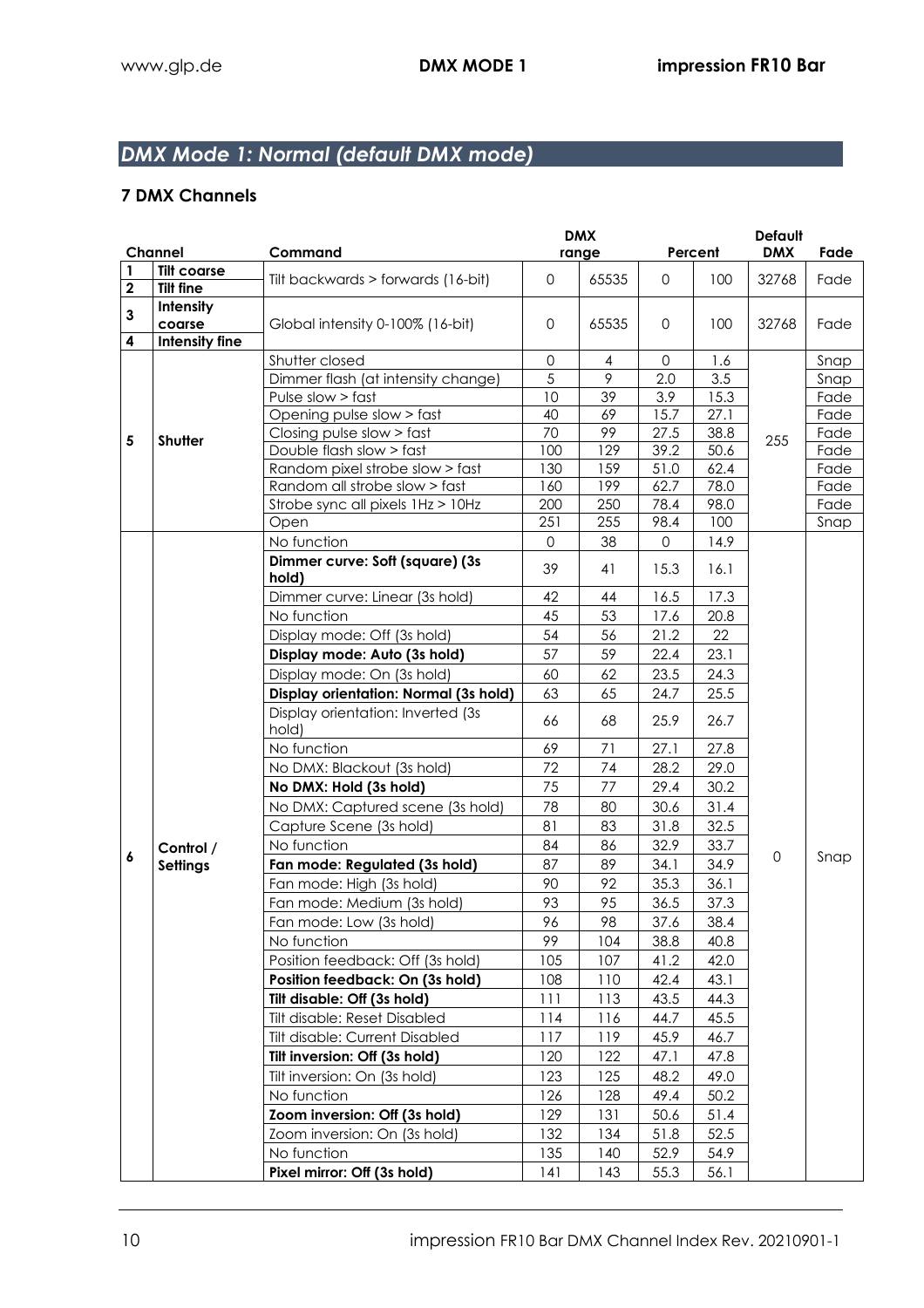|                |             | Pixel mirror: On (3s hold)    | 144        | 146        | 56.5         | 57.3         |      |
|----------------|-------------|-------------------------------|------------|------------|--------------|--------------|------|
|                |             | No function                   | 147        | 155        | 57.6         | 60.8         |      |
|                |             | Performance: Fast (3s hold)   | 156        | 158        | 61,2         | 62,0         |      |
|                |             | Performance: Normal (3s hold) | 159        | 161        | 62,4         | 63,1         |      |
|                |             | Performance: Smooth (3s hold) | 162        | 164        | 63.5         | 64.3         |      |
|                |             | No function                   | 165        | 170        | 64.7         | 66.7         |      |
|                |             |                               | 171        | 173        |              | 67.8         |      |
|                |             | Color mix priority: Mix (HTP) |            |            | 67.1         |              |      |
|                |             | Color mix priority: L3-L2-L1  | 174        | 176        | 68.2         | 69.0         |      |
|                |             | Color mix priority: L1-L2-L3  | 177        | 179        | 69.4         | 70.2         |      |
|                |             | No function                   | 180        | 191        | 70.6         | 74.9         |      |
|                |             | PWM: 2200 Hz (5s hold)        | 192        | 194        | 75.3         | 76.1         |      |
|                |             | PWM: 3000 Hz (5s hold)        | 195        | 197        | 76.5         | 77.3         |      |
|                |             | PWM: 4800 Hz (5s hold)        | 198        | 200        | 77.6         | 78.4         |      |
|                |             | PWM: 9600 Hz (5s hold)        | 201        | 203        | 78.8         | 79.6         |      |
|                |             | No function                   | 204        | 206        | 80.0         | 80.8         |      |
|                |             | PWM: 25 kHz (5s hold)         | 207        | 209        | 81.2         | 82.0         |      |
|                |             | No function                   | 210        | 245        | 82.4         | 96.1         |      |
|                |             | Reset Tilt (3s hold)          | 246        | 248        | 96.5         | 97.3         |      |
|                |             | Reset Head (3s hold)          | 249        | 251        | 97.6         | 98.4         |      |
|                |             | Reset All (3s hold)           | 252        | 255        | 98.8         | 100          |      |
|                |             | <b>RAW</b>                    | 0          | 15         | $\Omega$     | 5.9          |      |
|                |             | 10000 K<br>9900K              | 16<br>19   | 18<br>21   | 6.3          | 7.1<br>8.2   |      |
|                |             | 9800K                         | 22         | 24         | 7.5<br>8.6   | 9.4          |      |
|                |             | 9700 K                        | 25         | 27         | 9.8          | 10.6         |      |
|                |             | 9600K                         | 28         | 30         | 11.0         | 11.8         |      |
|                |             | 9500K                         | 31         | 33         | 12.2         | 12.9         |      |
|                |             | 9400K                         | 34         | 36         | 13.3         | 14.1         |      |
|                |             | 9300K                         | 37         | 39         | 14.5         | 15.3         |      |
|                |             | 9200K                         | 40         | 42         | 15.7         | 16.5         |      |
|                |             | 9100K                         | 43         | 45         | 16.9         | 17.6         |      |
|                |             | 9000 K                        | 46         | 48         | 18.0         | 18.8         |      |
|                |             | 8900K                         | 49         | 51         | 19.2         | 20.0         |      |
|                |             | 8800K                         | 52         | 54         | 20.4         | 21.2         |      |
|                |             | 8700K                         | 55         | 57         | 21.6         | 22.4         |      |
|                |             | 8600K                         | 58         | 60         | 22.7         | 23.5         |      |
|                |             | 8500K                         | 61         | 63         | 23.9         | 24.7         |      |
|                | Color       | 8400 K                        | 64         | 66         | 25.1         | 25.9         |      |
| $\overline{7}$ | Temperature | 8300 K                        | 67         | 69         | 26.3         | 27.1         | Snap |
|                | Control     | 8200 K<br>8100K               | 70<br>73   | 72<br>75   | 27.5<br>28.6 | 28.2<br>29.4 |      |
|                |             | 8000 K                        | 76         | 78         | 29.8         | 30.6         |      |
|                |             | 7900 K                        | 79         | 81         | 31.0         | 31.8         |      |
|                |             | 7800 K                        | 82         | 84         | 32.2         | 32.9         |      |
|                |             | 7700 K                        | 85         | 87         | 33.3         | 34.1         |      |
|                |             | 7600 K                        | 88         | 90         | 34.5         | 35.3         |      |
|                |             | 7500 K                        | 91         | 93         | 35.7         | 36.5         |      |
|                |             | 7400 K                        | 94         | 96         | 36.9         | 37.6         |      |
|                |             | 7300 K                        | 97         | 99         | 38.0         | 38.8         |      |
|                |             | 7200 K                        | 100        | 102        | 39.2         | 40.0         |      |
|                |             | 7100 K                        | 103        | 105        | 40.4         | 41.2         |      |
|                |             | 7000 K                        | 106        | 108        | 41.6         | 42.4         |      |
|                |             | 6900K                         | 109        | 111        | 42.7         | 43.5         |      |
|                |             | 6800K                         | 112        | 114        | 43.9         | 44.7         |      |
|                |             | 6700K                         | 115        | 117        | 45.1         | 45.9         |      |
|                |             | 6600K                         | 118<br>121 | 120        | 46.3         | 47.1         |      |
|                |             | 6500K<br>6400K                | 124        | 123<br>126 | 47.5<br>48.6 | 48.2<br>49.4 |      |
|                |             |                               |            |            |              |              |      |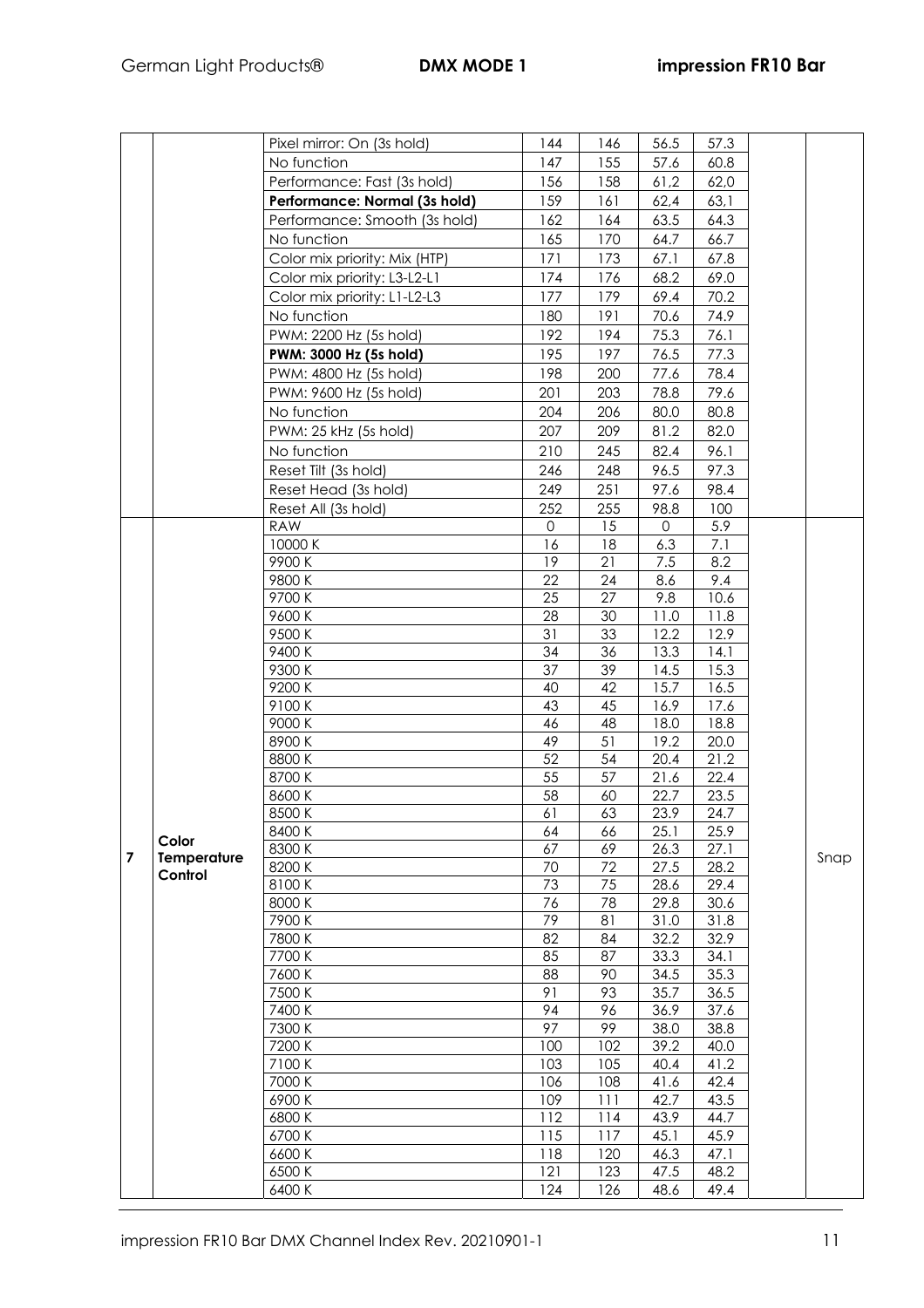|   |                      | 6300 K                                           | 127          | 129            | 49.8         | 50.6         |   |              |
|---|----------------------|--------------------------------------------------|--------------|----------------|--------------|--------------|---|--------------|
|   |                      | 6200K                                            | 130          | 132            | 51.0         | 51.8         |   |              |
|   |                      | 6100K<br>6000 K                                  | 133<br>136   | 135<br>138     | 52.2         | 52.9<br>54.1 |   |              |
|   |                      | 5900 K                                           | 139          | 4              | 53.3<br>54.5 | 55.3         |   |              |
|   |                      | 5800K                                            | 142          | 144            | 55.7         | 56.5         |   |              |
|   |                      | 5700 K                                           | 145          | 147            | 56.9         | 57.6         |   |              |
|   |                      | 5600 K                                           | 148          | 150            | 58.0         | 58.8         |   |              |
|   |                      | 5500 K                                           | 151          | 153            | 59.2         | 60.0         |   |              |
|   |                      | 5400 K                                           | 154          | 156            | 60.4         | 61.2         |   |              |
|   |                      | 5300 K                                           | 157          | 159            | 61.6         | 62.4         |   |              |
|   |                      | 5200 K                                           | 160          | 162            | 62.7         | 63.5         |   |              |
|   |                      | 5100 K                                           | 163          | 165            | 63.9         | 64.7         |   |              |
|   |                      | 5000 K                                           | 166          | 168            | 65.1         | 65.9         |   |              |
|   |                      | 4900K                                            | 169          | 171            | 66.3         | 67.1         |   |              |
|   |                      | 4800 K                                           | 172          | 174            | 67.5         | 68.2         |   |              |
|   |                      | 4700 K                                           | 175          | 177            | 68.6         | 69.4         |   |              |
|   |                      | 4600 K                                           | 178          | 180            | 69.8         | 70.6         |   |              |
|   |                      | 4500 K                                           | 181          | 183            | 71.0         | 71.8         |   |              |
|   |                      | 4400 K                                           | 184          | 186            | 72.2         | 72.9         |   |              |
|   |                      | 4300 K                                           | 187          | 189            | 73.3         | 74.1         |   |              |
|   |                      | 4200 K                                           | 190          | 192            | 74.5         | 75.3         |   |              |
|   |                      | 4100 K                                           | 193          | 195            | 75.7         | 76.5         |   |              |
|   |                      | 4000 K                                           | 196          | 198            | 76.9         | 77.6         |   |              |
|   |                      | 3900 K                                           | 199          | 201            | 78.0         | 78.8         |   |              |
|   |                      | 3800K                                            | 202          | 204            | 79.2         | 80.0         |   |              |
|   |                      | 3700 K                                           | 205          | 207            | 80.4         | 81.2         |   |              |
|   |                      | 3600K<br>3500 K                                  | 208<br>211   | 210<br>213     | 81.6<br>82.7 | 82.4<br>83.5 |   |              |
|   |                      | 3400 K                                           | 214          | 216            | 83.9         | 84.7         |   |              |
|   |                      | 3300 K                                           | 217          | 219            | 85.1         | 85.9         |   |              |
|   |                      | 3200 K                                           | 220          | 222            | 86.3         | 87.1         |   |              |
|   |                      | 3100 K                                           | 223          | 225            | 87.5         | 88.2         |   |              |
|   |                      | 3000 K                                           | 226          | 228            | 88.6         | 89.4         |   |              |
|   |                      | 2900 K                                           | 229          | 231            | 89.8         | 90.6         |   |              |
|   |                      | 2800 K                                           | 232          | 234            | 91.0         | 91.8         |   |              |
|   |                      | 2700 K                                           | 235          | 237            | 92.2         | 92.9         |   |              |
|   |                      | 2600K                                            | 238          | 240            | 93.3         | 94.1         |   |              |
|   |                      | 2500 K                                           | 241          | 255            | 94.5         | 100          |   |              |
|   |                      | Off (RGBW)                                       | $\mathbf{O}$ | $\overline{7}$ | $\mathsf{O}$ | 2.7          |   | Snap         |
|   |                      | Color 01 - Red                                   | $\,8\,$      | 15             | 3.1          | 5.9          |   | Snap         |
|   |                      | Color 02 - Amber                                 | 16           | 23             | 6.3          | 9.0          |   | Snap         |
|   |                      | Color 03 - Warm Yellow                           | 24           | 31             | 9.4          | 12.2         |   | Snap         |
|   |                      | Color 04 - Yellow                                | 32           | 39             | 12.5         | 15.3         |   | Snap         |
|   |                      | Color 05 - Green                                 | 40           | 47             | 15.7         | 18.4         |   | Snap         |
|   |                      | Color 06 - Turquoise                             | 48           | 55             | 18.8         | 21.6         |   | Snap         |
|   |                      | Color 07 - Cyan                                  | 56           | 63             | 22.0         | 24.7         |   | Snap         |
|   | <b>Virtual color</b> | Color 08 - Blue                                  | 64           | 71             | 25.1         | 27.8         |   | Snap         |
| 8 | wheel                | Color 09 - Lavender                              | 72           | 79             | 28.2         | 31.0         | 0 | Snap         |
|   |                      | Color 10 - Male                                  | 80           | 87             | 31.4         | 34.1         |   | Snap         |
|   |                      | Color 11 - Magenta                               | 88           | 95             | 34.5         | 37.3         |   | Snap         |
|   |                      | Color 12 - Pink                                  | 96           | 103            | 37.6         | 40.4         |   | Snap         |
|   |                      | Color 13 - White 3200K<br>Color 14 - White 5600K | 104<br>112   | 111<br>119     | 40.8<br>43.9 | 43.5<br>46.7 |   | Snap         |
|   |                      | Color 15 - White 7200K                           | 120          | 127            | 47.1         | 49.8         |   | Snap<br>Snap |
|   |                      | Stop                                             | 128          | 128            | 50.2         | 50.2         |   | Snap         |
|   |                      |                                                  |              | 000            | $\sqrt{2}$   | 07r          |   |              |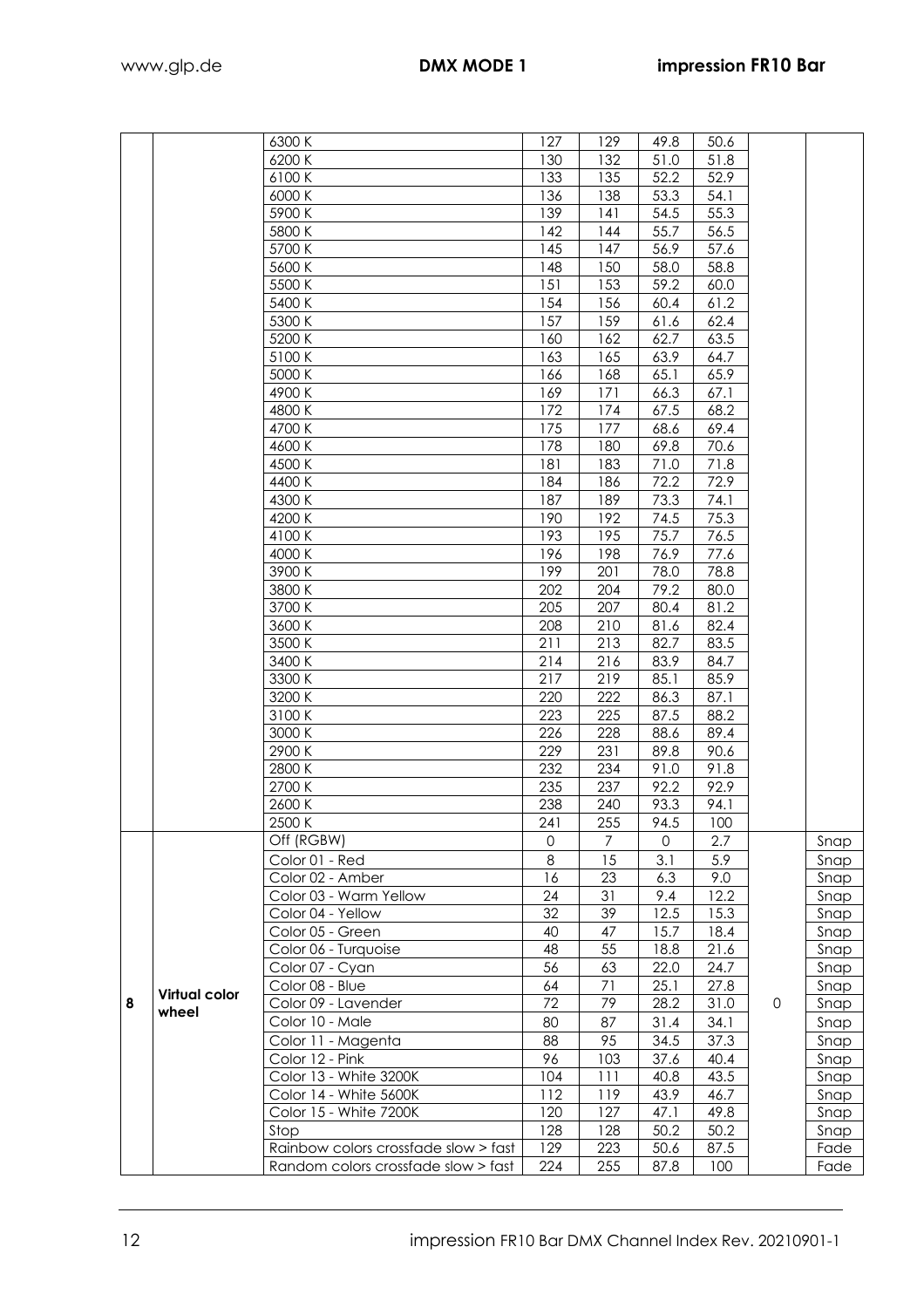| 9       | Red             | Red intensity 0-100%     | $\mathbf{0}$        | 255        | $\Omega$     | 100          | 255          | Fade |
|---------|-----------------|--------------------------|---------------------|------------|--------------|--------------|--------------|------|
| 10      | Green           | Green intensity 0-100%   | $\mathbf{0}$        | 255        | 0            | 100          | 255          | Fade |
| 11      | <b>Blue</b>     | Blue intensity 0-100%    | $\mathsf{O}\xspace$ | 255        | $\mathbf 0$  | 100          | 255          | Fade |
| $12 \,$ | White           | White intensity 0-100%   | $\mathbf 0$         | 255        | $\mathbf 0$  | 100          | $\Omega$     | Fade |
|         |                 | No effect                | 0                   | 10         | 0            | 3.9          |              |      |
|         |                 | Pattern 01               | 11                  | 14         | 4.3          | 5.5          |              |      |
|         |                 | Pattern 02               | 15                  | 18         | 5.9          | 7.1          |              |      |
|         |                 | Pattern 03               | 19                  | 22         | 7.5          | 8.6          |              |      |
|         |                 | Pattern 04               | 23                  | 26         | 9.0          | 10.2         |              |      |
|         |                 | Pattern 05               | 27                  | 30         | 10.6         | 11.8         |              |      |
|         |                 | Pattern 06               | 31                  | 34         | 12.2         | 13.3         |              |      |
|         |                 | Pattern 07               | 35                  | 38         | 13.7         | 14.9         |              |      |
|         |                 | Pattern 08               | 39                  | 42         | 15.3         | 16.5         |              |      |
|         |                 | Pattern 09               | 43                  | 46         | 16.9         | 18.0         |              |      |
|         |                 | Pattern 10               | 47                  | 50         | 18.4         | 19.6         |              |      |
|         |                 | Pattern 11               | 51                  | 54         | 20.0         | 21.2         |              |      |
|         |                 | Pattern 12               | 55                  | 58         | 21.6         | 22.7         |              |      |
|         |                 | Pattern 13               | 59                  | 62         | 23.1         | 24.3         |              |      |
|         |                 | Pattern 14               | 63                  | 66         | 24.7         | 25.9         |              |      |
|         |                 | Pattern 15               | 67                  | 70         | 26.3         | 27.5         |              |      |
|         |                 | Pattern 16               | 71                  | 74         | 27.8         | 29.0         |              |      |
|         |                 | Pattern 17               | 75                  | 78         | 29.4         | 30.6         |              |      |
|         |                 | Pattern 18               | 79                  | 82         | 31.0         | 32.2         |              |      |
|         |                 | Pattern 19               | 83                  | 86         | 32.5         | 33.7         |              |      |
|         |                 | Pattern 20               | 87                  | 90         | 34.1         | 35.3         |              |      |
|         |                 | Pattern 21               | 91                  | 94         | 35.7         | 36.9         |              |      |
|         |                 | Pattern 22               | 95                  | 98         | 37.3         | 38.4         |              |      |
|         |                 | Pattern 23               | 99                  | 102        | 38.8         | 40.0         |              |      |
|         |                 | Pattern 24<br>Pattern 25 | 103<br>107          | 106<br>110 | 40.4<br>42.0 | 41.6<br>43.1 |              |      |
|         | <b>Pixel FX</b> | Pattern 26               | 111                 | 114        | 43.5         | 44.7         |              |      |
| 13      | pattern select  | Pattern 27               | 115                 | 118        | 45.1         | 46.3         | $\mathbf{O}$ | Snap |
|         |                 | Pattern 28               | 119                 | 122        | 46.7         | 47.8         |              |      |
|         |                 | Pattern 29               | 123                 | 126        | 48.2         | 49.4         |              |      |
|         |                 | Pattern 30               | 127                 | 130        | 49.8         | 51.0         |              |      |
|         |                 | Pattern 31               | 131                 | 134        | 51.4         | 52.5         |              |      |
|         |                 | Pattern 32               | 135                 | 138        | 52.9         | 54.1         |              |      |
|         |                 | Pattern 33               | 139                 | 142        | 54.5         | 55.7         |              |      |
|         |                 | Pattern 34               | 143                 | 146        | 56.1         | 57.3         |              |      |
|         |                 | Pattern 35               | 147                 | 150        | 57.6         | 58.8         |              |      |
|         |                 | Pattern 36               | 151                 | 154        | 59.2         | 60.4         |              |      |
|         |                 | Pattern 37               | 155                 | 158        | 60.8         | 62.0         |              |      |
|         |                 | Pattern 38               | 159                 | 162        | 62.4         | 63.5         |              |      |
|         |                 | Pattern 39               | 163                 | 166        | 63.9         | 65.1         |              |      |
|         |                 | Pattern 40               | 167                 | 170        | 65.5         | 66.7         |              |      |
|         |                 | Pattern 41               | 171                 | 174        | 67.1         | 68.2         |              |      |
|         |                 | Pattern 42               | 175                 | 178        | 68.6         | 69.8         |              |      |
|         |                 | Pattern 43               | 179                 | 182        | 70.2         | 71.4         |              |      |
|         |                 | Pattern 44               | 183                 | 186        | 71.8         | 72.9         |              |      |
|         |                 | Pattern 45               | 187                 | 190        | 73.3         | 74.5         |              |      |
|         |                 | Pattern 46               | 191                 | 194        | 74.9         | 76.1         |              |      |
|         |                 | Pattern 47               | 195                 | 198        | 76.5         | 77.6         |              |      |
|         |                 | Pattern 48               | 199                 | 202        | 78.0         | 79.2         |              |      |
|         |                 | Pattern 49               | 203                 | 206        | 79.6         | 80.8         |              |      |
|         |                 | Pattern 50               | 207                 | 210        | 81.2         | 82.4         |              |      |
|         |                 | No pattern - no function | 211                 | 246        | 82.7         | 96.5         |              |      |
|         |                 | Random pixel FX pattern  | 246                 | 250        | 96.5         | 98.0         |              |      |
|         |                 | Random pixel FX          | 251                 | 255        | 98.4         | 100          |              |      |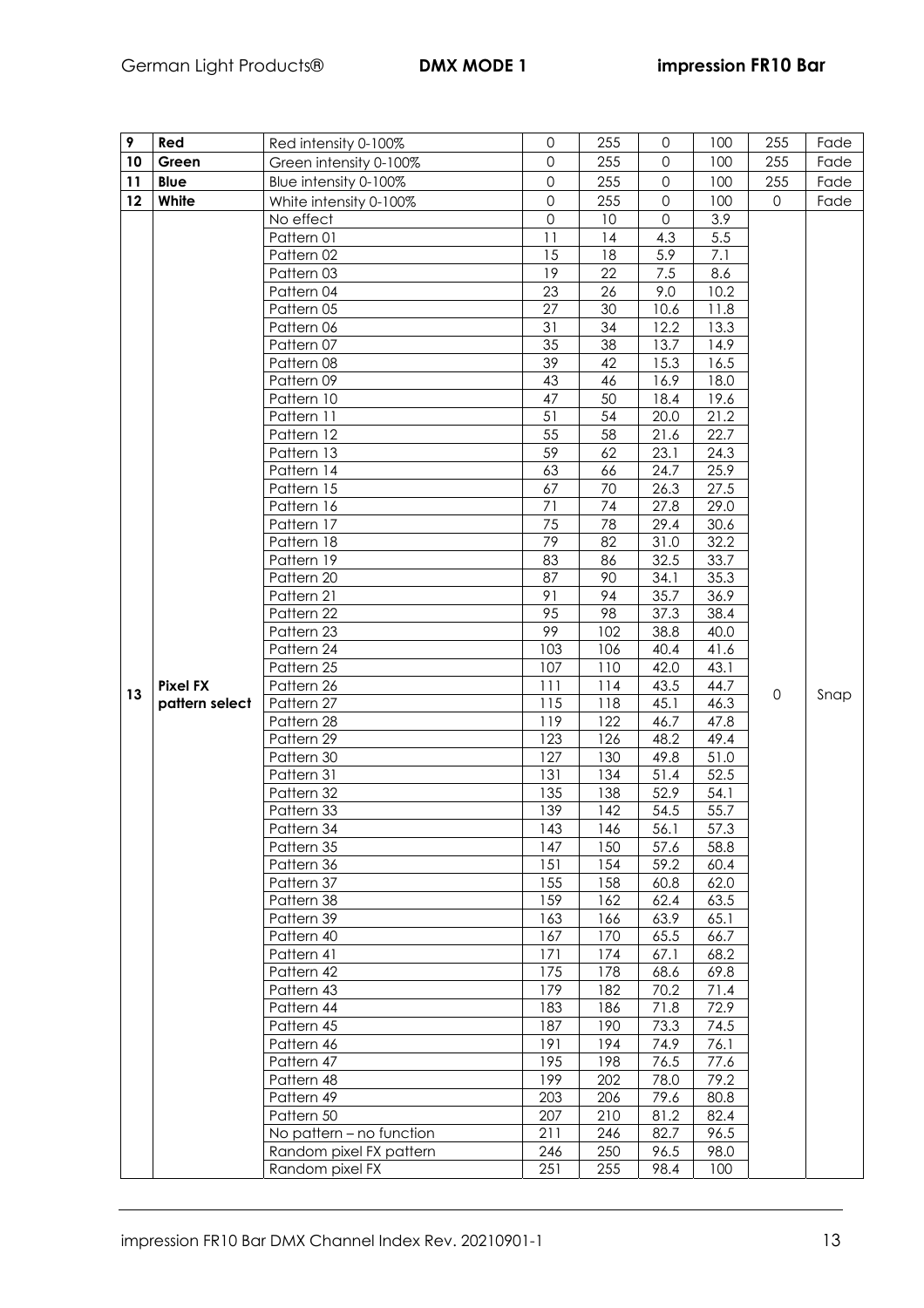|    |                      | Pattern static Step 01                  | 0                   | 5               | 0.0  | 2.0          |                     | Snap |
|----|----------------------|-----------------------------------------|---------------------|-----------------|------|--------------|---------------------|------|
|    |                      | Pattern static Step 02                  | 6                   | 11              | 2.4  | 4.3          |                     | Snap |
|    |                      | Pattern static Step 03                  | 12                  | 17              | 4.7  | 6.7          |                     | Snap |
|    |                      | Pattern static Step 04                  | 18                  | 23              | 7.1  | 9.0          |                     | Snap |
|    |                      | Pattern static Step 05                  | 24                  | $\overline{29}$ | 9.4  | 11.4         |                     | Snap |
|    |                      | Pattern static Step 06                  | 30                  | 35              | 11.8 | 13.7         |                     | Snap |
|    |                      | Pattern static Step 07                  | 36                  | 41              | 14.1 | 16.1         |                     | Snap |
|    |                      | Pattern static Step 08                  | 42                  | 47              | 16.5 | 18.4         |                     | Snap |
|    |                      | Pattern static Step 09                  | 48                  | 53              | 18.8 | 20.8         |                     | Snap |
|    |                      | Pattern static Step 10                  | 54                  | 59              | 21.2 | 23.1         |                     | Snap |
|    |                      | Pattern static Step 11                  | 60                  | 65              | 23.5 | 25.5         |                     | Snap |
|    |                      | Pattern static Step 12                  | 66                  | 71              | 25.9 | 27.8         |                     | Snap |
|    | <b>Pixel FX</b>      | Pattern static Step 13                  | 72                  | 77              | 28.2 | 30.2         |                     | Snap |
|    | pattern static       | Pattern static Step 14                  | 78                  | 83              | 30.6 | 32.5         |                     | Snap |
| 14 | position /           | Pattern static Step 15                  | 84                  | 89              | 32.9 | 34.9         | $\mathsf{O}\xspace$ | Snap |
|    | dynamic              | Pattern static Step 16                  | 90                  | 95              | 35.3 | 37.3         |                     | Snap |
|    | movement             | Pattern static Step 17                  | 96                  | 101             | 37.6 | 39.6         |                     | Snap |
|    |                      | Pattern static Step 18                  | 102                 | 107             | 40.0 | 42.0         |                     | Snap |
|    |                      | Pattern static Step 19                  | 108                 | 113             | 42.4 | 44.3         |                     | Snap |
|    |                      | Pattern static Step 20                  | 114                 | 119             | 44.7 | 46.7         |                     | Snap |
|    |                      | Stop / no function                      | 120                 | 127             | 47.1 | 49.8         |                     | Snap |
|    |                      | Pattern dynamic, forwards               |                     |                 |      |              |                     |      |
|    |                      | fast > slow (run pattern from Step 1    | 128                 | 190             | 50.2 | 74.5         |                     | Fade |
|    |                      | to end in loop)                         |                     |                 |      |              |                     |      |
|    |                      | Stop                                    | 191                 | 192             | 74.9 | 75.3         |                     | Snap |
|    |                      | Pattern dynamic, backwards              |                     |                 |      |              |                     |      |
|    |                      | slow > fast (run pattern from end to    | 193                 | 255             | 75.7 | 100.0        |                     | Fade |
|    |                      | Step 1 in loop)                         |                     |                 |      |              |                     |      |
|    | <b>Pixel pattern</b> | Off (no crossfade between steps in      | $\mathbf 0$         | 10 <sup>°</sup> | 0.0  | 3.9          |                     | Snap |
|    | <b>FX</b> crossfade  | pattern)                                |                     |                 |      |              |                     |      |
| 15 | (Xfade               | $1 - 3$ sec. crossfade                  | 11                  | 125             | 4.3  | 49.0         | $\mathsf{O}\xspace$ | Fade |
|    | between              | Stop                                    | 126                 | 130             | 49.4 | 51.0         |                     | Snap |
|    | steps)               | 1-3 sec. crossfade with tail            | 131                 | 255             | 51.4 | 100.0        |                     | Fade |
|    |                      | No transition time, snap                | $\mathbf 0$         | 10              | 0.0  | 3.9          |                     | Snap |
|    |                      | Normal transition, 0s to 5s crossfade   | 11                  | 68              | 4.3  | 26.7         |                     | Fade |
|    | <b>Pixel FX</b>      | No transition time, snap                | 69                  | 73              | 27.1 | 28.6         |                     | Snap |
|    | transition           | FOB (fade over blackout) transition,    | 74                  | 130             | 29.0 | 51.0         |                     | Fade |
| 16 | (Xfade               | Os to 5s crossfade                      |                     |                 |      |              | $\mathsf{O}\xspace$ |      |
|    | between              | No transition time, snap                | 131                 | 135             | 51.4 | 52.9         |                     | Snap |
|    | patterns)            | FOF (fade over full intensity) 0s to 5s | 136                 | 193             | 53.3 | 75.7         |                     | Fade |
|    |                      | crossfade                               |                     |                 |      |              |                     |      |
|    |                      | No function                             | 194                 | 255             | 76.1 | 100.0        |                     |      |
| 17 | <b>Pixel FX</b>      | Off (pattern length normal)             | $\mathbf{O}$        | $\Omega$        | 0    | $\mathbf{0}$ | $\mathbf 0$         | Snap |
|    | pattern length       | Pattern length 1 > 255 steps            | 1                   | 255             | 0.4  | 100          |                     | Fade |
| 18 | <b>Pixel FX</b>      | Off (pattern starts at first pixel)     | $\mathsf{O}\xspace$ | $\mathbf 0$     | 0    | 0            | 0                   | Snap |
|    | pattern offset       | Pattern start offset 1 > 255 pixels     | 1                   | 255             | 0.4  | 100          |                     | Fade |
| 19 | <b>Zoom</b>          | Narrow > wide                           | $\mathsf{O}\xspace$ | 255             | 0    | 100          | 0                   | Snap |
|    |                      |                                         |                     |                 |      |              |                     |      |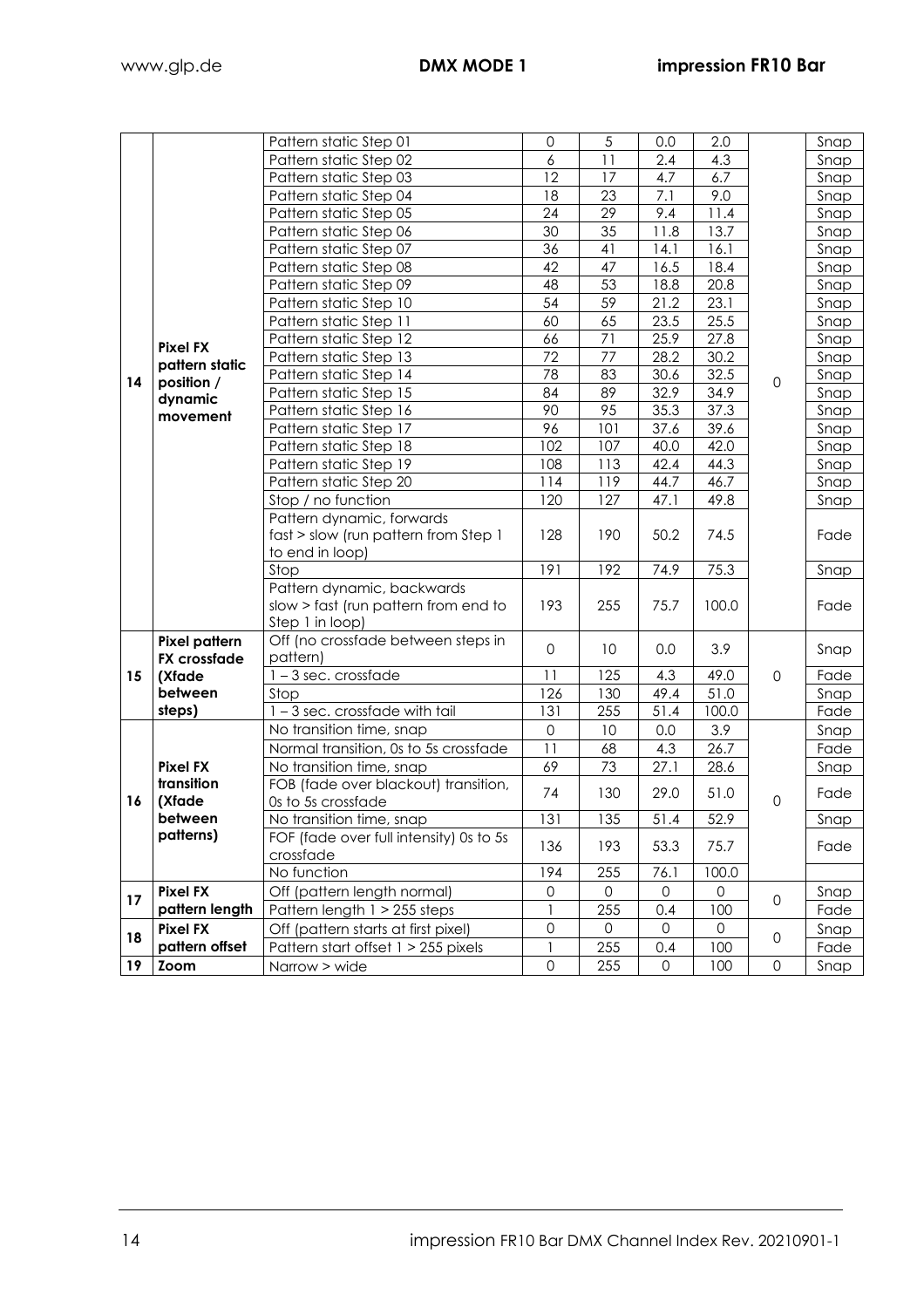|    |                | No effect, all lenses have normal | 0          | 10         | $\mathsf{O}$ | 3.9          |                     |      |
|----|----------------|-----------------------------------|------------|------------|--------------|--------------|---------------------|------|
|    |                | zoom functionality                |            |            |              |              |                     |      |
|    |                | Pattern 01                        | 11         | 14         | 4.3          | 5.5          |                     |      |
|    |                | Pattern 02                        | 15         | 18         | 5.9          | 7.1          |                     |      |
|    |                | Pattern 03                        | 19         | 22         | 7.5          | 8.6          |                     |      |
|    |                | Pattern 04                        | 23         | 26         | 9.0          | 10.2         |                     |      |
|    |                | Pattern 05                        | 27         | 30         | 10.6         | 11.8         |                     |      |
|    |                | Pattern 06                        | 31         | 34         | 12.2         | 13.3         |                     |      |
|    |                | Pattern 07                        | 35         | 38         | 13.7         | 14.9         |                     |      |
|    |                | Pattern 08                        | 39         | 42         | 15.3         | 16.5         |                     |      |
|    |                | Pattern 09                        | 43         | 46         | 16.9         | 18.0         |                     |      |
|    |                | Pattern 10                        | 47         | 50         | 18.4         | 19.6         |                     |      |
|    |                | Pattern 11                        | 51         | 54         | 20.0         | 21.2         |                     |      |
|    |                | Pattern 12                        | 55         | 58         | 21.6         | 22.7         |                     |      |
|    |                | Pattern 13                        | 59         | 62         | 23.1         | 24.3         |                     |      |
|    |                | Pattern 14                        | 63         | 66         | 24.7         | 25.9         |                     |      |
|    |                | Pattern 15                        | 67         | 70         | 26.3         | 27.5         |                     |      |
|    |                | Pattern 16                        | 71         | 74         | 27.8         | 29.0         |                     |      |
|    |                | Pattern 17                        | 75         | 78         | 29.4         | 30.6         |                     |      |
|    |                | Pattern 18                        | 79         | 82         | 31.0         | 32.2         |                     |      |
|    |                | Pattern 19                        | 83         | 86         | 32.5         | 33.7         |                     |      |
|    |                | Pattern 20                        | 87         | 90         | 34.1         | 35.3         |                     |      |
|    |                | Pattern 21                        | 91         | 94         | 35.7         | 36.9         |                     |      |
|    |                | Pattern 22                        | 95         | 98         | 37.3         | 38.4         |                     |      |
|    |                | Pattern 23                        | 99         | 102        | 38.8         | 40.0         |                     |      |
|    |                | Pattern 24                        | 103        | 106        | 40.4         | 41.6         |                     |      |
|    | <b>Zoom FX</b> | Pattern 25                        | 107        | 110        | 42.0         | 43.1         |                     |      |
| 20 | pattern select | Pattern 26                        | 111        | 114        | 43.5         | 44.7         | $\mathsf{O}\xspace$ | Snap |
|    |                | Pattern 27                        | 115        | 118        | 45.1         | 46.3         |                     |      |
|    |                | Pattern 28                        | 119        | 122        | 46.7         | 47.8         |                     |      |
|    |                | Pattern 29                        | 123        | 126        | 48.2         | 49.4         |                     |      |
|    |                | Pattern 30                        | 127        | 130        | 49.8         | 51.0         |                     |      |
|    |                | Pattern 31                        | 131        | 134        | 51.4         | 52.5         |                     |      |
|    |                | Pattern 32                        | 135        | 138        | 52.9         | 54.1         |                     |      |
|    |                | Pattern 33                        | 139        | 142        | 54.5         | 55.7         |                     |      |
|    |                | Pattern 34                        | 143        | 146        | 56.1         | 57.3         |                     |      |
|    |                | Pattern 35                        | 147        | 150        | 57.6         | 58.8         |                     |      |
|    |                | Pattern 36                        | 151        | 154        | 59.2         | 60.4         |                     |      |
|    |                | Pattern 37                        | 155        | 158        | 60.8         | 62.0         |                     |      |
|    |                | Pattern 38                        | 159        | 162        | 62.4         | 63.5         |                     |      |
|    |                | Pattern 39                        | 163<br>167 | 166<br>170 | 63.9<br>65.5 | 65.1<br>66.7 |                     |      |
|    |                | Pattern 40                        |            | 174        |              |              |                     |      |
|    |                | Pattern 41                        | 171<br>175 |            | 67.1         | 68.2         |                     |      |
|    |                | Pattern 42                        |            | 178        | 68.6         | 69.8         |                     |      |
|    |                | Pattern 43                        | 179        | 182        | 70.2         | 71.4         |                     |      |
|    |                | Pattern 44                        | 183        | 186        | 71.8         | 72.9         |                     |      |
|    |                | Pattern 45                        | 187        | 190        | 73.3         | 74.5         |                     |      |
|    |                | Pattern 46                        | 191        | 194        | 74.9         | 76.1         |                     |      |
|    |                | Pattern 47                        | 195        | 198        | 76.5         | 77.6         |                     |      |
|    |                | Pattern 48<br>Pattern 49          | 199<br>203 | 202<br>206 | 78.0         | 79.2         |                     |      |
|    |                | Pattern 50                        | 207        | 210        | 79.6<br>81.2 | 80.8<br>82.4 |                     |      |
|    |                |                                   |            |            |              |              |                     |      |
|    |                | No pattern - no function          | 211        | 246        | 82.7         | 96.5         |                     |      |
|    |                | Random zoom FX pattern            | 246        | 250        | 96.5         | 98.0         |                     |      |
|    |                | Random pixel zoom                 | 251        | 255        | 98.4         | 100          |                     |      |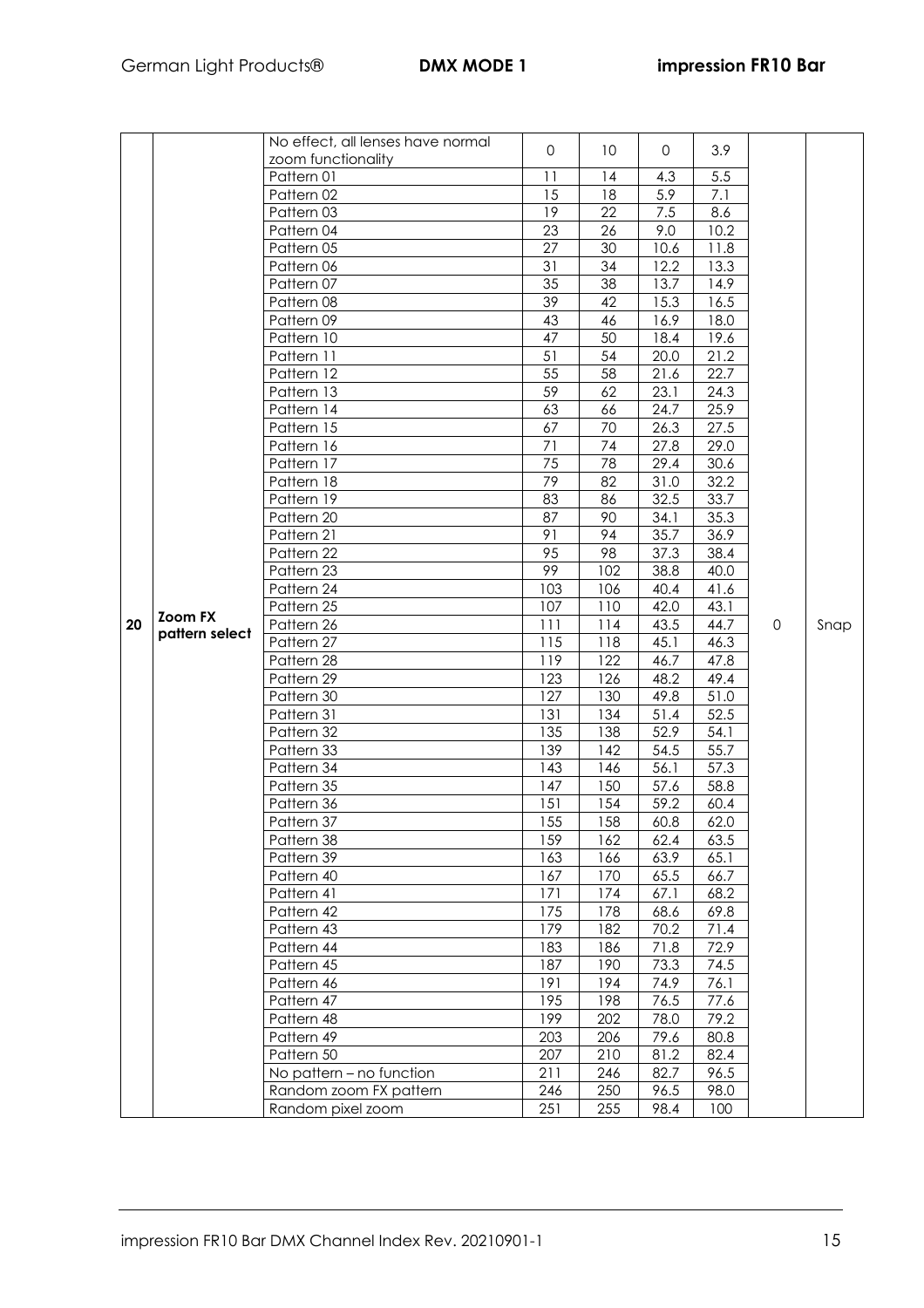|    |                       | Pattern static Step 01                | $\mathbf{0}$       | 5                   | 0.0                 | 2.0          |                     |      |
|----|-----------------------|---------------------------------------|--------------------|---------------------|---------------------|--------------|---------------------|------|
|    |                       | Pattern static Step 02                | 6                  | 11                  | 2.4                 | 4.3          |                     |      |
|    |                       | Pattern static Step 03                | 12                 | 17                  | 4.7                 | 6.7          |                     |      |
|    |                       | Pattern static Step 04                | 18                 | 23                  | 7.1                 | 9.0          |                     |      |
|    |                       | Pattern static Step 05                | 24                 | $\overline{29}$     | 9.4                 | 11.4         |                     |      |
|    |                       | Pattern static Step 06                | 30                 | 35                  | 11.8                | 13.7         |                     |      |
|    |                       | Pattern static Step 07                | 36                 | 41                  | 14.1                | 16.1         |                     |      |
|    |                       | Pattern static Step 08                | 42                 | 47                  | 16.5                | 18.4         |                     |      |
|    |                       | Pattern static Step 09                | 48                 | 53                  |                     | 20.8         |                     |      |
|    |                       | Pattern static Step 10                | 54                 | 59                  | 18.8<br>21.2        | 23.1         |                     |      |
|    |                       |                                       | 60                 | 65                  | 23.5                | 25.5         |                     |      |
|    |                       | Pattern static Step 11                |                    |                     |                     |              |                     |      |
|    | Zoom FX static        | Pattern static Step 12                | 66                 | 71                  | 25.9                | 27.8         |                     |      |
|    | pattern               | Pattern static Step 13                | 72                 | 77                  | 28.2                | 30.2         |                     |      |
| 21 | position /<br>dynamic | Pattern static Step 14                | 78                 | 83                  | 30.6                | 32.5         | $\mathbf{0}$        | Snap |
|    | pattern               | Pattern static Step 15                | 84                 | 89                  | 32.9                | 34.9         |                     |      |
|    | movement              | Pattern static Step 16                | 90                 | 95                  | 35.3                | 37.3         |                     |      |
|    |                       | Pattern static Step 17                | 96                 | 101                 | 37.6                | 39.6         |                     |      |
|    |                       | Pattern static Step 18                | 102                | 107                 | 40.0                | 42.0         |                     |      |
|    |                       | Pattern static Step 19                | 108                | 113                 | 42.4                | 44.3         |                     |      |
|    |                       | Pattern static Step 20                | 114                | 119                 | 44.7                | 46.7         |                     |      |
|    |                       | Stop / no function                    | 120                | 127                 | 47.1                | 49.8         |                     |      |
|    |                       | Pattern dynamic, forwards             |                    |                     |                     |              |                     |      |
|    |                       | fast > slow (run pattern from Step 1  | 128                | 190                 | 50.2                | 74.5         |                     |      |
|    |                       | to end in loop)                       |                    |                     |                     |              |                     |      |
|    |                       | Stop                                  | 191                | 192                 | 74.9                | 75.3         |                     |      |
|    |                       | Pattern dynamic, backwards            |                    |                     |                     |              |                     |      |
|    |                       | slow > fast (run pattern from end to  | 193                | 255                 | 75.7                | 100.0        |                     |      |
|    |                       | Step 1 in loop)                       |                    |                     |                     |              |                     |      |
|    | Zoom pattern          | Off (no crossfade between steps in    | $\mathbf 0$        | 10                  | 0.0                 | 3.9          |                     | Snap |
|    | <b>FX</b> crossfade   | pattern)                              |                    |                     |                     |              |                     |      |
| 22 | (Xfade                | 1-3 sec. crossfade                    | 11                 | 125                 | 4.3                 | 49.0         | $\mathsf{O}\xspace$ | Fade |
|    | between               | Stop                                  | 126                | 130                 | 49.4                | 51.0         |                     | Snap |
|    | steps)                | $1-3$ sec. crossfade with tail        | 131                | 255                 | 51.4                | 100.0        |                     | Fade |
|    |                       | No transition time, snap              | $\mathbf 0$        | 10                  | 0.0                 | 3.9          |                     | Snap |
|    |                       | Normal transition, 0s to 5s crossfade | $\overline{11}$    | 68                  | 4.3                 | 26.7         |                     | Fade |
|    | Zoom pattern          | No transition time, snap              | 69                 | 73                  | 27.1                | 28.6         |                     | Snap |
|    | <b>FX</b> transition  | FON (fade over narrow) transition, 0s | 74                 | 130                 | 29.0                | 51.0         |                     | Fade |
| 23 | (Xfade                | to 5s crossfade                       |                    |                     |                     |              | $\mathbf 0$         |      |
|    | between<br>patterns)  | No transition time, snap              | 131                | 135                 | 51.4                | 52.9         |                     | Snap |
|    |                       | FOW (fade over wide) 0s to 5s         | 136                | 193                 | 53.3                | 75.7         |                     | Fade |
|    |                       | crossfade                             |                    |                     |                     |              |                     |      |
|    |                       | No function                           | 194<br>$\mathbf 0$ | 255                 | 76.1                | 100.0        |                     |      |
| 24 | Zoom pattern          | Off (pattern length normal)           |                    | $\mathsf{O}\xspace$ | $\mathsf{O}$        | $\mathsf{O}$ | 0                   | Snap |
|    | <b>FX length</b>      | Pattern length 1 > 255 steps          | $\mathbf{1}$       | 255                 | 0.4                 | 100          |                     | Fade |
| 25 | Zoom pattern          | Off (pattern starts at first pixel)   | $\mathsf{O}$       | 0                   | $\mathsf{O}\xspace$ | 0            | $\mathsf{O}\xspace$ | Snap |
|    | FX offset             | Pattern start offset 1 > 255 pixels   |                    | 255                 | 0.4                 | 100          |                     | Fade |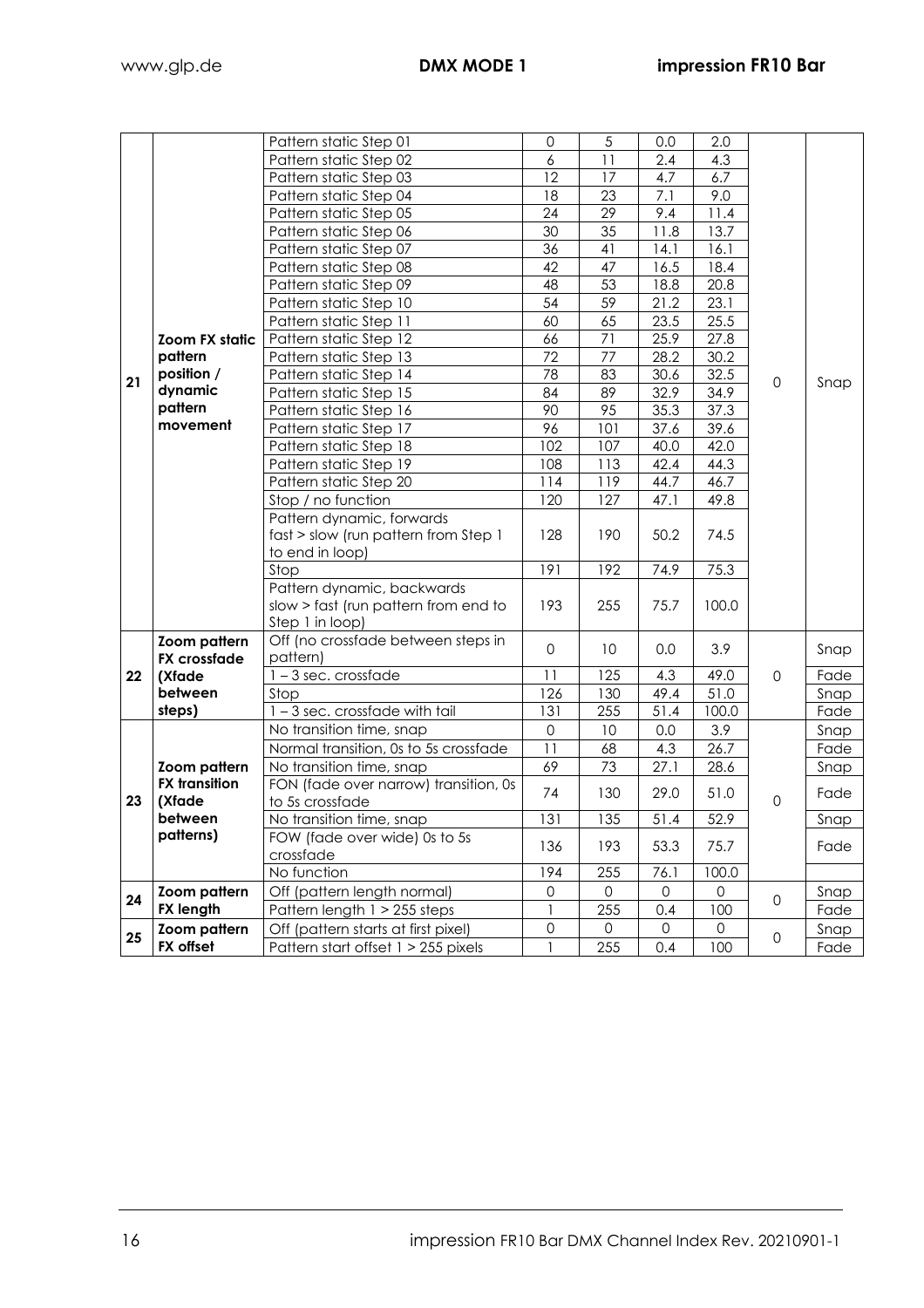# *DMX Mode 2: Multi-Layer*

|             |                                                                                                                               |                                                                            | <b>DMX</b>   | Default        |                                    |                                    |             |              |
|-------------|-------------------------------------------------------------------------------------------------------------------------------|----------------------------------------------------------------------------|--------------|----------------|------------------------------------|------------------------------------|-------------|--------------|
|             | Channel                                                                                                                       | Command                                                                    |              | range          |                                    | Percent                            | <b>DMX</b>  | Fade         |
|             | Layer 1 (Base layer, low priority)                                                                                            |                                                                            |              |                |                                    |                                    |             |              |
| 1           | <b>Tilt coarse</b>                                                                                                            |                                                                            | $\mathbf{0}$ |                | $\mathbf 0$                        |                                    |             |              |
| $\mathbf 2$ | <b>Tilt fine</b>                                                                                                              | Tilt backwards > forwards (16-bit)                                         |              | 65535          |                                    | 100                                | 32768       | Fade         |
| 3           | Intensity                                                                                                                     |                                                                            |              |                |                                    |                                    |             |              |
|             | coarse                                                                                                                        | Global intensity 0-100% (16-bit)                                           | $\mathbf 0$  | 65535          | $\mathbf 0$                        | 100                                | 32768       | Fade         |
| 4           | Intensity fine                                                                                                                |                                                                            |              |                |                                    |                                    |             |              |
|             |                                                                                                                               | Shutter closed                                                             | 0            | $\overline{4}$ | $\mathbf 0$                        | 1.6                                |             | Snap         |
|             |                                                                                                                               | Dimmer flash (at intensity change)                                         | 5            | 9              | 2.0                                | 3.5                                |             | Snap         |
|             |                                                                                                                               | Pulse slow > fast                                                          | 10           | 39             | 3.9                                | 15.3                               |             | Fade         |
|             | Shutter                                                                                                                       | Opening pulse slow > fast                                                  | 40           | 69             | 15.7                               | 27.1                               |             | Fade         |
| 5           |                                                                                                                               | Closing pulse slow > fast                                                  | 70           | 99             | 27.5                               | 38.8                               | 255         | Fade         |
|             |                                                                                                                               | Double flash slow > fast                                                   | 100          | 129            | 39.2                               | 50.6                               |             | Fade         |
|             |                                                                                                                               | Random pixel strobe slow > fast                                            | 130          | 159<br>199     | 51.0<br>62.7                       | 62.4<br>78.0                       |             | Fade         |
|             |                                                                                                                               | Random all strobe slow > fast                                              | 160<br>200   | 250            | 78.4                               | 98.0                               |             | Fade<br>Fade |
|             |                                                                                                                               | Strobe sync all pixels 1Hz > 10Hz<br>Open                                  | 251          | 255            | 98.4                               | 100                                |             | Snap         |
|             |                                                                                                                               | No function                                                                | $\Omega$     | 38             | $\mathbf 0$                        | 14.9                               |             |              |
|             |                                                                                                                               |                                                                            |              |                |                                    |                                    |             |              |
|             |                                                                                                                               | Dimmer curve: Soft (square) (3s<br>hold)                                   | 39           | 41             | 15.3                               | 16.1                               |             |              |
|             |                                                                                                                               | Dimmer curve: Linear (3s hold)                                             | 42           | 44             | 16.5                               |                                    |             |              |
|             |                                                                                                                               | No function                                                                | 45           | 53             | 17.6                               | 17.3<br>20.8<br>22<br>23.1<br>24.3 |             |              |
|             |                                                                                                                               |                                                                            |              |                | 21.2                               |                                    |             |              |
|             | 54<br>56<br>Display mode: Off (3s hold)<br>59<br>Display mode: Auto (3s hold)<br>57<br>Display mode: On (3s hold)<br>62<br>60 |                                                                            |              |                |                                    |                                    |             |              |
|             |                                                                                                                               |                                                                            |              |                | 22.4<br>23.5<br>65<br>25.5<br>24.7 |                                    |             |              |
|             |                                                                                                                               |                                                                            |              |                |                                    |                                    |             |              |
|             |                                                                                                                               | Display orientation: Normal (3s hold)<br>Display orientation: Inverted (3s | 63           |                |                                    |                                    |             |              |
|             |                                                                                                                               | hold)                                                                      | 66           | 68             | 25.9                               | 26.7                               |             |              |
|             |                                                                                                                               | No function                                                                |              |                |                                    |                                    |             |              |
|             |                                                                                                                               |                                                                            | 69           | 71             | 27.1                               | 27.8                               |             |              |
|             |                                                                                                                               | No DMX: Blackout (3s hold)                                                 | 72           | 74             | 28.2                               | 29.0                               |             |              |
|             |                                                                                                                               | No DMX: Hold (3s hold)                                                     | 75           | 77             | 29.4                               | 30.2                               |             |              |
|             |                                                                                                                               | No DMX: Captured scene (3s hold)                                           | 78           | 80             | 30.6                               | 31.4                               |             |              |
|             | Control /                                                                                                                     | Capture Scene (3s hold)                                                    | 81           | 83             | 31.8                               | 32.5                               |             |              |
| 6           | <b>Settings</b>                                                                                                               | No function                                                                | 84           | 86             | 32.9                               | 33.7                               | $\mathbf 0$ | Snap         |
|             |                                                                                                                               | Fan mode: Regulated (3s hold)                                              | 87           | 89             | 34.1                               | 34.9                               |             |              |
|             |                                                                                                                               | Fan mode: High (3s hold)                                                   | 90           | 92             | 35.3                               | 36.1                               |             |              |
|             |                                                                                                                               | Fan mode: Medium (3s hold)                                                 | 93           | 95             | 36.5                               | 37.3                               |             |              |
|             |                                                                                                                               | Fan mode: Low (3s hold)                                                    | 96           | 98             | 37.6                               | 38.4                               |             |              |
|             |                                                                                                                               | No function                                                                | 99           | 104            | 38.8                               | 40.8                               |             |              |
|             |                                                                                                                               | Position feedback: Off (3s hold)                                           | 105          | 107            | 41.2                               | 42.0                               |             |              |
|             |                                                                                                                               | Position feedback: On (3s hold)                                            | 108          | 110            | 42.4                               | 43.1                               |             |              |
|             |                                                                                                                               | Tilt disable: Off (3s hold)                                                | 111          | 113            | 43.5                               | 44.3                               |             |              |
|             |                                                                                                                               | Tilt disable: Reset Disabled                                               | 114          | 116            | 44.7                               | 45.5                               |             |              |
|             |                                                                                                                               | Tilt disable: Current Disabled                                             | 117          | 119            | 45.9                               | 46.7                               |             |              |
|             |                                                                                                                               | Tilt inversion: Off (3s hold)                                              | 120          | 122            | 47.1                               | 47.8                               |             |              |
|             |                                                                                                                               | Tilt inversion: On (3s hold)                                               | 123          | 125            | 48.2                               | 49.0                               |             |              |
|             |                                                                                                                               | No function                                                                | 126          | 128            | 49.4                               | 50.2                               |             |              |
|             |                                                                                                                               | Zoom inversion: Off (3s hold)                                              | 129          | 131            | 50.6                               | 51.4                               |             |              |
|             |                                                                                                                               | Zoom inversion: On (3s hold)                                               | 132          | 134            | 51.8                               | 52.5                               |             |              |
|             |                                                                                                                               | No function                                                                | 135          | 140            | 52.9                               | 54.9                               |             |              |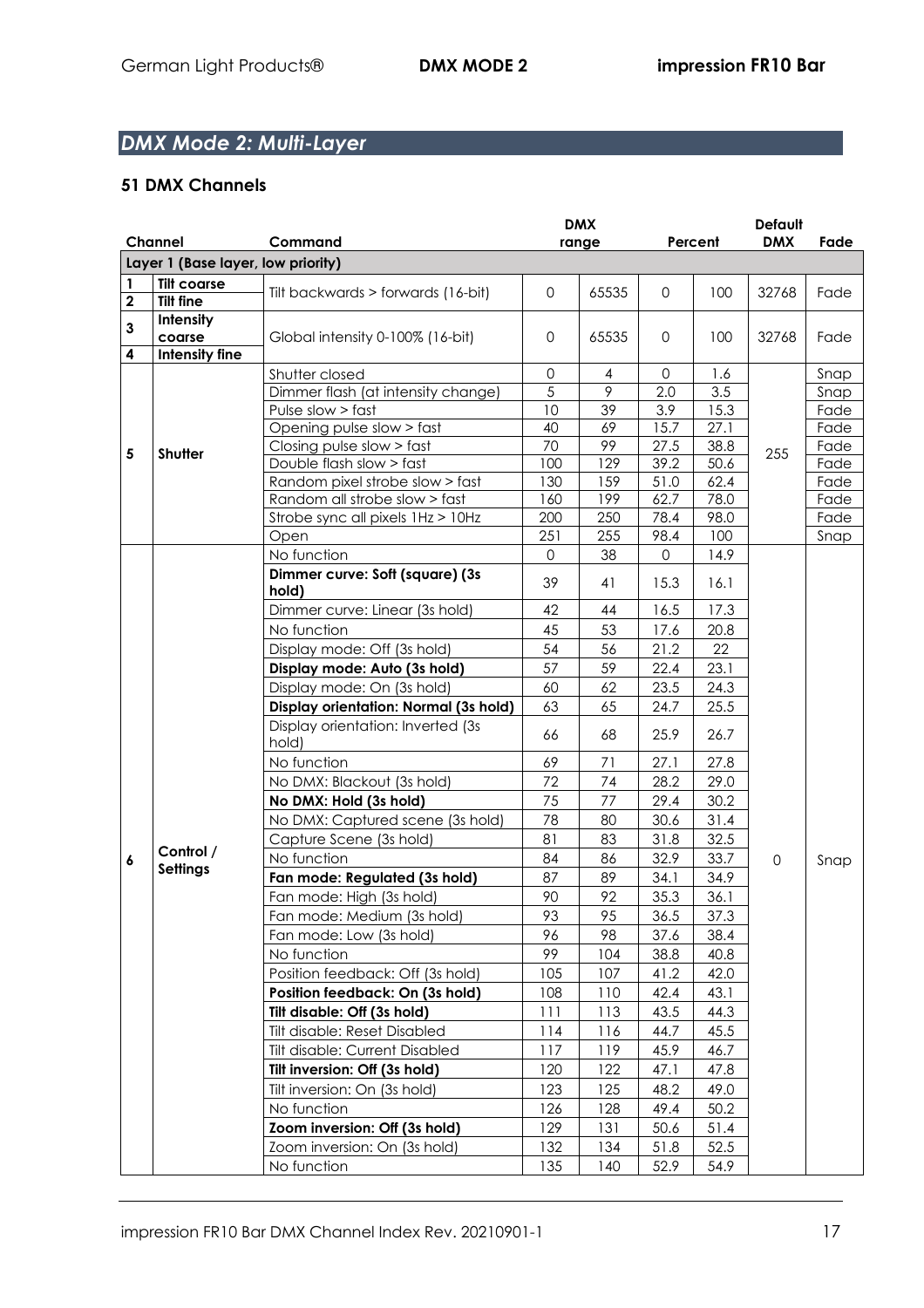|                |                        | Pixel mirror: Off (3s hold)   | 141        | 143       | 55.3         | 56.1         |      |
|----------------|------------------------|-------------------------------|------------|-----------|--------------|--------------|------|
|                |                        | Pixel mirror: On (3s hold)    | 144        | 146       | 56.5         | 57.3         |      |
|                |                        | No function                   | 147        | 155       | 57.6         | 60.8         |      |
|                |                        | Performance: Fast (3s hold)   | 156        | 158       | 61,2         | 62,0         |      |
|                |                        | Performance: Normal (3s hold) | 159        | 161       | 62,4         | 63,1         |      |
|                |                        | Performance: Smooth (3s hold) | 162        | 164       | 63.5         | 64.3         |      |
|                |                        |                               |            |           |              |              |      |
|                |                        | No function                   | 165        | 170       | 64.7         | 66.7         |      |
|                |                        | Color mix priority: Mix (HTP) | 171        | 173       | 67.1         | 67.8         |      |
|                |                        | Color mix priority: L3-L2-L1  | 174        | 176       | 68.2         | 69.0         |      |
|                |                        | Color mix priority: L1-L2-L3  | 177        | 179       | 69.4         | 70.2         |      |
|                |                        | No function                   | 180        | 191       | 70.6         | 74.9         |      |
|                |                        | PWM: 2200 Hz (5s hold)        | 192        | 194       | 75.3         | 76.1         |      |
|                |                        | PWM: 3000 Hz (5s hold)        | 195        | 197       | 76.5         | 77.3         |      |
|                |                        | PWM: 4800 Hz (5s hold)        | 198        | 200       | 77.6         | 78.4         |      |
|                |                        | PWM: 9600 Hz (5s hold)        | 201        | 203       | 78.8         | 79.6         |      |
|                |                        | No function                   | 204        | 206       | 80.0         | 80.8         |      |
|                |                        | PWM: 25 kHz (5s hold)         | 207        | 209       | 81.2         | 82.0         |      |
|                |                        | No function                   | 210        | 245       | 82.4         | 96.1         |      |
|                |                        |                               |            |           |              | 97.3         |      |
|                |                        | Reset Tilt (3s hold)          | 246        | 248       | 96.5         |              |      |
|                |                        | Reset Head (3s hold)          | 249        | 251       | 97.6         | 98.4         |      |
|                |                        | Reset All (3s hold)           | 252        | 255       | 98.8         | 100          |      |
|                |                        | <b>RAW</b>                    | $\Omega$   | 15        | 0            | 5.9          |      |
|                |                        | 10000 K                       | 16         | 18        | 6.3          | 7.1          |      |
|                |                        | 9900K                         | 19         | 21        | 7.5          | 8.2          |      |
|                |                        | 9800K                         | 22         | 24        | 8.6          | 9.4          |      |
|                |                        | 9700K                         | 25         | 27        | 9.8          | 10.6         |      |
|                |                        | 9600K                         | 28         | 30        | 11.0         | 11.8         |      |
|                |                        | 9500 K                        | 31         | 33        | 12.2         | 12.9         |      |
|                |                        | 9400K                         | 34         | 36        | 13.3         | 14.1         |      |
|                |                        | 9300 K                        | 37         | 39        | 14.5         | 15.3         |      |
|                |                        | 9200K                         | 40         | 42        | 15.7         | 16.5         |      |
|                |                        | 9100K                         | 43         | 45        | 16.9         | 17.6         |      |
|                |                        | 9000 K                        | 46         | 48        | 18.0         | 18.8         |      |
|                |                        | 8900K                         | 49<br>52   | 51        | 19.2         | 20.0         |      |
|                |                        | 8800K                         |            | 54        | 20.4         | 21.2         |      |
|                |                        | 8700K                         | 55         | 57        | 21.6         | 22.4         |      |
|                |                        | 8600K                         | 58         | 60        | 22.7         | 23.5         |      |
|                |                        | 8500 K                        | 61         | 63        | 23.9         | 24.7         |      |
|                | Color                  | 8400K                         | 64         | 66        | 25.1         | 25.9         |      |
| $\overline{7}$ | Temperature<br>Control | 8300 K                        | 67         | 69        | 26.3         | 27.1         | Snap |
|                |                        | 8200K                         | 70         | 72        | 27.5         | 28.2         |      |
|                |                        | 8100K                         | 73         | 75        | 28.6         | 29.4         |      |
|                |                        | 8000 K                        | 76         | 78        | 29.8         | 30.6<br>31.8 |      |
|                |                        | 7900 K                        | 79         | 81        | 31.0         |              |      |
|                |                        | 7800 K                        | 82         | 84        | 32.2         | 32.9         |      |
|                |                        | 7700 K                        | 85         | 87        | 33.3         | 34.1         |      |
|                |                        | 7600 K<br>7500 K              | 88<br>91   | 90        | 34.5         | 35.3         |      |
|                |                        |                               | 94         | 93        | 35.7         | 36.5         |      |
|                |                        | 7400 K                        | 97         | 96        | 36.9         | 37.6         |      |
|                |                        | 7300 K<br>7200 K              |            | 99<br>102 | 38.0         | 38.8         |      |
|                |                        | 7100K                         | 100<br>103 | 105       | 39.2<br>40.4 | 40.0<br>41.2 |      |
|                |                        | 7000 K                        | 106        | 108       | 41.6         | 42.4         |      |
|                |                        | 6900K                         | 109        | 111       | 42.7         | 43.5         |      |
|                |                        | 6800K                         | 112        | 114       | 43.9         | 44.7         |      |
|                |                        | 6700 K                        | 115        | 117       | 45.1         | 45.9         |      |
|                |                        | 6600K                         | 118        | 120       | 46.3         | 47.1         |      |
|                |                        | 6500 K                        | 121        | 123       | 47.5         | 48.2         |      |
|                |                        |                               |            |           |              |              |      |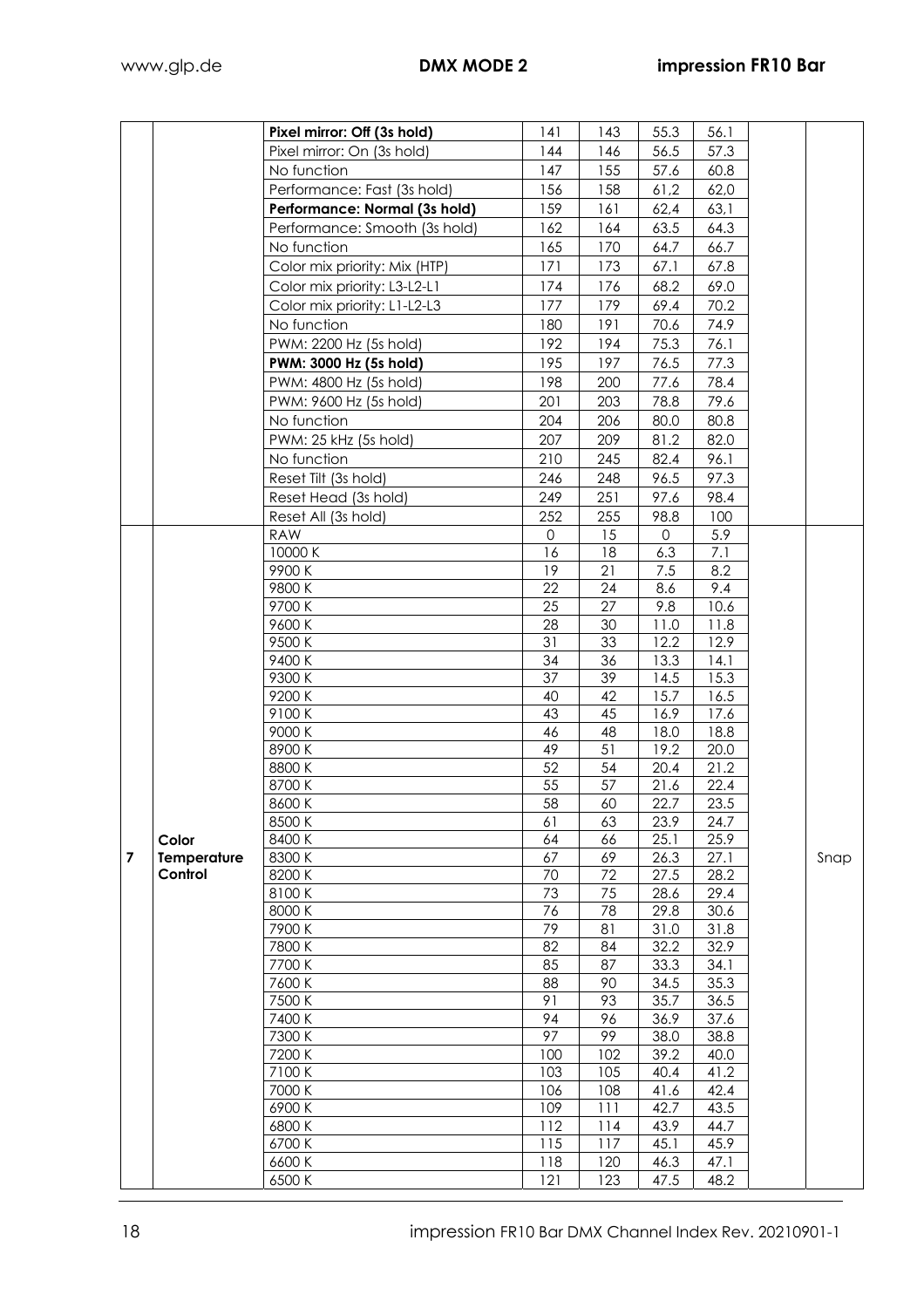|   |                      | 6400 K                                  | 124         | 126 | 48.6         | 49.4 |   |      |
|---|----------------------|-----------------------------------------|-------------|-----|--------------|------|---|------|
|   |                      | 6300 K                                  | 127         | 129 | 49.8         | 50.6 |   |      |
|   |                      | 6200K                                   | 130         | 132 | 51.0         | 51.8 |   |      |
|   |                      | 6100K                                   | 133         | 135 | 52.2         | 52.9 |   |      |
|   |                      | 6000 K                                  | 136         | 138 | 53.3         | 54.1 |   |      |
|   |                      | 5900 K                                  | 139         | 141 | 54.5         | 55.3 |   |      |
|   |                      |                                         |             |     | 55.7         |      |   |      |
|   |                      | 5800 K                                  | 142         | 144 |              | 56.5 |   |      |
|   |                      | 5700 K                                  | 145         | 147 | 56.9         | 57.6 |   |      |
|   |                      | 5600 K                                  | 148         | 150 | 58.0         | 58.8 |   |      |
|   |                      | 5500 K                                  | 151         | 153 | 59.2         | 60.0 |   |      |
|   |                      | 5400 K                                  | 154         | 156 | 60.4         | 61.2 |   |      |
|   |                      | 5300 K                                  | 157         | 159 | 61.6         | 62.4 |   |      |
|   |                      | 5200 K                                  | 160         | 162 | 62.7         | 63.5 |   |      |
|   |                      | 5100 K                                  | 163         | 165 | 63.9         | 64.7 |   |      |
|   |                      | 5000 K                                  | 166         | 168 | 65.1         | 65.9 |   |      |
|   |                      | 4900 K                                  | 169         | 171 | 66.3         | 67.1 |   |      |
|   |                      | 4800 K                                  | 172         | 174 | 67.5         | 68.2 |   |      |
|   |                      | 4700 K                                  | 175         | 177 | 68.6         | 69.4 |   |      |
|   |                      | 4600K                                   | 178         | 180 | 69.8         | 70.6 |   |      |
|   |                      |                                         |             |     |              |      |   |      |
|   |                      | 4500 K                                  | 181         | 183 | 71.0         | 71.8 |   |      |
|   |                      | 4400 K                                  | 184         | 186 | 72.2         | 72.9 |   |      |
|   |                      | 4300 K                                  | 187         | 189 | 73.3         | 74.1 |   |      |
|   |                      | 4200 K                                  | 190         | 192 | 74.5         | 75.3 |   |      |
|   |                      | 4100 K                                  | 193         | 195 | 75.7         | 76.5 |   |      |
|   |                      | 4000 K                                  | 196         | 198 | 76.9         | 77.6 |   |      |
|   |                      | 3900K                                   | 199         | 201 | 78.0         | 78.8 |   |      |
|   |                      | 3800 K                                  | 202         | 204 | 79.2         | 80.0 |   |      |
|   |                      | 3700 K                                  | 205         | 207 | 80.4         | 81.2 |   |      |
|   |                      | 3600 K                                  | 208         | 210 | 81.6         | 82.4 |   |      |
|   |                      | 3500 K                                  | 211         | 213 | 82.7         | 83.5 |   |      |
|   |                      | 3400 K                                  | 214         | 216 | 83.9         | 84.7 |   |      |
|   |                      | 3300 K                                  | 217         | 219 | 85.1         | 85.9 |   |      |
|   |                      | 3200 K                                  | 220         | 222 | 86.3         | 87.1 |   |      |
|   |                      | 3100 K                                  | 223         | 225 | 87.5         | 88.2 |   |      |
|   |                      |                                         |             |     |              |      |   |      |
|   |                      | 3000 K                                  | 226         | 228 | 88.6         | 89.4 |   |      |
|   |                      | 2900 K                                  | 229         | 231 | 89.8         | 90.6 |   |      |
|   |                      | 2800K                                   | 232         | 234 | 91.0         | 91.8 |   |      |
|   |                      | 2700 K                                  | 235         | 237 | 92.2         | 92.9 |   |      |
|   |                      | 2600 K                                  | 238         | 240 | 93.3         | 94.1 |   |      |
|   |                      | 2500 K                                  | 241         | 255 | 94.5         | 100  |   |      |
|   |                      | Off (RGBW)                              | $\mathbf 0$ | 7   | 0            | 2.7  |   | Snap |
|   |                      | Color 01 - Red                          | $\,8\,$     | 15  | 3.1          | 5.9  |   | Snap |
|   |                      | Color 02 - Amber                        | 16          | 23  | 6.3          | 9.0  |   | Snap |
|   |                      | Color 03 - Warm Yellow                  | 24          | 31  | 9.4          | 12.2 |   | Snap |
|   |                      | Color 04 - Yellow                       | 32          | 39  | 12.5         | 15.3 |   | Snap |
|   |                      | Color 05 - Green                        | 40          | 47  | 15.7         | 18.4 |   | Snap |
|   |                      |                                         | 48          | 55  |              | 21.6 |   |      |
|   |                      | Color 06 - Turquoise<br>Color 07 - Cyan | 56          | 63  | 18.8<br>22.0 | 24.7 |   | Snap |
|   |                      |                                         |             |     |              |      |   | Snap |
|   | <b>Virtual color</b> | Color 08 - Blue                         | 64          | 71  | 25.1         | 27.8 |   | Snap |
| 8 | wheel                | Color 09 - Lavender                     | 72          | 79  | 28.2         | 31.0 | 0 | Snap |
|   |                      | Color 10 - Male                         | 80          | 87  | 31.4         | 34.1 |   | Snap |
|   |                      | Color 11 - Magenta                      | 88          | 95  | 34.5         | 37.3 |   | Snap |
|   |                      | Color 12 - Pink                         | 96          | 103 | 37.6         | 40.4 |   | Snap |
|   |                      | Color 13 - White 3200K                  | 104         | 111 | 40.8         | 43.5 |   | Snap |
|   |                      | Color 14 - White 5600K                  | 112         | 119 | 43.9         | 46.7 |   | Snap |
|   |                      | Color 15 - White 7200K                  | 120         | 127 | 47.1         | 49.8 |   | Snap |
|   |                      | Stop                                    | 128         | 128 | 50.2         | 50.2 |   | Snap |
|   |                      | Rainbow colors crossfade slow > fast    | 129         | 223 | 50.6         | 87.5 |   | Fade |
|   |                      | Random colors crossfade slow > fast     | 224         | 255 | 87.8         | 100  |   | Fade |
|   |                      |                                         |             |     |              |      |   |      |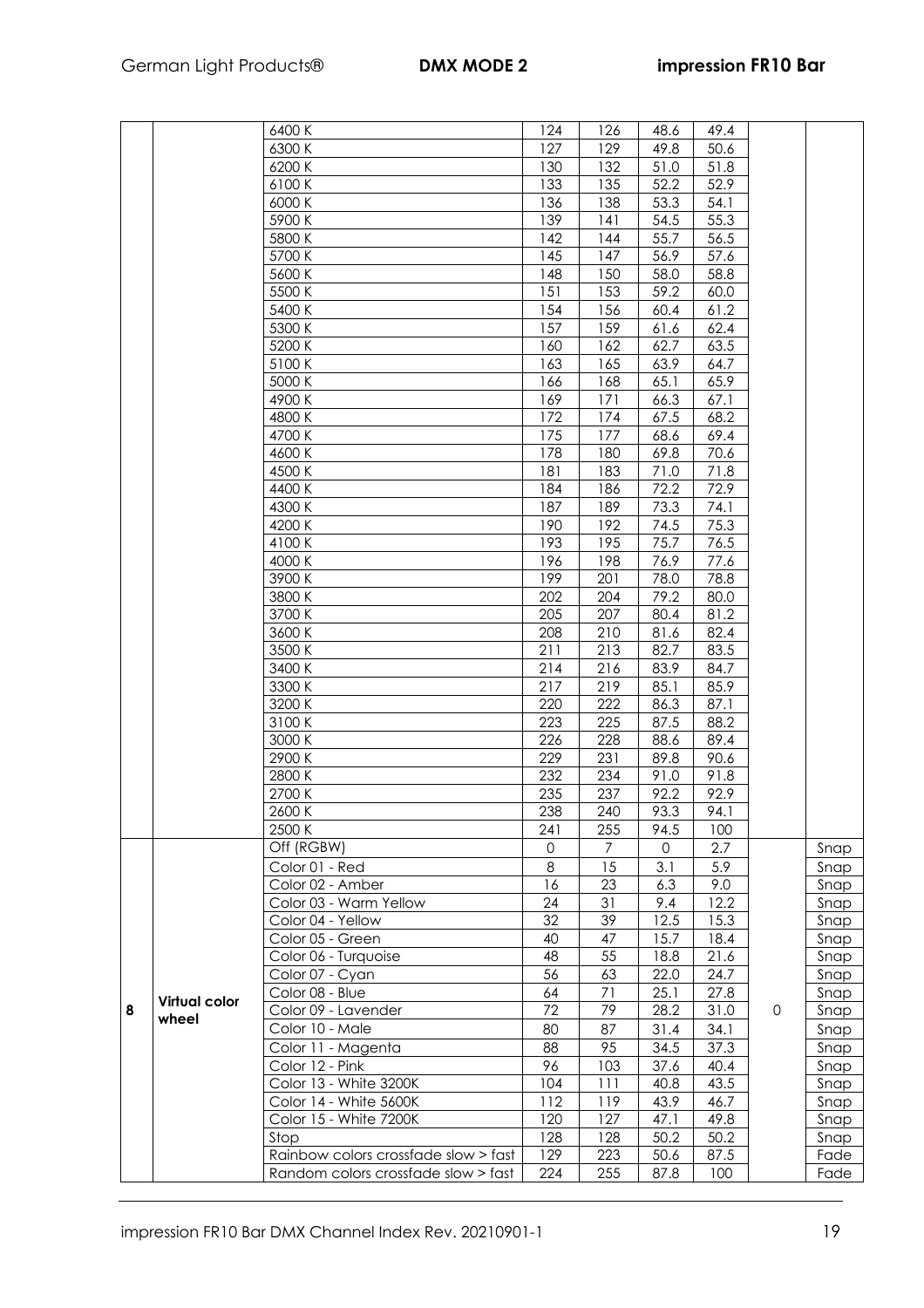| 9  | Red             | Red intensity 0-100%     | $\mathbf{O}$ | 255        | $\mathbf 0$  | 100          | 255          | Fade |
|----|-----------------|--------------------------|--------------|------------|--------------|--------------|--------------|------|
| 10 | Green           | Green intensity 0-100%   | $\Omega$     | 255        | $\Omega$     | 100          | 255          | Fade |
| 11 | Blue            | Blue intensity 0-100%    | $\Omega$     | 255        | $\mathbf 0$  | 100          | 255          | Fade |
| 12 | White           | White intensity 0-100%   | $\mathbf 0$  | 255        | $\Omega$     | 100          | $\mathbf{O}$ | Fade |
|    |                 | No effect                | $\mathbf 0$  | 10         | $\Omega$     | 3.9          |              |      |
|    |                 | Pattern 01               | 11           | 14         | 4.3          | 5.5          |              |      |
|    |                 | Pattern 02               | 15           | 18         | 5.9          | 7.1          |              |      |
|    |                 | Pattern 03               | 19           | 22         | 7.5          | 8.6          |              |      |
|    |                 | Pattern 04               | 23           | 26         | 9.0          | 10.2         |              |      |
|    |                 | Pattern 05               | 27           | 30         | 10.6         | 11.8         |              |      |
|    |                 | Pattern 06               | 31           | 34         | 12.2         | 13.3         |              |      |
|    |                 | Pattern 07               | 35           | 38         | 13.7         | 14.9         |              |      |
|    |                 | Pattern 08               | 39           | 42         | 15.3         | 16.5         |              |      |
|    |                 | Pattern 09               | 43           | 46         | 16.9         | 18.0         |              |      |
|    |                 | Pattern 10               | 47           | 50         | 18.4         | 19.6         |              |      |
|    |                 | Pattern 11               | 51           | 54         | 20.0         | 21.2         |              |      |
|    |                 | Pattern 12               | 55           | 58         | 21.6         | 22.7         |              |      |
|    |                 | Pattern 13               | 59<br>63     | 62<br>66   | 23.1<br>24.7 | 24.3<br>25.9 |              |      |
|    |                 | Pattern 14               | 67           | 70         |              | 27.5         |              |      |
|    |                 | Pattern 15<br>Pattern 16 | 71           | 74         | 26.3<br>27.8 | 29.0         |              |      |
|    |                 | Pattern 17               | 75           | 78         | 29.4         | 30.6         |              |      |
|    |                 | Pattern 18               | 79           | 82         | 31.0         | 32.2         |              |      |
|    |                 | Pattern 19               | 83           | 86         | 32.5         | 33.7         |              |      |
|    |                 | Pattern 20               | 87           | 90         | 34.1         | 35.3         |              |      |
|    |                 | Pattern 21               | 91           | 94         | 35.7         | 36.9         |              |      |
|    |                 | Pattern 22               | 95           | 98         | 37.3         | 38.4         |              |      |
|    |                 | Pattern 23               | 99           | 102        | 38.8         | 40.0         |              |      |
|    |                 | Pattern 24               | 103          | 106        | 40.4         | 41.6         |              |      |
|    |                 | Pattern 25               | 107          | 110        | 42.0         | 43.1         |              |      |
|    | <b>Pixel FX</b> | Pattern 26               | 111          | 114        | 43.5         | 44.7         |              |      |
| 13 | pattern select  | Pattern 27               | 115          | 118        | 45.1         | 46.3         | 0            | Snap |
|    |                 | Pattern 28               | 119          | 122        | 46.7         | 47.8         |              |      |
|    |                 | Pattern 29               | 123          | 126        | 48.2         | 49.4         |              |      |
|    |                 | Pattern 30               | 127          | 130        | 49.8         | 51.0         |              |      |
|    |                 | Pattern 31               | 131          | 134        | 51.4         | 52.5         |              |      |
|    |                 | Pattern 32               | 135          | 138        | 52.9         | 54.1         |              |      |
|    |                 | Pattern 33               | 139          | 142        | 54.5         | 55.7         |              |      |
|    |                 | Pattern 34               | 143          | 146        | 56. I        | 57.3         |              |      |
|    |                 | Pattern 35               | 147          | 150        | 57.6         | 58.8         |              |      |
|    |                 | Pattern 36               | 151          | 154        | 59.2         | 60.4         |              |      |
|    |                 | Pattern 37               | 155          | 158        | 60.8         | 62.0         |              |      |
|    |                 | Pattern 38               | 159          | 162        | 62.4         | 63.5         |              |      |
|    |                 | Pattern 39               | 163          | 166        | 63.9         | 65.1         |              |      |
|    |                 | Pattern 40               | 167          | 170        | 65.5         | 66.7         |              |      |
|    |                 | Pattern 41               | 171<br>175   | 174        | 67.1         | 68.2         |              |      |
|    |                 | Pattern 42<br>Pattern 43 | 179          | 178<br>182 | 68.6<br>70.2 | 69.8<br>71.4 |              |      |
|    |                 | Pattern 44               | 183          | 186        | 71.8         | 72.9         |              |      |
|    |                 | Pattern 45               | 187          | 190        | 73.3         | 74.5         |              |      |
|    |                 | Pattern 46               | 191          | 194        | 74.9         | 76.1         |              |      |
|    |                 | Pattern 47               | 195          | 198        | 76.5         | 77.6         |              |      |
|    |                 | Pattern 48               | 199          | 202        | 78.0         | 79.2         |              |      |
|    |                 | Pattern 49               | 203          | 206        | 79.6         | 80.8         |              |      |
|    |                 | Pattern 50               | 207          | 210        | 81.2         | 82.4         |              |      |
|    |                 | No pattern - no function | 211          | 246        | 82.7         | 96.5         |              |      |
|    |                 | Random pixel FX pattern  | 246          | 250        | 96.5         | 98.0         |              |      |
|    |                 | Random pixel FX          | 251          | 255        | 98.4         | 100          |              |      |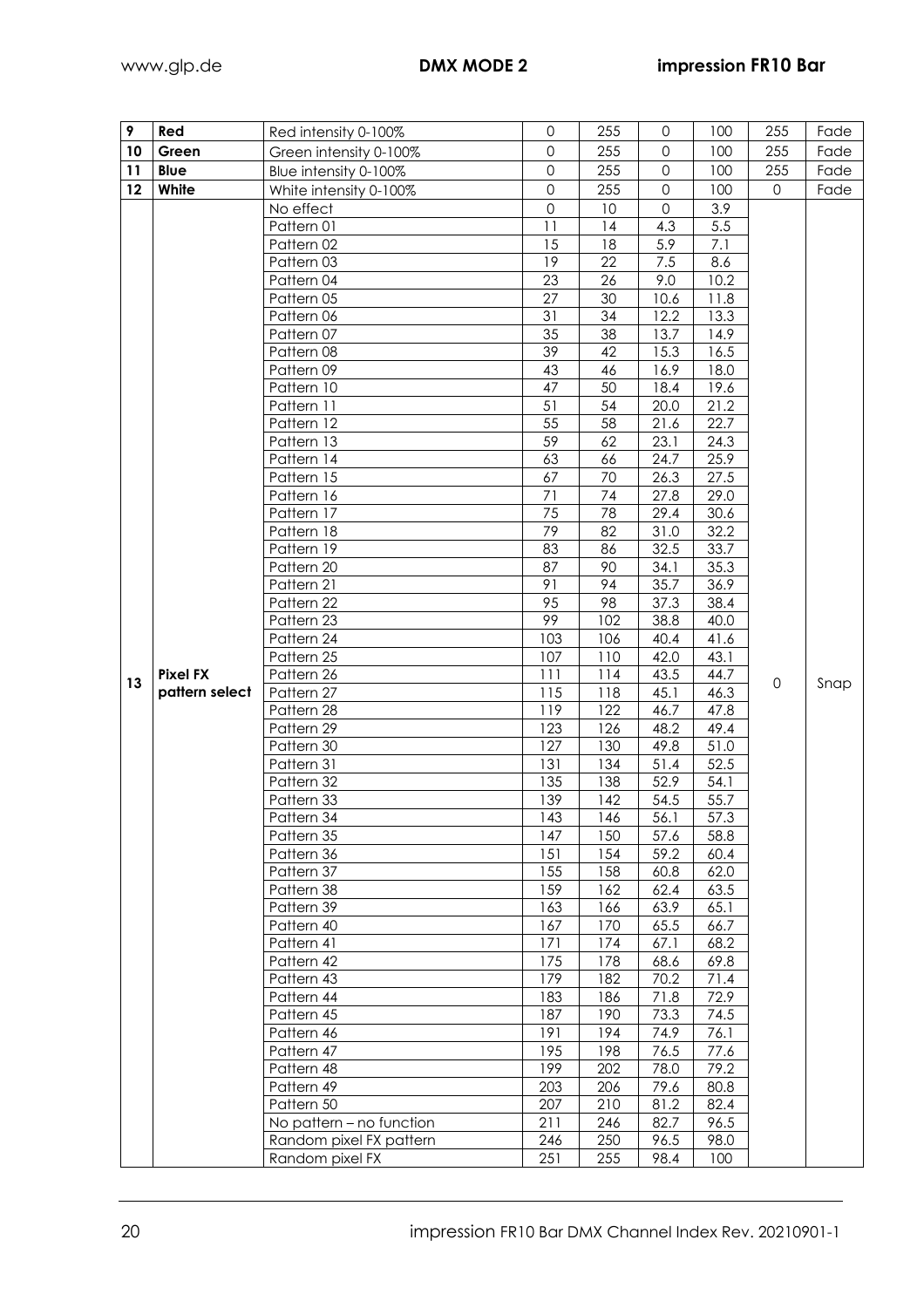|    |                                             | Pattern static Step 01                                | 0                   | 5               | 0.0      | 2.0         |                     | Snap |
|----|---------------------------------------------|-------------------------------------------------------|---------------------|-----------------|----------|-------------|---------------------|------|
|    |                                             | Pattern static Step 02                                | 6                   | 11              | 2.4      | 4.3         |                     | Snap |
|    |                                             | Pattern static Step 03                                | 12                  | 17              | 4.7      | 6.7         |                     | Snap |
|    |                                             | Pattern static Step 04                                | 18                  | 23              | 7.1      | 9.0         |                     | Snap |
|    |                                             | Pattern static Step 05                                | 24                  | 29              | 9.4      | $11.4$      |                     | Snap |
|    |                                             | Pattern static Step 06                                | 30                  | $\overline{35}$ | 11.8     | 13.7        |                     | Snap |
|    |                                             | Pattern static Step 07                                | 36                  | 41              | 14.1     | 16.1        |                     | Snap |
|    |                                             | Pattern static Step 08                                | 42                  | 47              | 16.5     | 18.4        |                     | Snap |
|    |                                             | Pattern static Step 09                                | 48                  | 53              | 18.8     | 20.8        |                     | Snap |
|    |                                             | Pattern static Step 10                                | 54                  | $\overline{59}$ | 21.2     | 23.1        |                     | Snap |
|    |                                             | Pattern static Step 11                                | 60                  | 65              | 23.5     | 25.5        | $\mathsf{O}\xspace$ | Snap |
|    |                                             | Pattern static Step 12                                | 66                  | 71              | 25.9     | 27.8        |                     | Snap |
|    | <b>Pixel FX</b>                             | Pattern static Step 13                                | 72                  | 77              | 28.2     | 30.2        |                     | Snap |
| 14 | pattern static<br>position /                | Pattern static Step 14                                | 78                  | 83              | 30.6     | 32.5        |                     | Snap |
|    | dynamic                                     | Pattern static Step 15                                | 84                  | 89              | 32.9     | 34.9        |                     | Snap |
|    | movement                                    | Pattern static Step 16                                | 90                  | 95              | 35.3     | 37.3        |                     | Snap |
|    |                                             | Pattern static Step 17                                | 96                  | 101             | 37.6     | 39.6        |                     | Snap |
|    |                                             | Pattern static Step 18                                | 102                 | 107             | 40.0     | 42.0        |                     | Snap |
|    |                                             | Pattern static Step 19                                | 108                 | 113             | 42.4     | 44.3        |                     | Snap |
|    |                                             | Pattern static Step 20                                | 114                 | 119             | 44.7     | 46.7        | $\mathsf{O}\xspace$ | Snap |
|    |                                             | Stop / no function                                    | 120                 | 127             | 47.1     | 49.8        |                     | Snap |
|    |                                             | Pattern dynamic, forwards                             |                     |                 |          |             |                     |      |
|    |                                             | fast > slow (run pattern from Step 1                  | 128                 | 190             | 50.2     | 74.5        |                     | Fade |
|    |                                             | to end in loop)                                       |                     |                 | 74.9     |             |                     |      |
|    |                                             | Stop                                                  | 191                 | 192             |          | 75.3        |                     | Snap |
|    |                                             | Pattern dynamic, backwards                            |                     |                 |          |             |                     |      |
|    |                                             | slow > fast (run pattern from end to                  | 193                 | 255             | 75.7     | 100.0       |                     | Fade |
|    |                                             | Step 1 in loop)<br>Off (no crossfade between steps in |                     |                 |          |             |                     |      |
|    | <b>Pixel pattern</b><br><b>FX</b> crossfade | pattern)                                              | $\mathbf 0$         | 10              | 0.0      | 3.9         |                     | Snap |
| 15 | (Xfade                                      | $1 - 3$ sec. crossfade                                | 11                  | 125             | 4.3      | 49.0        |                     | Fade |
|    | between                                     | Stop                                                  | 126                 | 130             | 49.4     | 51.0        |                     | Snap |
|    | steps)                                      | 1-3 sec. crossfade with tail                          | 131                 | 255             | 51.4     | 100.0       |                     | Fade |
|    |                                             | No transition time, snap                              | $\mathsf{O}\xspace$ | 10              | 0.0      | 3.9         |                     | Snap |
|    |                                             | Normal transition, 0s to 5s crossfade                 | 11                  | 68              | 4.3      | 26.7        |                     | Fade |
|    | <b>Pixel FX</b>                             | No transition time, snap                              | 69                  | 73              | 27.1     | 28.6        |                     | Snap |
|    | transition                                  | FOB (fade over blackout) transition,                  |                     |                 |          |             |                     |      |
| 16 | (Xfade                                      | Os to 5s crossfade                                    | 74                  | 130             | 29.0     | 51.0        | $\mathsf{O}\xspace$ | Fade |
|    | between                                     | No transition time, snap                              | 131                 | 135             | 51.4     | 52.9        |                     | Snap |
|    | patterns)                                   | FOF (fade over full intensity) 0s to 5s               |                     |                 |          |             |                     |      |
|    |                                             | crossfade                                             | 136                 | 193             | 53.3     | 75.7        |                     | Fade |
|    |                                             | No function                                           | 194                 | 255             | 76.1     | 100.0       |                     |      |
| 17 | <b>Pixel FX</b>                             | Off (pattern length normal)                           | 0                   | $\Omega$        | $\Omega$ | 0           |                     | Snap |
|    | pattern length                              | Pattern length 1 > 255 steps                          | 1                   | 255             | 0.4      | 100         | $\mathbf 0$         | Fade |
|    | <b>Pixel FX</b>                             | Off (pattern starts at first pixel)                   | 0                   | 0               | $\Omega$ | $\mathbf 0$ | $\mathbf{O}$        | Snap |
| 18 | pattern offset                              | Pattern start offset 1 > 255 pixels                   | 1                   | 255             | 0.4      | 100         |                     | Fade |
| 19 | <b>Zoom</b>                                 | Narrow > wide                                         | $\mathsf{O}\xspace$ | 255             | 0        | 100         | $\mathsf{O}\xspace$ | Snap |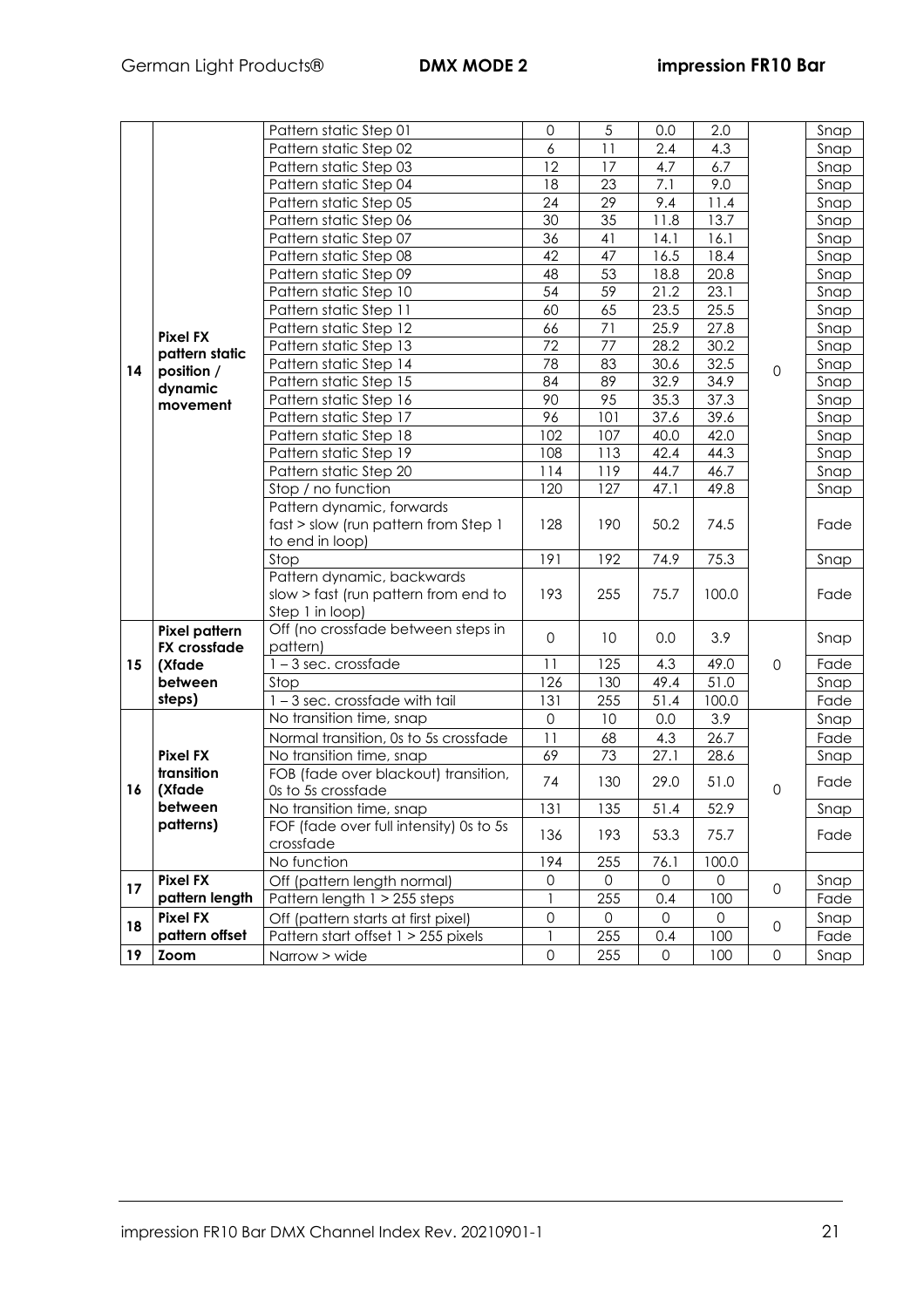|    |                | No effect, all lenses have normal |                 |                 |              |      |             |      |
|----|----------------|-----------------------------------|-----------------|-----------------|--------------|------|-------------|------|
|    |                | zoom functionality                | $\Omega$        | 10 <sup>°</sup> | $\mathbf{0}$ | 3.9  |             |      |
|    |                | Pattern 01                        | 11              | 14              | 4.3          | 5.5  |             |      |
|    |                | Pattern 02                        | 15              | 18              | 5.9          | 7.1  |             |      |
|    |                | Pattern 03                        | 19              | 22              | 7.5          | 8.6  |             |      |
|    |                | Pattern 04                        | 23              | 26              | 9.0          | 10.2 |             |      |
|    |                | Pattern 05                        | 27              | 30              | 10.6         | 11.8 |             |      |
|    |                | Pattern 06                        | 31              | 34              | 12.2         | 13.3 |             |      |
|    |                | Pattern 07                        | 35              | 38              | 13.7         | 14.9 |             |      |
|    |                | Pattern 08                        | 39              | 42              | 15.3         | 16.5 |             |      |
|    |                | Pattern 09                        | 43              | 46              | 16.9         | 18.0 |             |      |
|    |                | Pattern 10                        | 47              | 50              | 18.4         | 19.6 |             |      |
|    |                | Pattern 11                        | $\overline{51}$ | 54              | 20.0         | 21.2 |             |      |
|    |                | Pattern 12                        | 55              | 58              | 21.6         | 22.7 |             |      |
|    |                | Pattern 13                        | 59              | 62              | 23.1         | 24.3 |             |      |
|    |                | Pattern 14                        | 63              | 66              | 24.7         | 25.9 |             |      |
|    |                | Pattern 15                        | 67              | 70              | 26.3         | 27.5 |             |      |
|    |                | Pattern 16                        | 71              | 74              | 27.8         | 29.0 |             |      |
|    |                | Pattern 17                        | 75              | 78              | 29.4         | 30.6 |             |      |
|    |                | Pattern 18                        | 79              | 82              | 31.0         | 32.2 |             |      |
|    |                | Pattern 19                        | 83              | 86              | 32.5         | 33.7 |             |      |
|    |                | Pattern 20                        | 87              | 90              | 34.1         | 35.3 |             |      |
|    |                | Pattern 21                        | 91              | 94              | 35.7         | 36.9 |             |      |
|    |                | Pattern 22                        | 95              | 98              | 37.3         | 38.4 |             |      |
|    |                | Pattern 23                        | 99              | 102             | 38.8         | 40.0 |             |      |
|    |                | Pattern 24                        | 103             | 106             | 40.4         | 41.6 |             |      |
|    | <b>Zoom FX</b> | Pattern 25                        | 107             | 110             | 42.0         | 43.1 |             |      |
| 20 | pattern select | Pattern 26                        | 111             | 114             | 43.5         | 44.7 | $\mathbf 0$ | Snap |
|    |                | Pattern 27                        | 115             | 118             | 45.1         | 46.3 |             |      |
|    |                | Pattern 28                        | 119             | 122             | 46.7         | 47.8 |             |      |
|    |                | Pattern 29                        | 123             | 126             | 48.2         | 49.4 |             |      |
|    |                | Pattern 30                        | 127             | 130             | 49.8         | 51.0 |             |      |
|    |                | Pattern 31                        | 131             | 134             | 51.4         | 52.5 |             |      |
|    |                | Pattern 32                        | 135             | 138             | 52.9         | 54.1 |             |      |
|    |                | Pattern 33                        | 139             | 142             | 54.5         | 55.7 |             |      |
|    |                | Pattern 34                        | 143             | 146             | 56.1         | 57.3 |             |      |
|    |                | Pattern 35                        | 147             | 150             | 57.6         | 58.8 |             |      |
|    |                | Pattern 36                        | 151             | 154             | 59.2         | 60.4 |             |      |
|    |                | Pattern 37                        | 155             | 158             | 60.8         | 62.0 |             |      |
|    |                | Pattern 38                        | 159             | 162             | 62.4         | 63.5 |             |      |
|    |                | Pattern 39                        | 163             | 166             | 63.9         | 65.1 |             |      |
|    |                | Pattern 40                        | 167             | 170             | 65.5         | 66.7 |             |      |
|    |                | Pattern 41                        | 171             | 174             | 67.1         | 68.2 |             |      |
|    |                | Pattern 42                        | 175             | 178             | 68.6         | 69.8 |             |      |
|    |                | Pattern 43                        | 179             | 182             | 70.2         | 71.4 |             |      |
|    |                | Pattern 44                        | 183             | 186             | 71.8         | 72.9 |             |      |
|    |                | Pattern 45                        | 187             | 190             | 73.3         | 74.5 |             |      |
|    |                | Pattern 46                        | 191             | 194             | 74.9         | 76.1 |             |      |
|    |                | Pattern 47                        | 195             | 198             | 76.5         | 77.6 |             |      |
|    |                | Pattern 48                        | 199             | 202             | 78.0         | 79.2 |             |      |
|    |                | Pattern 49                        | 203             | 206             | 79.6         | 80.8 |             |      |
|    |                | Pattern 50                        | 207             | 210             | 81.2         | 82.4 |             |      |
|    |                | No pattern - no function          | 211             | 246             | 82.7         | 96.5 |             |      |
|    |                | Random zoom FX pattern            | 246             | 250             | 96.5         | 98.0 |             |      |
|    |                | Random pixel zoom                 | 251             | 255             | 98.4         | 100  |             |      |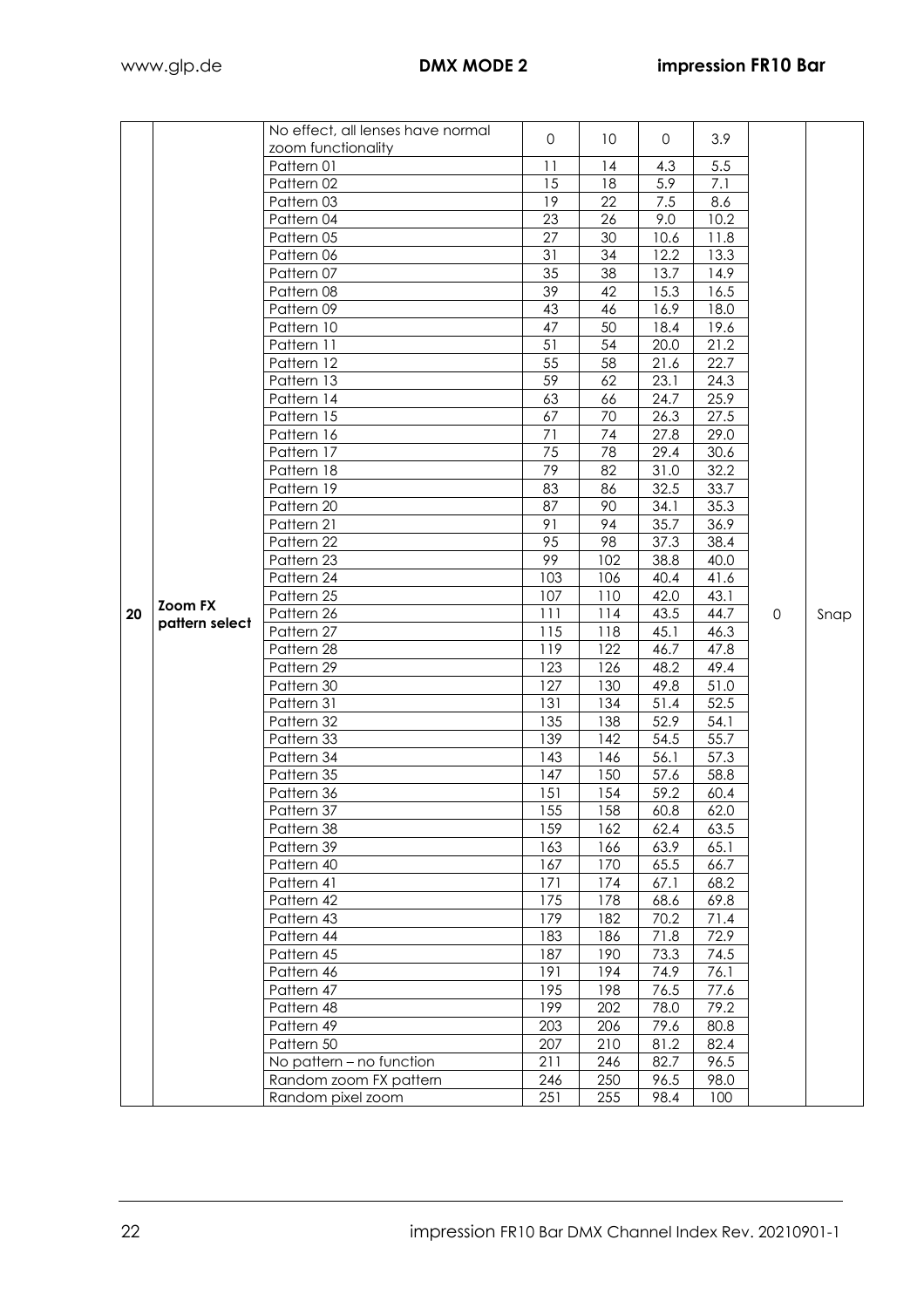|         |                      | Pattern static Step 01                | 0                     | $\sqrt{5}$      | 0.0          | 2.0    |              |      |
|---------|----------------------|---------------------------------------|-----------------------|-----------------|--------------|--------|--------------|------|
|         |                      | Pattern static Step 02                | $\boldsymbol{6}$      | 11              | 2.4          | 4.3    |              |      |
|         |                      | Pattern static Step 03                | 12                    | 17              | 4.7          | 6.7    |              |      |
|         |                      | Pattern static Step 04                | 18                    | 23              | 7.1          | 9.0    |              |      |
|         |                      | Pattern static Step 05                | 24                    | 29              | 9.4          | $11.4$ |              |      |
|         |                      | Pattern static Step 06                | 30                    | 35              | 11.8         | 13.7   |              |      |
|         |                      | Pattern static Step 07                | 36                    | 41              | 14.1         | 16.1   |              |      |
|         |                      | Pattern static Step 08                | 42                    | 47              | 16.5         | 18.4   |              |      |
|         |                      |                                       |                       | 53              |              |        |              |      |
|         |                      | Pattern static Step 09                | 48<br>$\overline{54}$ | $\overline{59}$ | 18.8         | 20.8   |              |      |
|         |                      | Pattern static Step 10                |                       |                 | 21.2         | 23.1   |              |      |
|         | Zoom FX static       | Pattern static Step 11                | 60                    | 65              | 23.5         | 25.5   |              |      |
|         | pattern              | Pattern static Step 12                | 66                    | 71              | 25.9         | 27.8   |              |      |
| 21      | position /           | Pattern static Step 13                | 72                    | $\overline{77}$ | 28.2         | 30.2   | 0            | Snap |
|         | dynamic              | Pattern static Step 14                | 78                    | 83              | 30.6         | 32.5   |              |      |
|         | pattern              | Pattern static Step 15                | 84                    | 89              | 32.9         | 34.9   |              |      |
|         | movement             | Pattern static Step 16                | 90                    | 95              | 35.3         | 37.3   |              |      |
|         |                      | Pattern static Step 17                | 96                    | 101             | 37.6         | 39.6   |              |      |
|         |                      | Pattern static Step 18                | 102                   | 107             | 40.0         | 42.0   |              |      |
|         |                      | Pattern static Step 19                | 108                   | 113             | 42.4         | 44.3   |              |      |
|         |                      | Pattern static Step 20                | 114                   | 119             | 44.7         | 46.7   |              |      |
|         |                      |                                       |                       |                 |              |        |              |      |
|         |                      | Stop / no function                    | 120                   | 127             | 47.1         | 49.8   |              |      |
|         |                      | Pattern dynamic, forwards fast >      | 128                   | 190             | 50.2         | 74.5   |              |      |
|         |                      | slow (run from Step 1 to end in loop) |                       |                 |              |        |              |      |
|         |                      | Stop                                  | 191                   | 192             | 74.9         | 75.3   |              |      |
|         |                      | Pattern dynamic, backwards slow >     | 193                   | 255             | 75.7         | 100.0  |              |      |
|         |                      | fast (run from end to Step 1 in loop) |                       |                 |              |        |              |      |
|         | Zoom pattern         | Off (no crossfade between steps in    | 0                     | 10              | 0.0          | 3.9    |              | Snap |
|         | <b>FX</b> crossfade  | pattern)                              |                       |                 |              |        |              |      |
| 22      | (Xfade               | $1 - 3$ sec. crossfade                | 11                    | 125             | 4.3          | 49.0   | 0            | Fade |
|         | between              | Stop                                  | 126                   | 130             | 49.4         | 51.0   |              | Snap |
|         | steps)               | 1-3 sec. crossfade with tail          | 131                   | 255             | 51.4         | 100.0  |              | Fade |
|         |                      | No transition time, snap              | $\mathbf 0$           | 10              | 0.0          | 3.9    |              | Snap |
|         |                      | Normal transition, 0s to 5s crossfade | 11                    | 68              | 4.3          | 26.7   |              | Fade |
|         | Zoom pattern         | No transition time, snap              | 69                    | 73              | 27.1         | 28.6   |              | Snap |
|         | <b>FX</b> transition |                                       |                       |                 |              |        |              |      |
| 23      | (Xfade               | FON (fade over narrow) transition, 0s | 74                    | 130             | 29.0         | 51.0   | $\mathbf 0$  | Fade |
|         | between              | to 5s crossfade                       |                       |                 |              |        |              |      |
|         |                      | No transition time, snap              | 131                   | 135             | 51.4         | 52.9   |              | Snap |
|         | patterns)            | FOW (fade over wide) 0s to 5s         | 136                   | 193             | 53.3         | 75.7   |              | Fade |
|         |                      | crossfade                             |                       |                 |              |        |              |      |
|         |                      | No function                           | 194                   | 255             | 76.1         | 100.0  |              |      |
| 24      | Zoom pattern         | Off (pattern length normal)           | $\mathsf{O}\xspace$   | 0               | 0            | 0      | $\mathbf{0}$ | Snap |
|         | <b>FX length</b>     | Pattern length 1 > 255 steps          | 1                     | 255             | 0.4          | 100    |              | Fade |
|         | Zoom pattern         | Off (pattern starts at first pixel)   | $\mathsf O$           | 0               | $\mathbf{0}$ | 0      |              | Snap |
| 25      | FX offset            | Pattern start offset 1 > 255 pixels   | 1                     | 255             | 0.4          | 100    | 0            | Fade |
| Layer 2 |                      |                                       |                       |                 |              |        |              |      |
|         |                      |                                       |                       |                 |              |        |              |      |
| 26      | Layer 2 master       |                                       |                       |                 |              |        |              |      |
|         | coarse               | Layer 2 master 0-100% (16-bit)        | $\mathsf{O}\xspace$   | 65535           | $\mathbf 0$  | 100    | 32768        | Fade |
| 27      | Layer 2 master       |                                       |                       |                 |              |        |              |      |
|         | fine                 |                                       |                       |                 |              |        |              |      |
|         |                      | Shutter closed                        | $\mathsf{O}\xspace$   | 4               | $\mathbf 0$  | 1.6    |              | Snap |
|         |                      | Dimmer flash (at intensity change)    | 5                     | $\mathcal{P}$   | 2.0          | 3.5    |              | Snap |
|         |                      | Pulse slow > fast                     | 10                    | 39              | 3.9          | 15.3   |              | Fade |
|         |                      | Opening pulse slow > fast             | 40                    | 69              | 15.7         | 27.1   |              | Fade |
|         |                      | Closing pulse slow > fast             | 70                    | 99              | 27.5         | 38.8   |              | Fade |
| 28      | Layer 2 shutter      | Double flash slow > fast              | 100                   | 129             | 39.2         | 50.6   | 255          | Fade |
|         |                      | Random pixel strobe slow > fast       | 130                   | 159             | 51.0         | 62.4   |              | Fade |
|         |                      | Random all strobe slow > fast         | 160                   | 199             | 62.7         | 78.0   |              | Fade |
|         |                      | Strobe sync all pixels 1Hz > 10Hz     | 200                   | 250             | 78.4         | 98.0   |              | Fade |
|         |                      |                                       |                       |                 |              |        |              |      |
|         |                      | Open                                  | 251                   | 255             | 98.4         | 100    |              | Snap |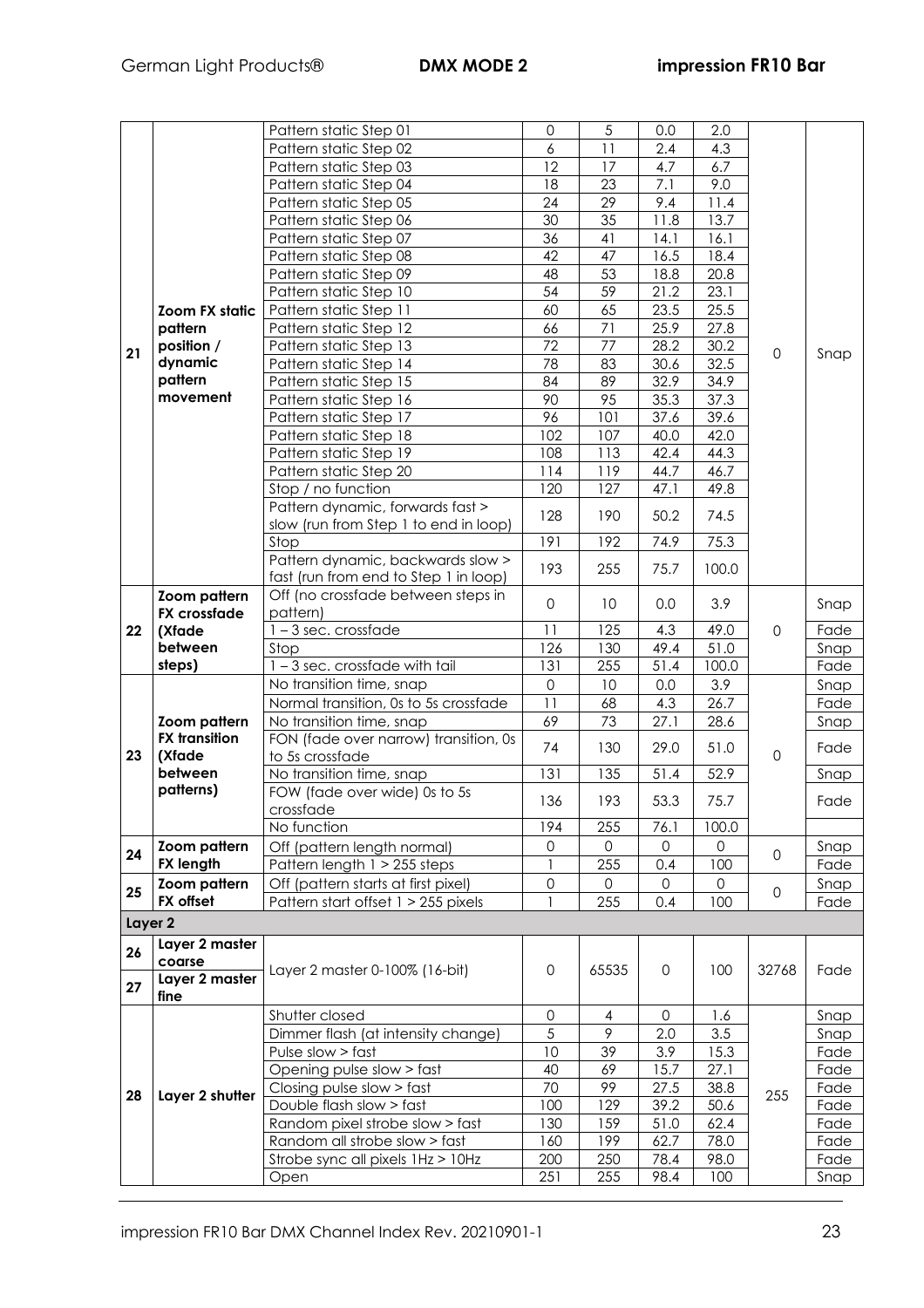| 29 | Layer 2 Red       | Red intensity 0-100%                                | $\mathbf{0}$     | 255                     | 0            | 100          | 255                 | Fade |
|----|-------------------|-----------------------------------------------------|------------------|-------------------------|--------------|--------------|---------------------|------|
| 30 | Layer 2 Green     | Green intensity 0-100%                              | $\Omega$         | 255                     | $\mathsf{O}$ | 100          | 255                 | Fade |
| 31 | Layer 2 Blue      | Blue intensity 0-100%                               | $\Omega$         | 255                     | $\mathsf{O}$ | 100          | 255                 | Fade |
| 32 | Layer 2 White     | White intensity 0-100%                              | $\mathbf 0$      | 255                     | $\Omega$     | 100          | $\mathbf{O}$        | Fade |
|    |                   | No effect                                           | $\overline{0}$   | 10                      | $\Omega$     | 3.9          |                     |      |
|    |                   | Pattern 01                                          | 11               | 14                      | 4.3          | 5.5          |                     |      |
|    |                   | Pattern 02                                          | 15               | 18                      | 5.9          | 7.1          |                     |      |
|    |                   | Pattern 03                                          | 19               | 22                      | 7.5          | 8.6          |                     |      |
|    |                   | Pattern 04                                          | 23               | 26                      | 9.0          | 10.2         |                     |      |
|    |                   | Pattern 05                                          | 27               | 30                      | 10.6         | 11.8         |                     |      |
|    |                   | Pattern 06                                          | 31               | 34                      | 12.2         | 13.3         |                     |      |
|    |                   | Pattern 07                                          | 35               | 38                      | 13.7         | 14.9         |                     |      |
|    |                   | Pattern 08                                          | 39               | 42                      | 15.3         | 16.5         |                     |      |
|    |                   | Pattern 09                                          | 43               | 46                      | 16.9         | 18.0         |                     |      |
|    |                   | Pattern 10                                          | 47               | 50                      | 18.4         | 19.6         |                     |      |
|    |                   | Pattern 11                                          | 51               | 54                      | 20.0         | 21.2         |                     |      |
|    |                   | Pattern 12                                          | 55               | 58                      | 21.6         | 22.7         |                     |      |
|    |                   | Pattern 13                                          | 59               | 62                      | 23.1         | 24.3         |                     |      |
|    |                   | Pattern 14                                          | 63               | 66                      | 24.7         | 25.9         |                     |      |
|    |                   | Pattern 15                                          | 67               | 70                      | 26.3         | 27.5         |                     |      |
|    |                   | Pattern 16                                          | 71               | 74                      | 27.8         | 29.0         |                     |      |
|    |                   | Pattern 17                                          | 75               | 78                      | 29.4         | 30.6         |                     |      |
|    |                   | Pattern 18                                          | 79               | 82                      | 31.0         | 32.2         |                     |      |
|    |                   | Pattern 19                                          | 83               | 86                      | 32.5         | 33.7         |                     |      |
|    |                   | Pattern 20                                          | 87               | 90                      | 34.1         | 35.3         |                     |      |
|    |                   | Pattern 21                                          | 91               | 94                      | 35.7         | 36.9         |                     |      |
|    |                   | Pattern 22                                          | 95               | 98                      | 37.3         | 38.4         |                     |      |
|    |                   | Pattern 23                                          | 99               | 102                     | 38.8         | 40.0         |                     |      |
|    |                   | Pattern 24<br>Pattern 25                            | 103<br>107       | 106<br>$\overline{110}$ | 40.4<br>42.0 | 41.6<br>43.1 |                     |      |
|    | Layer 2 pixel     | Pattern 26                                          | 111              | 114                     | 43.5         | 44.7         |                     |      |
| 33 | <b>FX</b> pattern | Pattern 27                                          | 115              | 118                     | 45.1         | 46.3         | $\mathsf{O}\xspace$ | Snap |
|    | select            | Pattern 28                                          | 119              | 122                     | 46.7         | 47.8         |                     |      |
|    |                   | Pattern 29                                          | 123              | 126                     | 48.2         | 49.4         |                     |      |
|    |                   | Pattern 30                                          | 127              | 130                     | 49.8         | 51.0         |                     |      |
|    |                   | Pattern 31                                          | 131              | 134                     | 51.4         | 52.5         |                     |      |
|    |                   | Pattern 32                                          | 135              | 138                     | 52.9         | 54.1         |                     |      |
|    |                   | Pattern 33                                          | 139              | 142                     | 54.5         | 55.7         |                     |      |
|    |                   | Pattern 34                                          | $\overline{143}$ | 146                     | 56.1         | 57.3         |                     |      |
|    |                   | Pattern 35                                          | 147              | 150                     | 57.6         | 58.8         |                     |      |
|    |                   | Pattern 36                                          | 151              | 154                     | 59.2         | 60.4         |                     |      |
|    |                   | Pattern 37                                          | 155              | 158                     | 60.8         | 62.0         |                     |      |
|    |                   | Pattern 38                                          | 159              | 162                     | 62.4         | 63.5         |                     |      |
|    |                   | Pattern 39                                          | 163              | 166                     | 63.9         | 65.1         |                     |      |
|    |                   | Pattern 40                                          | 167              | 170                     | 65.5         | 66.7         |                     |      |
|    |                   | Pattern 41                                          | 171              | 174                     | 67.1         | 68.2         |                     |      |
|    |                   | Pattern 42                                          | 175              | 178                     | 68.6         | 69.8         |                     |      |
|    |                   | Pattern 43                                          | 179              | 182                     | 70.2         | 71.4         |                     |      |
|    |                   | Pattern 44                                          | 183              | 186                     | 71.8         | 72.9         |                     |      |
|    |                   | Pattern 45                                          | 187              | 190                     | 73.3         | 74.5         |                     |      |
|    |                   | Pattern 46                                          | 191              | 194                     | 74.9         | 76.1         |                     |      |
|    |                   | Pattern 47                                          | 195              | 198                     | 76.5         | 77.6         |                     |      |
|    |                   | Pattern 48                                          | 199              | 202                     | 78.0         | 79.2         |                     |      |
|    |                   | Pattern 49                                          | 203              | 206                     | 79.6         | 80.8         |                     |      |
|    |                   | Pattern 50                                          | 207<br>211       | 210<br>246              | 81.2<br>82.7 | 82.4<br>96.5 |                     |      |
|    |                   | No pattern - no function<br>Random pixel FX pattern | 246              | 250                     | 96.5         | 98.0         |                     |      |
|    |                   | Random pixel FX                                     | 251              | 255                     | 98.4         | 100          |                     |      |
|    |                   |                                                     |                  |                         |              |              |                     |      |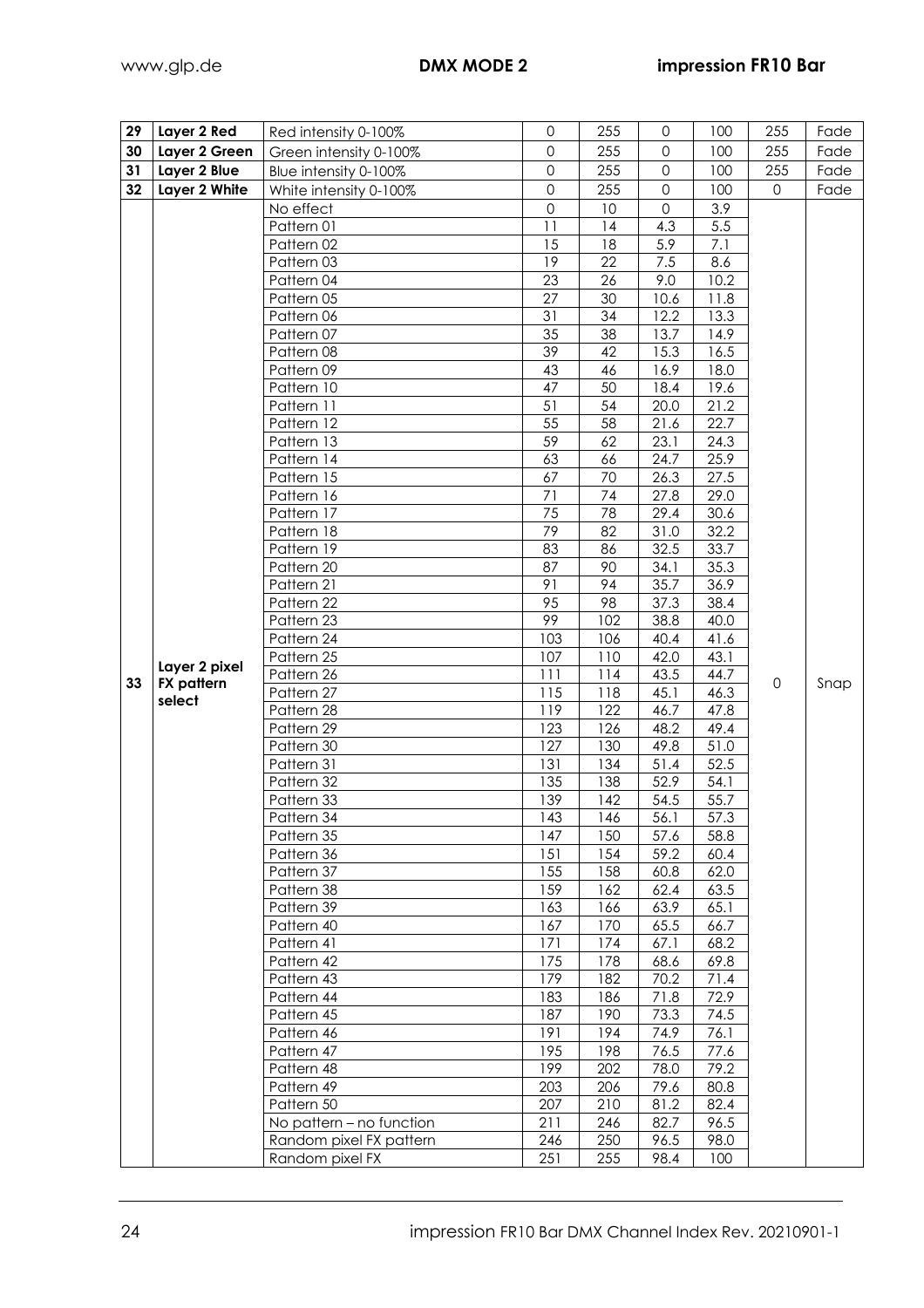|    |                             | Pattern static Step 01                  | 0                   | 5          | 0.0  | 2.0                 |                     | Snap |
|----|-----------------------------|-----------------------------------------|---------------------|------------|------|---------------------|---------------------|------|
|    |                             | Pattern static Step 02                  | 6                   | 11         | 2.4  | 4.3                 |                     | Snap |
|    |                             | Pattern static Step 03                  | 12                  | 17         | 4.7  | 6.7                 |                     | Snap |
|    |                             | Pattern static Step 04                  | 18                  | 23         | 7.1  | 9.0                 |                     | Snap |
|    |                             | Pattern static Step 05                  | 24                  | 29         | 9.4  | 11.4                |                     | Snap |
|    |                             | Pattern static Step 06                  | $\overline{30}$     | 35         | 11.8 | 13.7                |                     | Snap |
|    |                             | Pattern static Step 07                  | 36                  | 41         | 14.1 | 16.1                |                     | Snap |
|    |                             | Pattern static Step 08                  | 42                  | 47         | 16.5 | 18.4                |                     | Snap |
|    |                             | Pattern static Step 09                  | 48                  | 53         | 18.8 | 20.8                |                     | Snap |
|    |                             | Pattern static Step 10                  | $\overline{54}$     | 59         | 21.2 | 23.1                |                     | Snap |
|    |                             | Pattern static Step 11                  | 60                  | 65         | 23.5 | 25.5                | $\mathsf{O}\xspace$ | Snap |
|    |                             | Pattern static Step 12                  | 66                  | 71         | 25.9 | 27.8                |                     | Snap |
|    | Layer 2 pixel               | Pattern static Step 13                  | 72                  | 77         | 28.2 | 30.2                |                     | Snap |
|    | <b>FX</b> pattern           | Pattern static Step 14                  | 78                  | 83         | 30.6 | 32.5                |                     | Snap |
| 34 | static position             | Pattern static Step 15                  | 84                  | 89         | 32.9 | 34.9                |                     | Snap |
|    | / dynamic<br>movement       | Pattern static Step 16                  | 90                  | 95         | 35.3 | 37.3                |                     | Snap |
|    |                             | Pattern static Step 17                  | 96                  | 101        | 37.6 | 39.6                |                     | Snap |
|    |                             | Pattern static Step 18                  | 102                 | 107        | 40.0 | 42.0                |                     | Snap |
|    |                             | Pattern static Step 19                  | 108                 | 113        | 42.4 | 44.3                |                     | Snap |
|    |                             | Pattern static Step 20                  | 114                 |            | 44.7 | 46.7                |                     | Snap |
|    |                             | Stop / no function                      | 120                 | 119<br>127 | 47.1 | 49.8                |                     | Snap |
|    |                             | Pattern dynamic, forwards               |                     |            |      |                     |                     |      |
|    |                             | fast > slow (run pattern from Step 1    | 128                 | 190        | 50.2 | 74.5                |                     | Fade |
|    |                             | to end in loop)                         |                     |            |      |                     |                     |      |
|    |                             | Stop                                    | 191                 | 192        | 74.9 | 75.3                |                     | Snap |
|    |                             | Pattern dynamic, backwards              |                     |            |      |                     |                     |      |
|    |                             | slow > fast (run pattern from end to    | 193                 | 255        | 75.7 | 100.0               |                     | Fade |
|    |                             | Step 1 in loop)                         |                     |            |      |                     |                     |      |
|    | Layer 2 pixel               | Off (no crossfade between steps in      | $\mathbf 0$         |            |      | 3.9                 |                     |      |
|    | pattern FX                  | pattern)                                |                     | 10         | 0.0  |                     |                     | Snap |
| 35 | crossfade                   | $1 - 3$ sec. crossfade                  | 11                  | 125        | 4.3  | 49.0                | $\mathsf O$         | Fade |
|    | (Xfade                      | Stop                                    | 126                 | 130        | 49.4 | 51.0                |                     | Snap |
|    | between                     | $1 - 3$ sec. crossfade with tail        | 131                 | 255        | 51.4 | 100.0               |                     | Fade |
|    | steps)                      |                                         |                     |            |      |                     |                     |      |
|    |                             | No transition time, snap                | $\mathsf{O}\xspace$ | 10         | 0.0  | 3.9                 |                     | Snap |
|    |                             | Normal transition, 0s to 5s crossfade   | 11                  | 68         | 4.3  | 26.7                |                     | Fade |
|    | Layer 2 pixel               | No transition time, snap                | 69                  | 73         | 27.1 | 28.6                |                     | Snap |
|    | <b>FX</b> transition        | FOB (fade over blackout) transition,    | 74                  | 130        | 29.0 | 51.0                |                     | Fade |
| 36 | (Xfade                      | Os to 5s crossfade                      |                     |            |      |                     | 0                   |      |
|    | between                     | No transition time, snap                | 131                 | 135        | 51.4 | 52.9                |                     | Snap |
|    | patterns)                   | FOF (fade over full intensity) 0s to 5s | 136                 | 193        | 53.3 | 75.7                |                     | Fade |
|    |                             | crossfade                               |                     |            |      |                     |                     |      |
|    |                             | No function                             | 194                 | 255        | 76.1 | 100.0               |                     |      |
|    | Layer 2 pixel               | Off (pattern length normal)             | 0                   | 0          | 0    | 0                   |                     | Snap |
| 37 | <b>FX</b> pattern<br>length | Pattern length 1 > 255 steps            | 1                   | 255        | 0.4  | 100                 | 0                   | Fade |
|    | Layer 2 pixel               | Off (pattern starts at first pixel)     | $\mathsf{O}$        | 0          | 0    | $\mathsf{O}\xspace$ |                     | Snap |
| 38 | <b>FX</b> pattern<br>offset | Pattern start offset 1 > 255 pixels     | 1                   | 255        | 0.4  | 100                 | 0                   | Fade |
|    |                             |                                         |                     |            |      |                     |                     |      |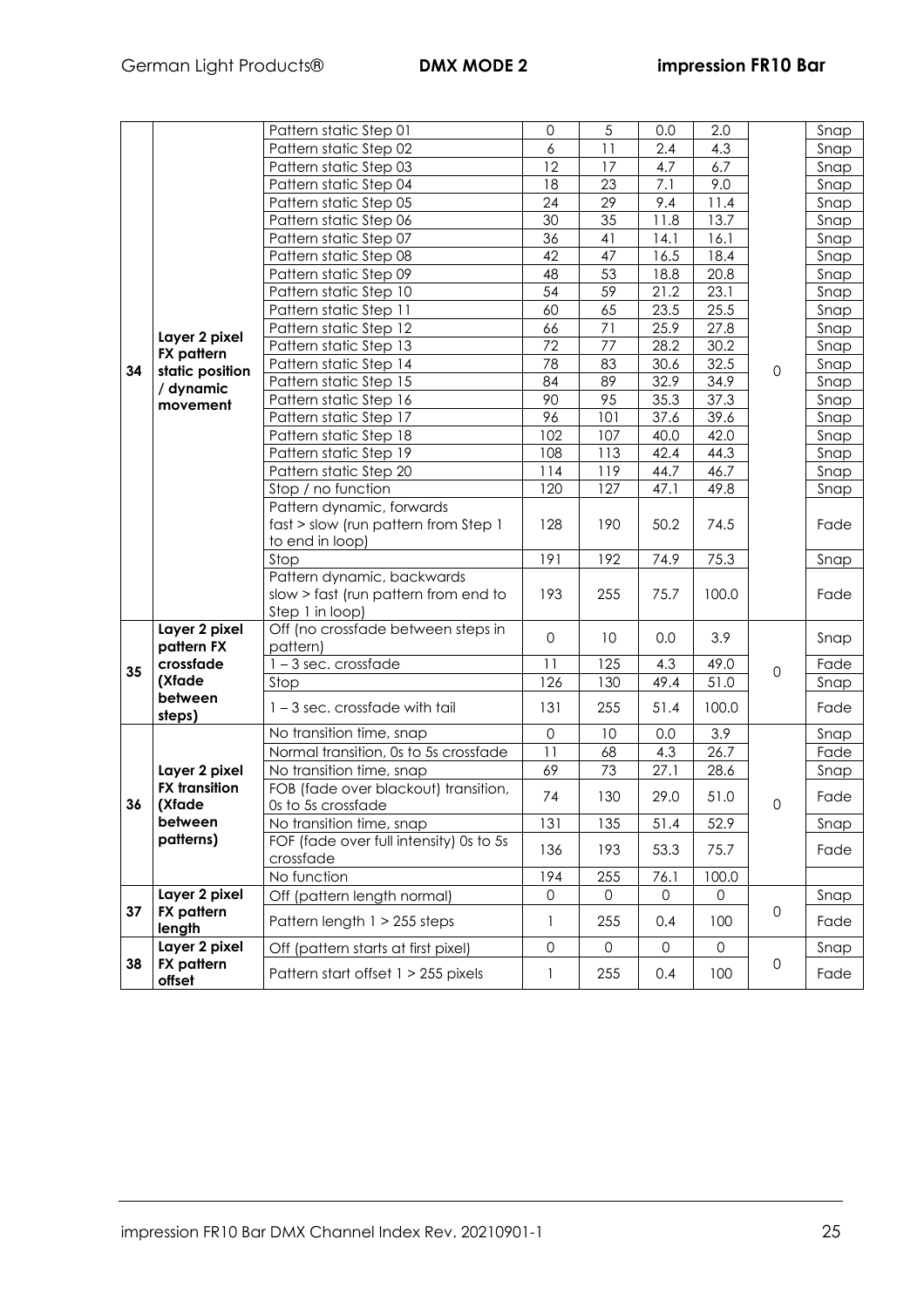|    | Layer 3                  |                                    |              |                |              |              |          |      |  |  |
|----|--------------------------|------------------------------------|--------------|----------------|--------------|--------------|----------|------|--|--|
| 39 | Layer 3 master           |                                    |              |                |              |              |          |      |  |  |
|    | coarse<br>Layer 3 master | Layer 3 master 0-100% (16-bit)     | $\mathbf 0$  | 65535          | $\mathbf{O}$ | 100          | 32768    | Fade |  |  |
| 40 | fine                     |                                    |              |                |              |              |          |      |  |  |
|    |                          | Shutter closed                     | $\mathbf{0}$ | 4              | $\Omega$     | 1.6          |          | Snap |  |  |
|    |                          | Dimmer flash (at intensity change) | 5            | $\overline{9}$ | 2.0          | 3.5          |          | Snap |  |  |
|    |                          | Pulse slow > fast                  | 10           | 39             | 3.9          | 15.3         |          | Fade |  |  |
|    |                          | Opening pulse slow > fast          | 40           | 69             | 15.7         | 27.1         |          | Fade |  |  |
|    |                          | Closing pulse slow > fast          | 70           | 99             | 27.5         | 38.8         |          | Fade |  |  |
| 41 | Layer 3 shutter          | Double flash slow > fast           | 100          | 129            | 39.2         | 50.6         | 255      | Fade |  |  |
|    |                          | Random pixel strobe slow > fast    | 130          | 159            | 51.0         | 62.4         |          | Fade |  |  |
|    |                          | Random all strobe slow > fast      | 160          | 199            | 62.7         | 78.0         |          | Fade |  |  |
|    |                          | Strobe sync all pixels 1Hz > 10Hz  | 200          | 250            | 78.4         | 98.0         |          | Fade |  |  |
|    |                          | Open                               | 251          | 255            | 98.4         | 100          |          | Snap |  |  |
| 42 | Layer 3 Red              | Red intensity 0-100%               | $\mathbf 0$  | 255            | $\mathbf 0$  | 100          | 255      | Fade |  |  |
| 43 | Layer 3 Green            | Green intensity 0-100%             | $\mathbf 0$  | 255            | $\mathbf 0$  | 100          | 255      | Fade |  |  |
| 44 | Layer 3 Blue             | Blue intensity 0-100%              | $\mathbf 0$  | 255            | $\mathbf 0$  | 100          | 255      | Fade |  |  |
| 45 | Layer 3 White            | White intensity 0-100%             | $\mathbf 0$  | 255            | $\mathbf{O}$ | 100          | $\Omega$ | Fade |  |  |
|    |                          | No effect                          | 0            | 10             | 0            | 3.9          |          |      |  |  |
|    |                          | Pattern 01                         | 11           | 14             | 4.3          | $5.5\,$      |          |      |  |  |
|    |                          | Pattern 02                         | 15           | 18             | 5.9          | 7.1          |          |      |  |  |
|    |                          | Pattern 03                         | 19           | 22             | 7.5          | 8.6          |          |      |  |  |
|    |                          | Pattern 04                         | 23           | 26             | 9.0          | 10.2         |          |      |  |  |
|    |                          | Pattern 05                         | 27           | 30             | 10.6         | 11.8         |          |      |  |  |
|    |                          | Pattern 06                         | 31           | 34             | 12.2         | 13.3         |          |      |  |  |
|    |                          | Pattern 07                         | 35           | 38             | 13.7         | 14.9         |          |      |  |  |
|    |                          | Pattern 08                         | 39           | 42             | 15.3         | 16.5         |          |      |  |  |
|    |                          | Pattern 09                         | 43<br>47     | 46<br>50       | 16.9         | 18.0<br>19.6 |          |      |  |  |
|    |                          | Pattern 10<br>Pattern 11           | 51           | 54             | 18.4<br>20.0 | 21.2         |          |      |  |  |
|    |                          | Pattern 12                         | 55           | 58             | 21.6         | 22.7         |          |      |  |  |
|    |                          | Pattern 13                         | 59           | 62             | 23.1         | 24.3         |          |      |  |  |
|    |                          | Pattern 14                         | 63           | 66             | 24.7         | 25.9         |          |      |  |  |
|    |                          | Pattern 15                         | 67           | 70             | 26.3         | 27.5         |          |      |  |  |
|    |                          | Pattern 16                         | 71           | 74             | 27.8         | 29.0         |          |      |  |  |
|    |                          | Pattern 17                         | 75           | 78             | 29.4         | 30.6         |          |      |  |  |
|    | Layer 3 pixel            | Pattern 18                         | 79           | 82             | 31.0         | 32.2         |          |      |  |  |
| 46 | <b>FX</b> pattern        | Pattern 19                         | 83           | 86             | 32.5         | 33.7         | 0        | Snap |  |  |
|    | select                   | Pattern 20                         | 87           | 90             | 34.1         | 35.3         |          |      |  |  |
|    |                          | Pattern 21                         | 91           | 94             | 35.7         | 36.9         |          |      |  |  |
|    |                          | Pattern 22                         | 95           | 98             | 37.3         | 38.4         |          |      |  |  |
|    |                          | Pattern 23                         | 99           | 102            | 38.8         | 40.0         |          |      |  |  |
|    |                          | Pattern 24                         | 103          | 106            | 40.4         | 41.6         |          |      |  |  |
|    |                          | Pattern 25                         | 107          | 110            | 42.0         | 43.1         |          |      |  |  |
|    |                          | Pattern 26                         | 111          | 114            | 43.5         | 44.7         |          |      |  |  |
|    |                          | Pattern 27                         | 115          | 118            | 45.1         | 46.3         |          |      |  |  |
|    |                          | Pattern 28                         | 119          | 122            | 46.7         | 47.8         |          |      |  |  |
|    |                          | Pattern 29                         | 123          | 126            | 48.2         | 49.4         |          |      |  |  |
|    |                          | Pattern 30<br>Pattern 31           | 127<br>131   | 130<br>134     | 49.8<br>51.4 | 51.0<br>52.5 |          |      |  |  |
|    |                          | Pattern 32                         | 135          | 138            | 52.9         | 54.1         |          |      |  |  |
|    |                          | Pattern 33                         | 139          | 142            | 54.5         | 55.7         |          |      |  |  |
|    |                          | Pattern 34                         | 143          | 146            | 56.1         | 57.3         |          |      |  |  |
|    |                          | Pattern 35                         | 147          | 150            | 57.6         | 58.8         |          |      |  |  |
|    |                          | Pattern 36                         | 151          | 154            | 59.2         | 60.4         |          |      |  |  |
|    |                          | Pattern 37                         | 155          | 158            | 60.8         | 62.0         |          |      |  |  |
|    |                          | Pattern 38                         | 159          | 162            | 62.4         | 63.5         |          |      |  |  |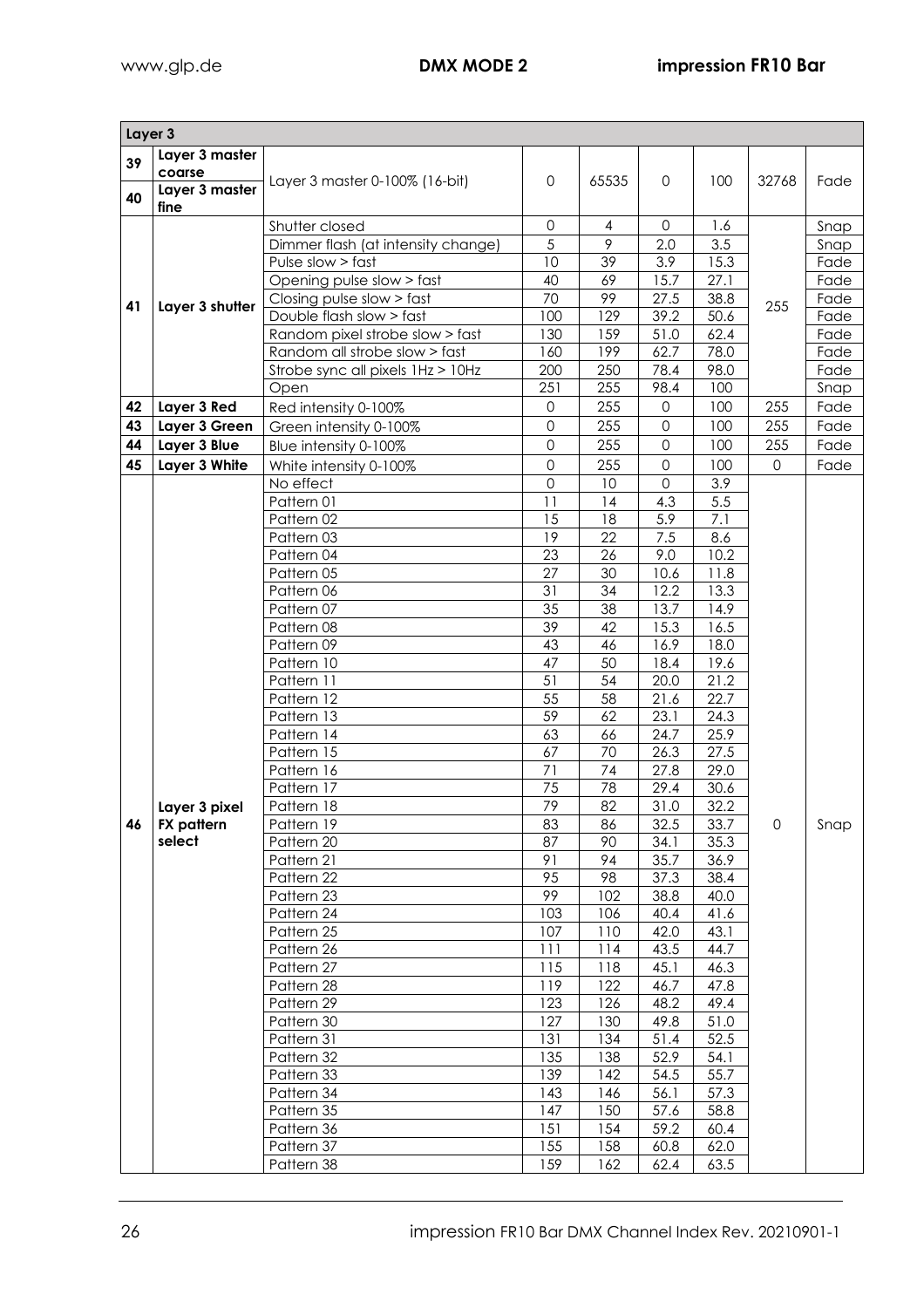|    |                      | Pattern 39                              | 163                 | 166        | 63.9 | 65.1  |                     |              |
|----|----------------------|-----------------------------------------|---------------------|------------|------|-------|---------------------|--------------|
|    |                      | Pattern 40                              | 167                 | 170        | 65.5 | 66.7  |                     |              |
|    |                      | Pattern 41                              | 171                 | 174        |      | 68.2  |                     |              |
|    |                      |                                         |                     |            | 67.1 |       |                     |              |
|    |                      | Pattern 42                              | 175                 | 178        | 68.6 | 69.8  |                     |              |
|    |                      | Pattern 43                              | 179                 | 182        | 70.2 | 71.4  |                     |              |
|    |                      | Pattern 44                              | 183                 | 186        | 71.8 | 72.9  |                     |              |
|    |                      | Pattern 45                              | 187                 | 190        | 73.3 | 74.5  |                     |              |
|    |                      | Pattern 46                              | 191                 | 194        | 74.9 | 76.1  |                     |              |
|    |                      | Pattern 47                              | 195                 | 198        | 76.5 | 77.6  |                     |              |
|    |                      | Pattern 48                              | 199                 | 202        | 78.0 | 79.2  |                     |              |
|    |                      | Pattern 49                              | 203                 | 206        | 79.6 | 80.8  |                     |              |
|    |                      | Pattern 50                              | 207                 | 210        | 81.2 | 82.4  |                     |              |
|    |                      | No pattern - no function                | 211                 | 246        | 82.7 | 96.5  |                     |              |
|    |                      | Random pixel FX pattern                 | 246                 | 250        | 96.5 | 98.0  |                     |              |
|    |                      | Random pixel FX                         | 251                 | 255        | 98.4 | 100   |                     |              |
|    |                      | Pattern static Step 01                  | $\mathsf{O}\xspace$ | $\sqrt{5}$ | 0.0  | 2.0   |                     | Snap         |
|    |                      | Pattern static Step 02                  | $\boldsymbol{6}$    | 11         | 2.4  | 4.3   |                     | Snap         |
|    |                      | Pattern static Step 03                  | 12                  | 17         | 4.7  | 6.7   |                     | Snap         |
|    |                      | Pattern static Step 04                  | 18                  | 23         | 7.1  | 9.0   |                     | Snap         |
|    |                      | Pattern static Step 05                  | 24                  | 29         | 9.4  | 11.4  |                     | Snap         |
|    |                      | Pattern static Step 06                  | 30                  | 35         | 11.8 | 13.7  |                     | Snap         |
|    |                      | Pattern static Step 07                  | 36                  | 41         | 14.1 | 16.1  |                     | Snap         |
|    |                      | Pattern static Step 08                  | 42                  | 47         | 16.5 | 18.4  |                     | Snap         |
|    |                      | Pattern static Step 09                  | 48                  | 53         | 18.8 | 20.8  |                     | Snap         |
|    |                      | Pattern static Step 10                  | 54                  | 59         | 21.2 | 23.1  |                     | Snap         |
|    |                      | Pattern static Step 11                  | 60                  | 65         | 23.5 | 25.5  |                     | Snap         |
|    |                      | Pattern static Step 12                  | 66                  | 71         | 25.9 | 27.8  |                     | Snap         |
|    | Layer 3 pixel        |                                         | 72                  | 77         | 28.2 | 30.2  |                     |              |
|    | <b>FX</b> pattern    | Pattern static Step 13                  | 78                  | 83         |      |       |                     | Snap         |
| 47 | static position      | Pattern static Step 14                  |                     |            | 30.6 | 32.5  | $\mathsf{O}\xspace$ | Snap         |
|    | / dynamic            | Pattern static Step 15                  | 84                  | 89         | 32.9 | 34.9  |                     | Snap         |
|    | movement             | Pattern static Step 16                  | 90                  | 95         | 35.3 | 37.3  |                     | Snap         |
|    |                      | Pattern static Step 17                  | 96                  | 101        | 37.6 | 39.6  |                     | Snap         |
|    |                      | Pattern static Step 18                  | 102                 | 107        | 40.0 | 42.0  |                     | Snap         |
|    |                      | Pattern static Step 19                  | 108                 | 113        | 42.4 | 44.3  |                     | Snap         |
|    |                      | Pattern static Step 20                  | 114                 | 119        | 44.7 | 46.7  |                     | Snap         |
|    |                      | Stop / no function                      | 120                 | 127        | 47.1 | 49.8  |                     | Snap         |
|    |                      | Pattern dynamic, forwards               |                     |            |      |       |                     |              |
|    |                      | fast > slow (run pattern from Step 1    | 128                 | 190        | 50.2 | 74.5  |                     | Fade         |
|    |                      | to end in loop)                         |                     |            |      |       |                     |              |
|    |                      | Stop                                    | 191                 | 192        | 74.9 | 75.3  |                     | Snap         |
|    |                      | Pattern dynamic, backwards              |                     |            |      |       |                     |              |
|    |                      | slow > fast (run pattern from end to    | 193                 | 255        | 75.7 | 100.0 |                     | Fade         |
|    |                      | Step 1 in loop)                         |                     |            |      |       |                     |              |
|    | Layer 3 pixel        | Off (no crossfade between steps in      | $\mathbf 0$         | 10         | 0.0  | 3.9   |                     | Snap         |
|    | pattern FX           | pattern)                                |                     |            |      |       |                     |              |
| 48 | crossfade            | $1 - 3$ sec. crossfade                  | 11                  | 125        | 4.3  | 49.0  | $\mathbf 0$         | Fade         |
|    | (Xfade               | Stop                                    | 126                 | 130        | 49.4 | 51.0  |                     | Snap         |
|    | between              | 1-3 sec. crossfade with tail            | 131                 | 255        | 51.4 | 100.0 |                     | Fade         |
|    | steps)               | No transition time, snap                | $\mathsf{O}\xspace$ | 10         | 0.0  | 3.9   |                     |              |
|    |                      | Normal transition, 0s to 5s crossfade   | 11                  | 68         | 4.3  | 26.7  |                     | Snap<br>Fade |
|    | Layer 3 pixel        | No transition time, snap                | 69                  | 73         | 27.1 | 28.6  |                     | Snap         |
|    | <b>FX</b> transition | FOB (fade over blackout) transition,    |                     |            |      |       |                     |              |
| 49 | (Xfade               | Os to 5s crossfade                      | 74                  | 130        | 29.0 | 51.0  | $\mathbf 0$         | Fade         |
|    | between              | No transition time, snap                | 131                 | 135        | 51.4 | 52.9  |                     | Snap         |
|    | patterns)            | FOF (fade over full intensity) 0s to 5s |                     |            |      |       |                     |              |
|    |                      | crossfade                               | 136                 | 193        | 53.3 | 75.7  |                     | Fade         |
|    |                      | No function                             | 194                 | 255        | 76.1 | 100.0 |                     |              |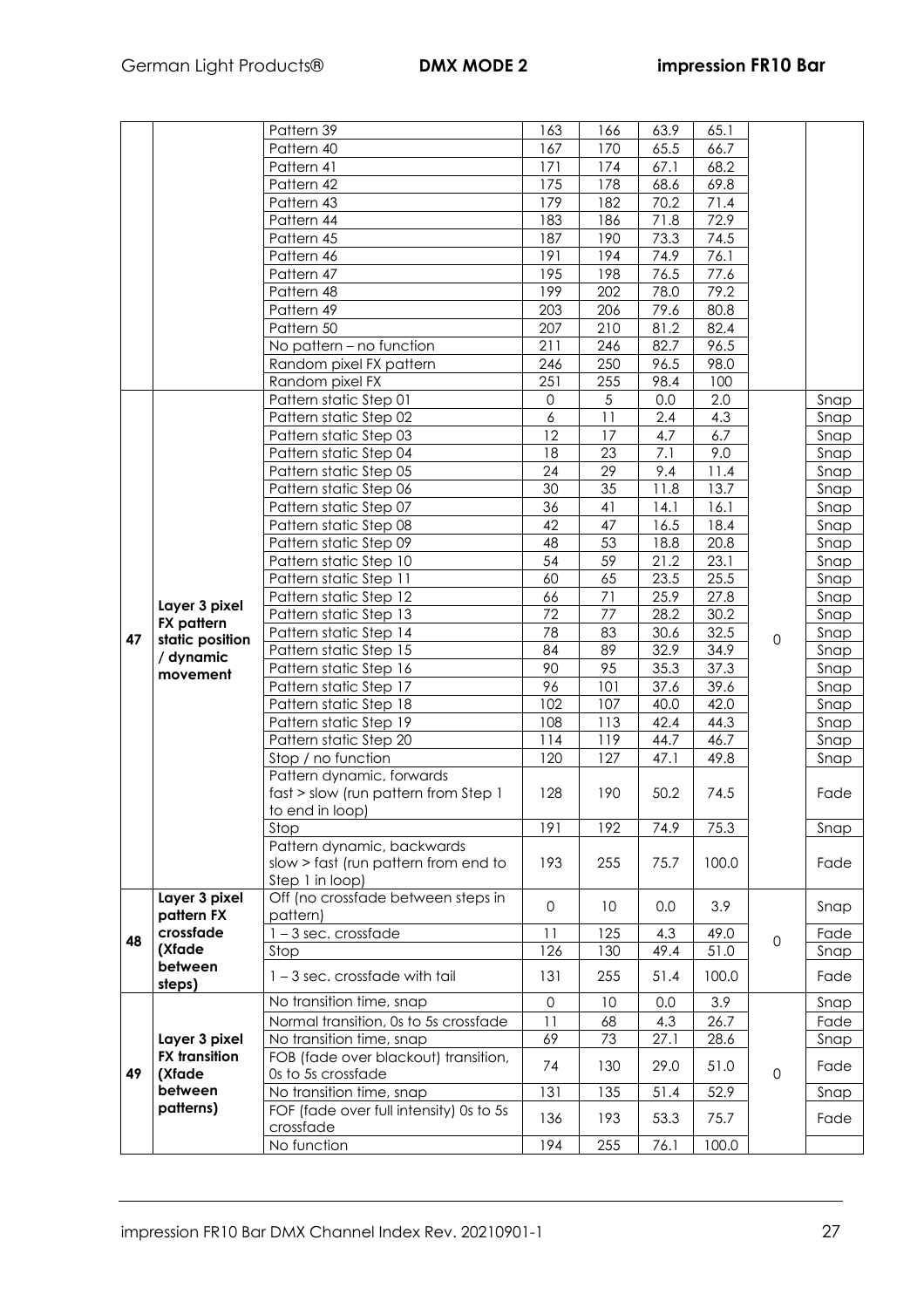|    | Layer 3 pixel        | Off (pattern length normal)         |     |     |     | Snap |
|----|----------------------|-------------------------------------|-----|-----|-----|------|
| 50 | FX pattern<br>length | Pattern length $1 > 255$ steps      | 255 | 0.4 | 100 | Fade |
|    | Layer 3 pixel        | Off (pattern starts at first pixel) |     |     |     | Snap |
|    | FX pattern<br>offset | Pattern start offset 1 > 255 pixels | 255 | 0.4 | 100 | Fade |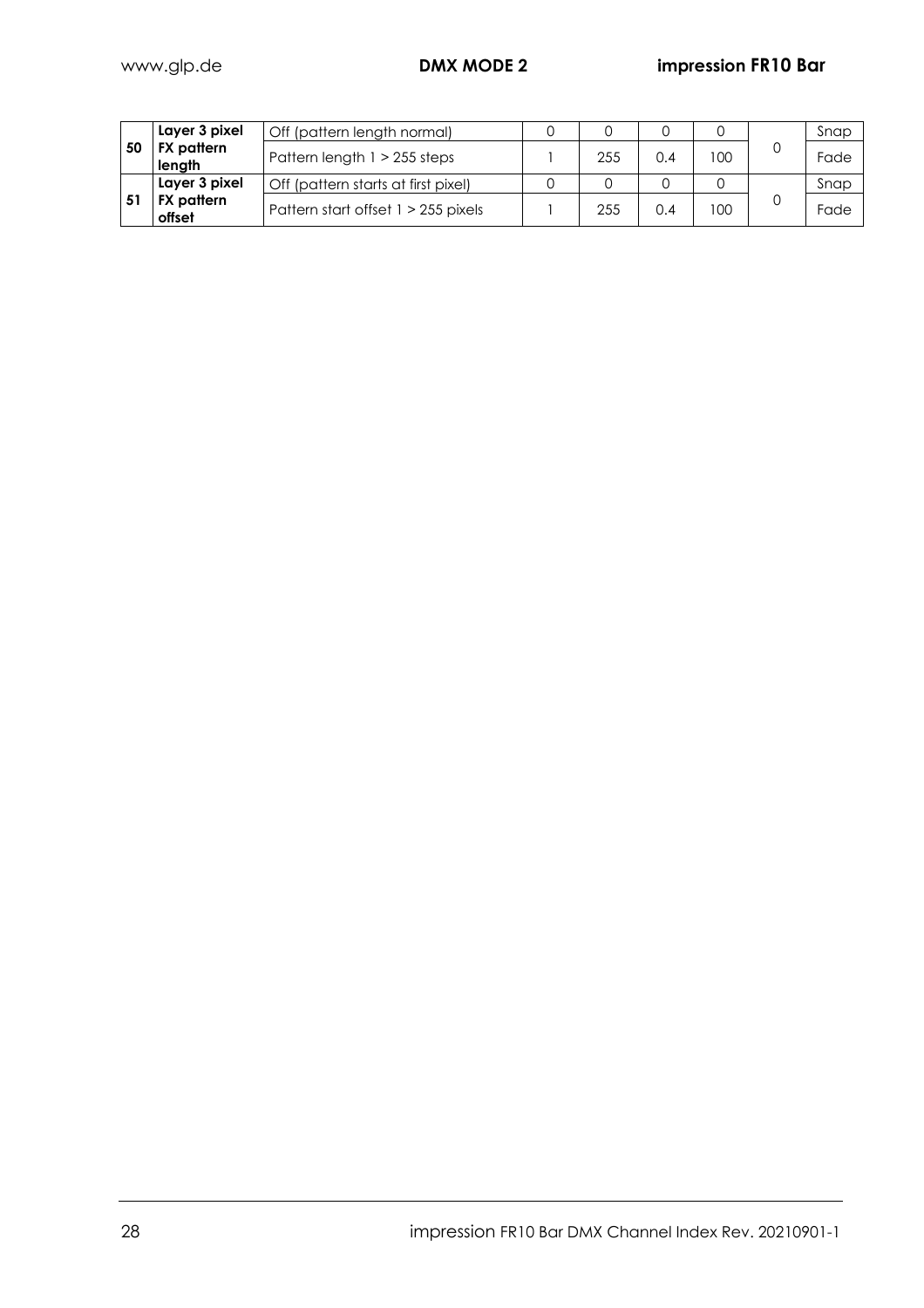# *DMX Mode 3: MultiPix Normal*

|             |                                 |                                          |              | <b>DMX</b>     |              |         | <b>Default</b> |      |
|-------------|---------------------------------|------------------------------------------|--------------|----------------|--------------|---------|----------------|------|
|             | Channel                         | Command                                  |              | range          |              | Percent | <b>DMX</b>     | Fade |
| 1           | <b>Tilt coarse</b>              | Tilt backwards > forwards (16-bit)       | $\mathbf{O}$ | 65535          | $\mathbf{O}$ | 100     | 32768          | Fade |
| $\mathbf 2$ | <b>Tilt fine</b>                |                                          |              |                |              |         |                |      |
| 3           | Intensity                       | Global intensity 0-100% (16-bit)         | $\mathbf 0$  | 65535          | 0            | 100     | 32768          | Fade |
| 4           | coarse<br><b>Intensity fine</b> |                                          |              |                |              |         |                |      |
|             |                                 | Shutter closed                           | $\Omega$     | $\overline{4}$ | $\mathsf{O}$ | 1.6     |                | Snap |
|             |                                 | Dimmer flash (at intensity change)       | 5            | $\overline{9}$ | 2.0          | 3.5     |                | Snap |
|             |                                 | Pulse slow > fast                        | 10           | 39             | 3.9          | 15.3    |                | Fade |
|             |                                 | Opening pulse slow > fast                | 40           | 69             | 15.7         | 27.1    |                | Fade |
|             |                                 | Closing pulse slow > fast                | 70           | 99             | 27.5         | 38.8    |                | Fade |
| 5           | Shutter                         | Double flash slow > fast                 | 100          | 129            | 39.2         | 50.6    | 255            | Fade |
|             |                                 | Random pixel strobe slow > fast          | 130          | 159            | 51.0         | 62.4    |                | Fade |
|             |                                 | Random all strobe slow > fast            | 160          | 199            | 62.7         | 78.0    |                | Fade |
|             |                                 | Strobe sync all pixels 1Hz > 10Hz        | 200          | 250            | 78.4         | 98.0    |                | Fade |
|             |                                 | Open                                     | 251          | 255            | 98.4         | 100     |                | Snap |
|             |                                 | No function                              | $\mathbf 0$  | 38             | 0            | 14.9    |                |      |
|             |                                 | Dimmer curve: Soft (square) (3s<br>hold) | 39           | 41             | 15.3         | 16.1    |                |      |
|             |                                 | Dimmer curve: Linear (3s hold)           | 42           | 44             | 16.5         | 17.3    |                |      |
|             |                                 | No function                              | 45           | 53             | 17.6         | 20.8    |                |      |
|             |                                 | Display mode: Off (3s hold)              | 54           | 56             | 21.2         | 22      |                |      |
|             |                                 | Display mode: Auto (3s hold)             | 57           | 59             | 22.4         | 23.1    |                |      |
|             |                                 | Display mode: On (3s hold)               | 60           | 62             | 23.5         | 24.3    |                |      |
|             |                                 | Display orientation: Normal (3s hold)    | 63           | 65             | 24.7         | 25.5    |                |      |
|             |                                 | Display orientation: Inverted (3s        | 66           | 68             | 25.9         | 26.7    |                |      |
|             |                                 | hold)<br>No function                     | 69           | 71             | 27.1         | 27.8    |                |      |
|             |                                 | No DMX: Blackout (3s hold)               | 72           | 74             | 28.2         | 29.0    |                |      |
|             |                                 | No DMX: Hold (3s hold)                   | 75           | 77             | 29.4         | 30.2    |                |      |
|             |                                 | No DMX: Captured scene (3s hold)         | 78           | 80             | 30.6         | 31.4    |                |      |
|             |                                 | Capture Scene (3s hold)                  | 81           | 83             | 31.8         | 32.5    |                |      |
|             |                                 | No function                              | 84           | 86             | 32.9         | 33.7    |                |      |
| 6           | Control /                       | Fan mode: Regulated (3s hold)            | 87           | 89             | 34.1         | 34.9    | $\mathbf 0$    | Snap |
|             | <b>Settings</b>                 | Fan mode: High (3s hold)                 | 90           | 92             | 35.3         | 36.1    |                |      |
|             |                                 | Fan mode: Medium (3s hold)               | 93           | 95             | 36.5         | 37.3    |                |      |
|             |                                 | Fan mode: Low (3s hold)                  | 96           | 98             | 37.6         | 38.4    |                |      |
|             |                                 | No function                              | 99           | 104            | 38.8         | 40.8    |                |      |
|             |                                 | Position feedback: Off (3s hold)         | 105          | 107            | 41.2         | 42.0    |                |      |
|             |                                 | Position feedback: On (3s hold)          | 108          | 110            | 42.4         | 43.1    |                |      |
|             |                                 | Tilt disable: Off (3s hold)              | 111          | 113            | 43.5         | 44.3    |                |      |
|             |                                 | Tilt disable: Reset Disabled             | 114          | 116            | 44.7         | 45.5    |                |      |
|             |                                 | Tilt disable: Current Disabled           | 117          | 119            | 45.9         | 46.7    |                |      |
|             |                                 | Tilt inversion: Off (3s hold)            | 120          | 122            | 47.1         | 47.8    |                |      |
|             |                                 | Tilt inversion: On (3s hold)             | 123          | 125            | 48.2         | 49.0    |                |      |
|             |                                 | No function                              | 126          | 128            | 49.4         | 50.2    |                |      |
|             |                                 | Zoom inversion: Off (3s hold)            | 129          | 131            | 50.6         | 51.4    |                |      |
|             |                                 | Zoom inversion: On (3s hold)             | 132          | 134            | 51.8         | 52.5    |                |      |
|             |                                 |                                          |              | 140            |              |         |                |      |
|             |                                 | No function                              | 135          | 143            | 52.9         | 54.9    |                |      |
|             |                                 | Pixel mirror: Off (3s hold)              | 141          |                | 55.3         | 56.1    |                |      |
|             |                                 | Pixel mirror: On (3s hold)               | 144          | 146            | 56.5         | 57.3    |                |      |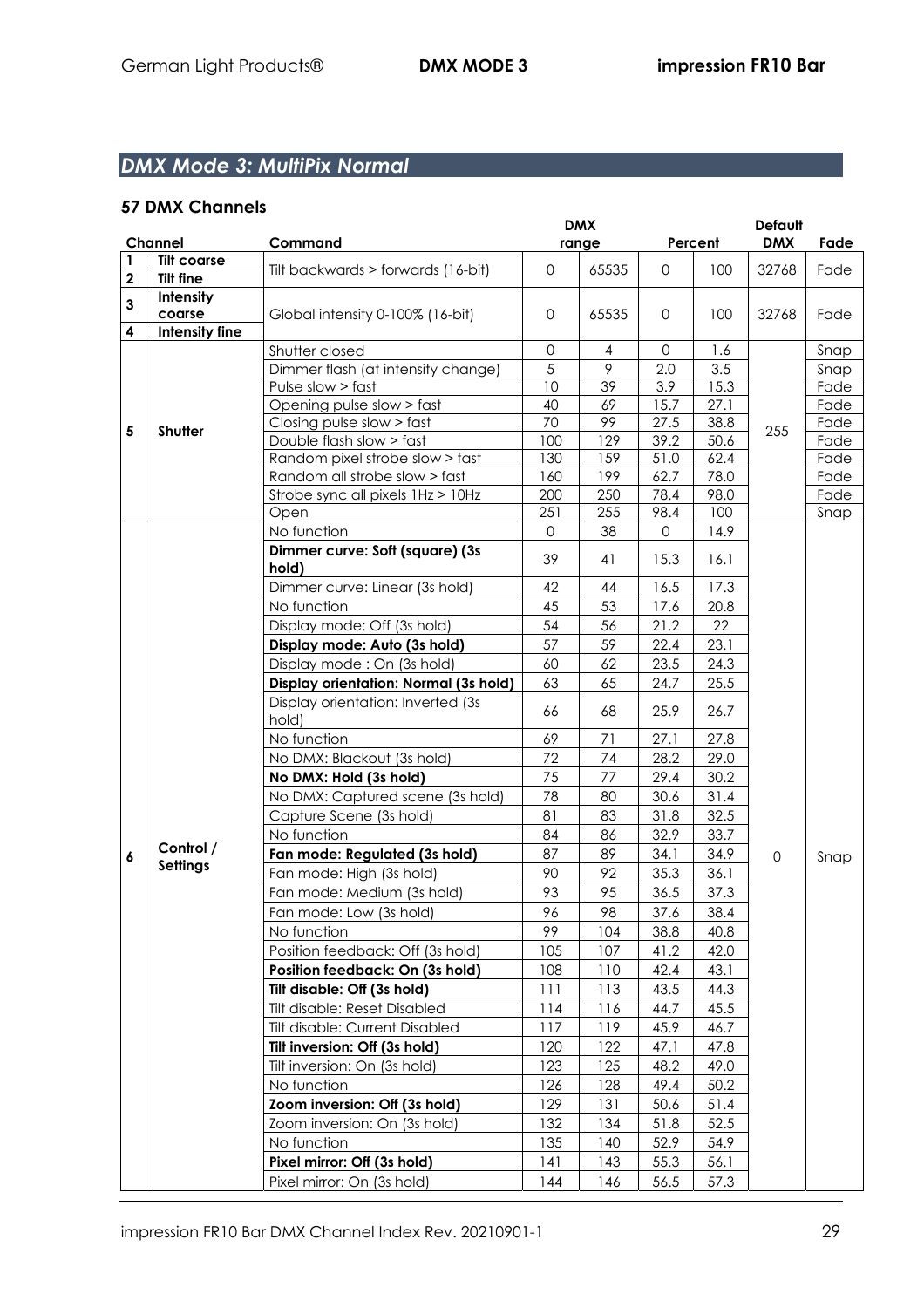|                         |             | No function                   | 147        | 155        | 57.6         | 60.8         |      |
|-------------------------|-------------|-------------------------------|------------|------------|--------------|--------------|------|
|                         |             | Performance: Fast (3s hold)   | 156        | 158        | 61,2         | 62,0         |      |
|                         |             | Performance: Normal (3s hold) | 159        | 161        | 62,4         | 63,1         |      |
|                         |             | Performance: Smooth (3s hold) | 162        | 164        | 63.5         | 64.3         |      |
|                         |             | No function                   | 165        | 170        | 64.7         | 66.7         |      |
|                         |             | Color mix priority: Mix (HTP) | 171        | 173        | 67.1         | 67.8         |      |
|                         |             | Color mix priority: L3-L2-L1  | 174        | 176        | 68.2         | 69.0         |      |
|                         |             | Color mix priority: L1-L2-L3  | 177        | 179        | 69.4         | 70.2         |      |
|                         |             | No function                   | 180        | 191        | 70.6         | 74.9         |      |
|                         |             | PWM: 2200 Hz (5s hold)        | 192        | 194        | 75.3         | 76.1         |      |
|                         |             | PWM: 3000 Hz (5s hold)        | 195        | 197        | 76.5         | 77.3         |      |
|                         |             | PWM: 4800 Hz (5s hold)        | 198        | 200        | 77.6         | 78.4         |      |
|                         |             | PWM: 9600 Hz (5s hold)        | 201        | 203        | 78.8         | 79.6         |      |
|                         |             | No function                   | 204        | 206        | 80.0         | 80.8         |      |
|                         |             | PWM: 25 kHz (5s hold)         | 207        | 209        | 81.2         | 82.0         |      |
|                         |             | No function                   | 210        | 245        | 82.4         | 96.1         |      |
|                         |             | Reset Tilt (3s hold)          | 246        | 248        | 96.5         | 97.3         |      |
|                         |             | Reset Head (3s hold)          | 249        | 251        | 97.6         | 98.4         |      |
|                         |             | Reset All (3s hold)           | 252        | 255        | 98.8         | 100          |      |
|                         |             | <b>RAW</b>                    | 0          | 15         | 0            | 5.9          |      |
|                         |             | 10000 K                       | 16         | 18         | 6.3          | 7.1          |      |
|                         |             | 9900K                         | 19         | 21         | 7.5          | 8.2          |      |
|                         |             | 9800K                         | 22         | 24         | 8.6          | 9.4          |      |
|                         |             | 9700K                         | 25         | 27         | 9.8          | 10.6         |      |
|                         |             | 9600K                         | 28         | 30         | 11.0         | 11.8         |      |
|                         |             | 9500K                         | 31         | 33         | 12.2         | 12.9         |      |
|                         |             | 9400K                         | 34         | 36         | 13.3         | 14.1         |      |
|                         |             | 9300K                         | 37         | 39         | 14.5         | 15.3         |      |
|                         |             | 9200K                         | 40         | 42         | 15.7         | 16.5         |      |
|                         |             | 9100K                         | 43         | 45         | 16.9         | 17.6         |      |
|                         |             | 9000 K                        | 46         | 48         | 18.0         | 18.8         |      |
|                         |             | 8900K                         | 49         | 51         | 19.2         | 20.0         |      |
|                         |             | 8800K                         | 52         | 54<br>57   | 20.4         | 21.2         |      |
|                         |             | 8700 K<br>8600K               | 55<br>58   | 60         | 21.6<br>22.7 | 22.4<br>23.5 |      |
|                         |             | 8500K                         | 61         | 63         | 23.9         | 24.7         |      |
|                         |             | 8400K                         | 64         | 66         | 25.1         | 25.9         |      |
|                         | Color       | 8300 K                        | 67         | 69         | 26.3         | 27.1         |      |
| $\overline{\mathbf{z}}$ | Temperature | 8200 K                        | 70         | 72         | 27.5         | 28.2         | Snap |
|                         | Control     | 8100K                         | 73         | 75         | 28.6         | 29.4         |      |
|                         |             | 8000 K                        | 76         | 78         | 29.8         | 30.6         |      |
|                         |             | 7900K                         | 79         | 81         | 31.0         | 31.8         |      |
|                         |             | 7800 K                        | 82         | 84         | 32.2         | 32.9         |      |
|                         |             | 7700 K                        | 85         | 87         | 33.3         | 34.1         |      |
|                         |             | 7600 K                        | 88         | 90         | 34.5         | 35.3         |      |
|                         |             | 7500 K                        | 91         | 93         | 35.7         | 36.5         |      |
|                         |             | 7400 K                        | 94         | 96         | 36.9         | 37.6         |      |
|                         |             | 7300 K                        | 97         | 99         | 38.0         | 38.8         |      |
|                         |             | 7200 K                        | 100        | 102        | 39.2         | 40.0         |      |
|                         |             | 7100K                         | 103        | 105        | 40.4         | 41.2         |      |
|                         |             | 7000 K<br>6900K               | 106<br>109 | 108<br>111 | 41.6<br>42.7 | 42.4<br>43.5 |      |
|                         |             | 6800K                         | 112        | 114        | 43.9         | 44.7         |      |
|                         |             | 6700K                         | 115        | 117        | 45.1         | 45.9         |      |
|                         |             | 6600K                         | 118        | 120        | 46.3         | 47.1         |      |
|                         |             | 6500 K                        | 121        | 123        | 47.5         | 48.2         |      |
|                         |             | 6400K                         | 124        | 126        | 48.6         | 49.4         |      |
|                         |             |                               |            |            |              |              |      |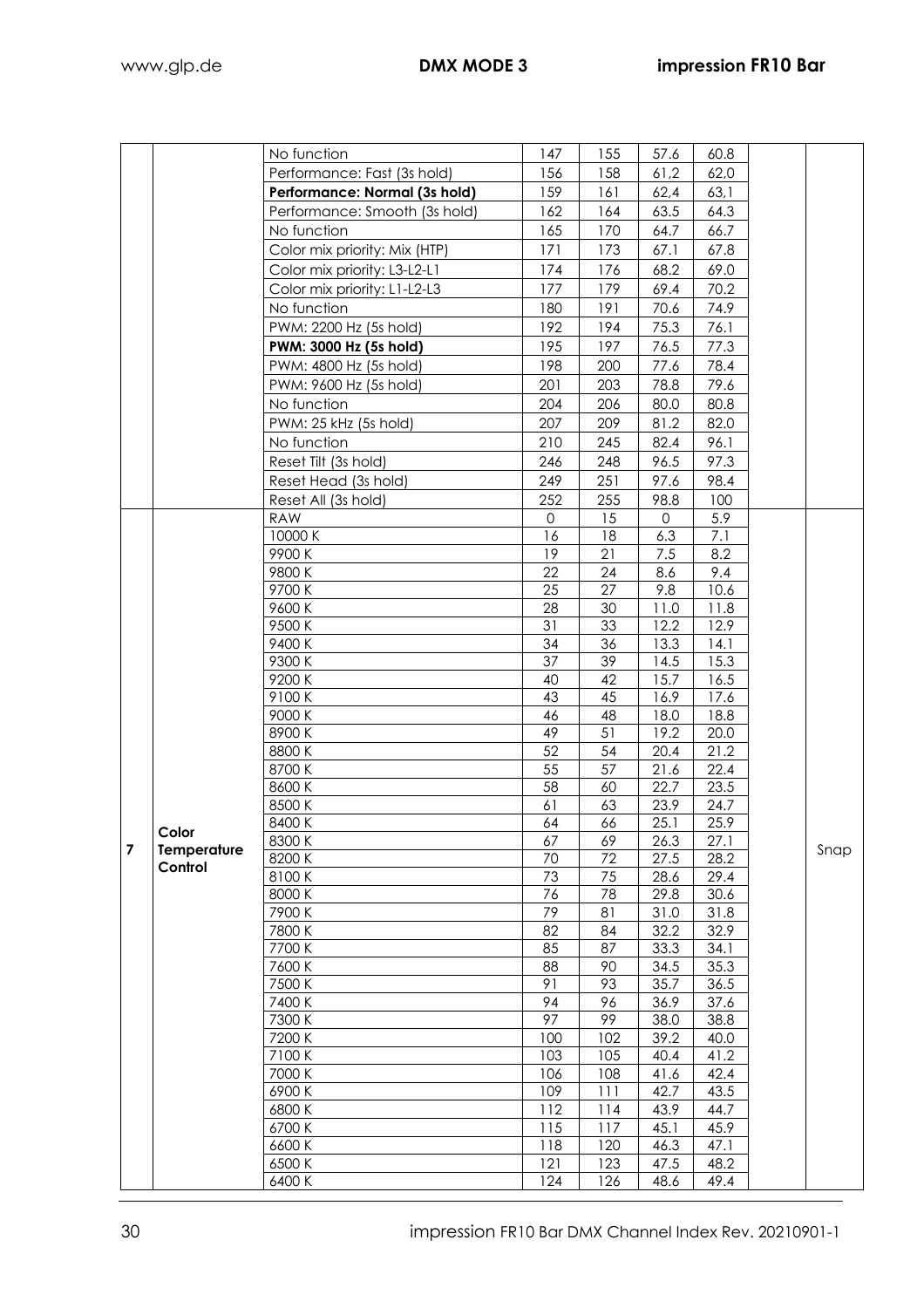|    |                | 6300 K                          | 127                 | 129 | 49.8                | 50.6 |     |      |
|----|----------------|---------------------------------|---------------------|-----|---------------------|------|-----|------|
|    |                | 6200 K                          | 130                 | 132 | 51.0                | 51.8 |     |      |
|    |                | 6100K                           | 133                 | 135 | 52.2                | 52.9 |     |      |
|    |                | 6000 K                          | 136                 | 138 | 53.3                | 54.1 |     |      |
|    |                | 5900 K                          | 139                 | 4   | 54.5                | 55.3 |     |      |
|    |                | 5800 K                          | 142                 | 144 | 55.7                | 56.5 |     |      |
|    |                | 5700 K                          | 145                 | 147 | 56.9                | 57.6 |     |      |
|    |                | 5600 K                          | 148                 | 150 | 58.0                | 58.8 |     |      |
|    |                | 5500 K                          | 151                 | 153 | 59.2                | 60.0 |     |      |
|    |                | 5400K                           | 154                 | 156 | 60.4                | 61.2 |     |      |
|    |                | 5300 K                          | 157                 | 159 | 61.6                | 62.4 |     |      |
|    |                | 5200 K                          | 160                 | 162 | 62.7                | 63.5 |     |      |
|    |                | 5100 K                          | 163                 | 165 | 63.9                | 64.7 |     |      |
|    |                | 5000 K                          | 166                 | 168 | 65.1                | 65.9 |     |      |
|    |                | 4900 K                          | 169                 | 171 | 66.3                | 67.1 |     |      |
|    |                | 4800 K                          | 172                 | 174 | 67.5                | 68.2 |     |      |
|    |                | 4700 K                          | 175                 | 177 | 68.6                | 69.4 |     |      |
|    |                | 4600 K                          | 178                 | 180 | 69.8                | 70.6 |     |      |
|    |                | 4500 K                          | 181                 | 183 | 71.0                | 71.8 |     |      |
|    |                | 4400 K                          | 184                 | 186 | 72.2                | 72.9 |     |      |
|    |                | 4300 K                          | 187                 | 189 | 73.3                | 74.1 |     |      |
|    |                | 4200 K                          | 190                 | 192 | 74.5                | 75.3 |     |      |
|    |                | 4100K                           | 193                 | 195 | 75.7                | 76.5 |     |      |
|    |                | 4000 K                          | 196                 | 198 | 76.9                | 77.6 |     |      |
|    |                | 3900 K                          | 199                 | 201 | 78.0                | 78.8 |     |      |
|    |                | 3800 K                          | 202                 | 204 | 79.2                | 80.0 |     |      |
|    |                | 3700 K                          | 205                 | 207 | 80.4                | 81.2 |     |      |
|    |                | 3600K                           | 208                 | 210 | 81.6                | 82.4 |     |      |
|    |                | 3500 K                          | 211                 | 213 | 82.7                | 83.5 |     |      |
|    |                | 3400K                           | 214                 | 216 | 83.9                | 84.7 |     |      |
|    |                | 3300 K                          | 217                 | 219 | 85.1                | 85.9 |     |      |
|    |                | 3200 K                          | 220                 | 222 | 86.3                | 87.1 |     |      |
|    |                | 3100K                           | 223                 | 225 | 87.5                | 88.2 |     |      |
|    |                | 3000 K                          | 226                 | 228 | 88.6                | 89.4 |     |      |
|    |                | 2900 K                          | 229                 | 231 | 89.8                | 90.6 |     |      |
|    |                | 2800K                           | 232                 | 234 | 91.0                | 91.8 |     |      |
|    |                | 2700 K                          | 235                 | 237 | 92.2                | 92.9 |     |      |
|    |                | 2600 K                          | 238                 | 240 | 93.3                | 94.1 |     |      |
|    |                | 2500 K                          | 241                 | 255 | 94.5                | 100  |     |      |
| 8  | Pixel 01 Red   | Pixel 01 red intensity 0-100%   | $\mathsf{O}\xspace$ | 255 | 0                   | 100  | 255 | Fade |
| 9  | Pixel 01 Green | Pixel 01 green intensity 0-100% | 0                   | 255 | $\Omega$            | 100  | 255 | Fade |
| 10 | Pixel 01 Blue  | Pixel 01 blue intensity 0-100%  | $\mathbf 0$         | 255 | 0                   | 100  | 255 | Fade |
| 11 | Pixel 01 White | Pixel 01 white intensity 0-100% | $\mathsf{O}\xspace$ | 255 | $\mathbf 0$         | 100  | 0   | Fade |
| 12 | Pixel 01 Zoom  | Pixel 01 zoom wide > narrow     | $\mathsf{O}\xspace$ | 255 | $\mathsf{O}\xspace$ | 100  | 128 | Fade |
| 13 | Pixel 02 Red   | Pixel 02 red intensity 0-100%   | $\mathsf{O}\xspace$ | 255 | 0                   | 100  | 255 | Fade |
| 14 | Pixel 02 Green | Pixel 02 green intensity 0-100% | 0                   | 255 | 0                   | 100  | 255 | Fade |
| 15 | Pixel 02 Blue  | Pixel 02 blue intensity 0-100%  | $\mathsf{O}\xspace$ | 255 | $\mathbf 0$         | 100  | 255 | Fade |
| 16 | Pixel 02 White | Pixel 02 white intensity 0-100% | $\mathsf{O}\xspace$ | 255 | $\mathbf 0$         | 100  | 0   | Fade |
| 17 | Pixel 02 Zoom  | Pixel 02 zoom wide > narrow     | $\mathsf{O}\xspace$ | 255 | $\mathbf 0$         | 100  | 128 | Fade |
|    |                |                                 |                     |     |                     |      |     |      |
| 18 | Pixel 03 Red   | Pixel 03 red intensity 0-100%   | $\mathbf 0$         | 255 | 0                   | 100  | 255 | Fade |
| 19 | Pixel 03 Green | Pixel 03 green intensity 0-100% | $\mathsf{O}\xspace$ | 255 | 0                   | 100  | 255 | Fade |
| 20 | Pixel 03 Blue  | Pixel 03 blue intensity 0-100%  | 0                   | 255 | 0                   | 100  | 255 | Fade |
| 21 | Pixel 03 White | Pixel 03 white intensity 0-100% | $\mathsf{O}\xspace$ | 255 | 0                   | 100  | 0   | Fade |
| 22 | Pixel 03 Zoom  | Pixel 03 zoom wide > narrow     | $\mathbf 0$         | 255 | $\mathbf 0$         | 100  | 128 | Fade |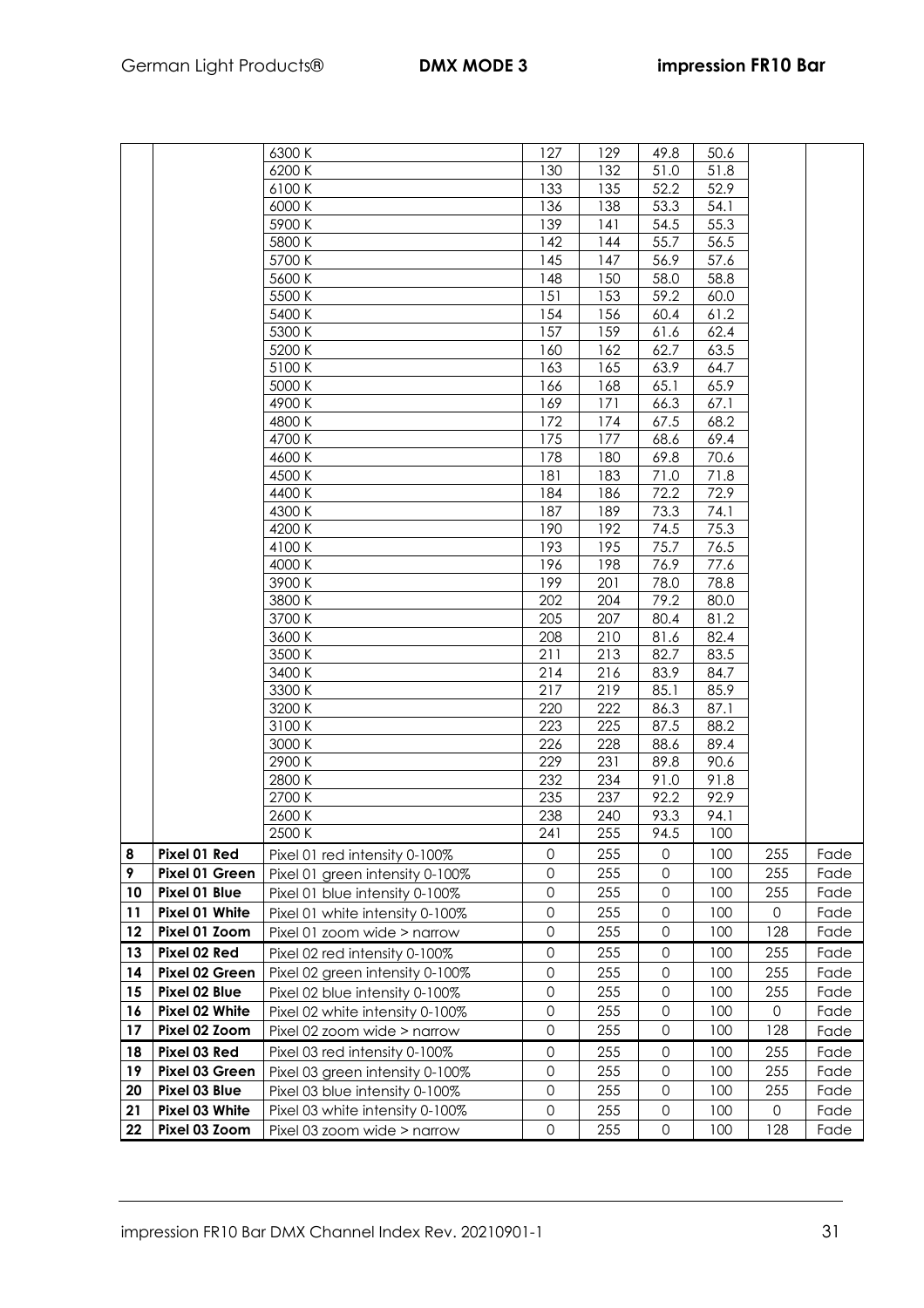| 23 | Pixel 04 Red   | Pixel 04 red intensity 0-100%   | 0              | 255 | $\mathbf 0$         | 100 | 255                 | Fade |
|----|----------------|---------------------------------|----------------|-----|---------------------|-----|---------------------|------|
| 24 | Pixel 04 Green | Pixel 04 green intensity 0-100% | 0              | 255 | $\mathbf 0$         | 100 | 255                 | Fade |
| 25 | Pixel 04 Blue  | Pixel 04 blue intensity 0-100%  | 0              | 255 | $\mathbf 0$         | 100 | 255                 | Fade |
| 26 | Pixel 04 White | Pixel 04 white intensity 0-100% | 0              | 255 | $\mathbf 0$         | 100 | $\mathbf 0$         | Fade |
| 27 | Pixel 04 Zoom  | Pixel 04 zoom wide > narrow     | 0              | 255 | $\mathbf 0$         | 100 | 128                 | Fade |
| 28 | Pixel 05 Red   | Pixel 05 red intensity 0-100%   | 0              | 255 | $\mathbf 0$         | 100 | 255                 | Fade |
| 29 | Pixel 05 Green | Pixel 05 green intensity 0-100% | 0              | 255 | $\mathsf{O}\xspace$ | 100 | 255                 | Fade |
| 30 | Pixel 05 Blue  | Pixel 05 blue intensity 0-100%  | 0              | 255 | $\mathbf 0$         | 100 | 255                 | Fade |
| 31 | Pixel 05 White | Pixel 05 white intensity 0-100% | 0              | 255 | $\mathsf{O}\xspace$ | 100 | $\mathbf 0$         | Fade |
| 32 | Pixel 05 Zoom  | Pixel 05 zoom wide > narrow     | 0              | 255 | $\mathsf{O}\xspace$ | 100 | 128                 | Fade |
| 33 | Pixel 06 Red   | Pixel 06 red intensity 0-100%   | 0              | 255 | $\mathsf{O}\xspace$ | 100 | 255                 | Fade |
| 34 | Pixel 06 Green | Pixel 06 green intensity 0-100% | 0              | 255 | $\mathbf 0$         | 100 | 255                 | Fade |
| 35 | Pixel 06 Blue  | Pixel 06 blue intensity 0-100%  | 0              | 255 | $\mathbf 0$         | 100 | 255                 | Fade |
| 36 | Pixel 06 White | Pixel 06 white intensity 0-100% | $\overline{O}$ | 255 | $\mathbf 0$         | 100 | $\mathbf 0$         | Fade |
| 37 | Pixel 06 Zoom  | Pixel 06 zoom wide > narrow     | $\overline{O}$ | 255 | $\overline{0}$      | 100 | 128                 | Fade |
| 38 | Pixel 07 Red   | Pixel 07 red intensity 0-100%   | 0              | 255 | $\mathbf 0$         | 100 | 255                 | Fade |
| 39 | Pixel 07 Green | Pixel 07 green intensity 0-100% | 0              | 255 | $\Omega$            | 100 | 255                 | Fade |
| 40 | Pixel 07 Blue  | Pixel 07 blue intensity 0-100%  | 0              | 255 | $\mathsf{O}\xspace$ | 100 | 255                 | Fade |
| 41 | Pixel 07 White | Pixel 07 white intensity 0-100% | 0              | 255 | $\mathbf 0$         | 100 | $\mathbf 0$         | Fade |
| 42 | Pixel 07 Zoom  | Pixel 07 zoom wide > narrow     | 0              | 255 | $\mathbf 0$         | 100 | 128                 | Fade |
| 43 | Pixel 08 Red   | Pixel 08 red intensity 0-100%   | 0              | 255 | $\mathbf 0$         | 100 | 255                 | Fade |
| 44 | Pixel 08 Green | Pixel 08 green intensity 0-100% | 0              | 255 | $\mathbf 0$         | 100 | 255                 | Fade |
| 45 | Pixel 08 Blue  | Pixel 08 blue intensity 0-100%  | $\overline{O}$ | 255 | $\mathbf 0$         | 100 | 255                 | Fade |
| 46 | Pixel 08 White | Pixel 08 white intensity 0-100% | 0              | 255 | $\mathsf{O}\xspace$ | 100 | 0                   | Fade |
| 47 | Pixel 08 Zoom  | Pixel 08 zoom wide > narrow     | $\overline{O}$ | 255 | $\mathbf 0$         | 100 | 128                 | Fade |
| 48 | Pixel 09 Red   | Pixel 09 red intensity 0-100%   | 0              | 255 | $\mathbf 0$         | 100 | 255                 | Fade |
| 49 | Pixel 09 Green | Pixel 09 green intensity 0-100% | 0              | 255 | $\mathsf{O}\xspace$ | 100 | 255                 | Fade |
| 50 | Pixel 09 Blue  | Pixel 09 blue intensity 0-100%  | 0              | 255 | $\mathsf{O}\xspace$ | 100 | 255                 | Fade |
| 51 | Pixel 09 White | Pixel 09 white intensity 0-100% | 0              | 255 | $\mathsf{O}\xspace$ | 100 | $\mathsf{O}\xspace$ | Fade |
| 52 | Pixel 09 Zoom  | Pixel 09 zoom wide > narrow     | $\mathsf{O}$   | 255 | $\mathbf 0$         | 100 | 128                 | Fade |
| 53 | Pixel 10 Red   | Pixel 10 red intensity 0-100%   | $\mathsf{O}$   | 255 | $\mathbf 0$         | 100 | 255                 | Fade |
| 54 | Pixel 10 Green | Pixel 10 green intensity 0-100% | $\overline{O}$ | 255 | $\mathbf 0$         | 100 | 255                 | Fade |
| 55 | Pixel 10 Blue  | Pixel 10 blue intensity 0-100%  | 0              | 255 | $\overline{0}$      | 100 | 255                 | Fade |
| 56 | Pixel 10 White | Pixel 10 white intensity 0-100% | 0              | 255 | $\mathbf 0$         | 100 | $\mathbf{O}$        | Fade |
| 57 | Pixel 10 Zoom  | Pixel 10 zoom wide > narrow     | $\overline{O}$ | 255 | $\mathbf 0$         | 100 | 128                 | Fade |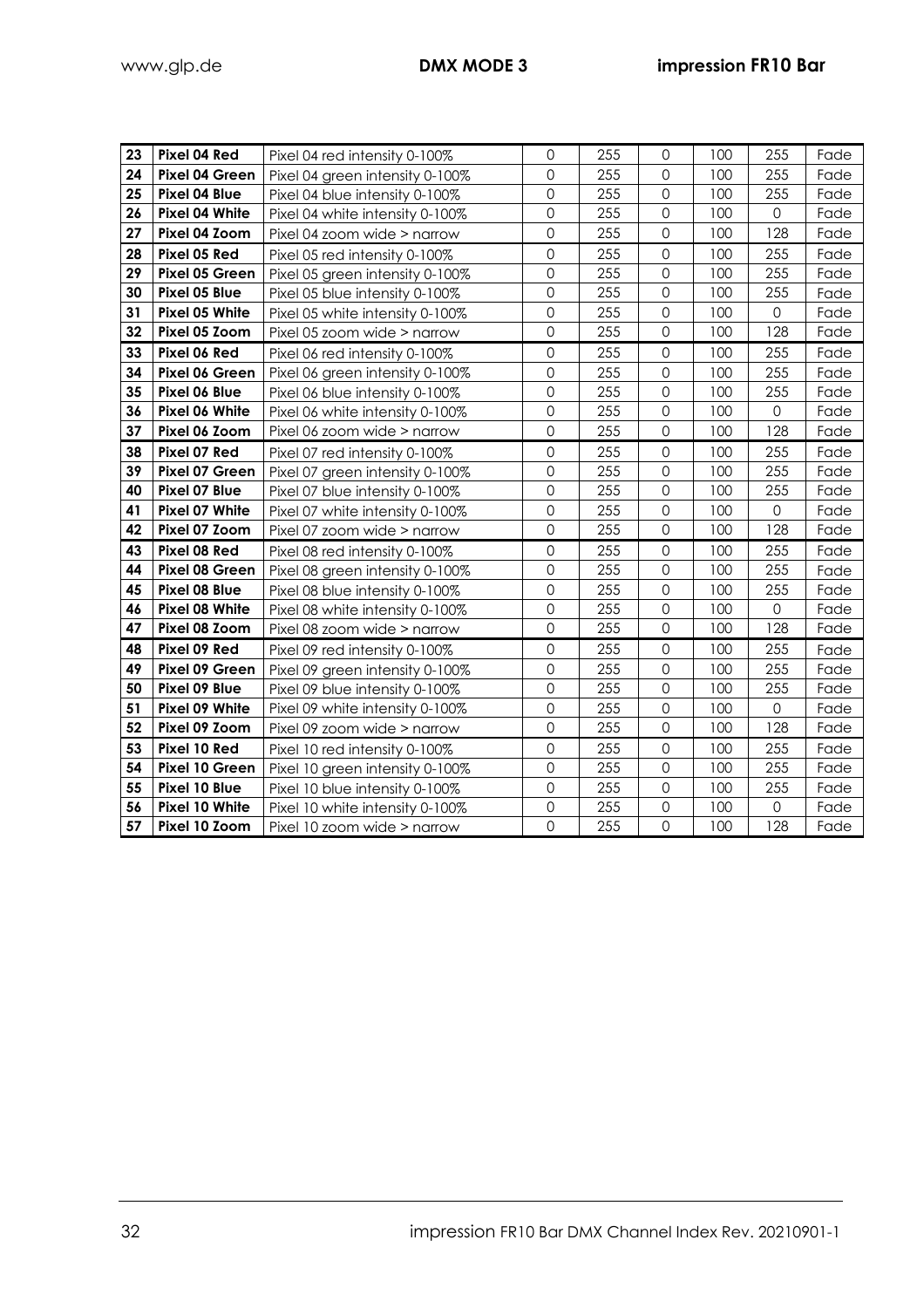# *DMX Mode 4: MultiPix Advanced*

|             |                                    |                                                      | <b>DMX</b>   |       |              | <b>Default</b> |                                          |              |
|-------------|------------------------------------|------------------------------------------------------|--------------|-------|--------------|----------------|------------------------------------------|--------------|
|             | Channel                            | Command                                              |              | range |              | Percent        |                                          | Fade         |
|             | Layer 1 (Base layer, low priority) |                                                      |              |       |              |                |                                          |              |
| 1           | <b>Tilt coarse</b>                 | Tilt backwards > forwards (16-bit)                   | $\mathbf 0$  | 65535 | $\mathbf{0}$ | 100            |                                          | Fade         |
| $\mathbf 2$ | <b>Tilt fine</b>                   |                                                      |              |       |              |                |                                          |              |
| 3           | Intensity                          |                                                      |              |       |              |                |                                          |              |
|             | coarse                             | Global intensity 0-100% (16-bit)                     | $\mathsf{O}$ | 65535 | $\mathbf{0}$ | 100            |                                          | Fade         |
| 4           | Intensity fine                     |                                                      | 0            | 4     | 0            | 1.6            |                                          |              |
|             |                                    | Shutter closed<br>Dimmer flash (at intensity change) | 5            | 9     | 2.0          | 3.5            |                                          | Snap<br>Snap |
|             |                                    | Pulse slow > fast                                    | 10           | 39    | 3.9          | 15.3           |                                          | Fade         |
|             |                                    | Opening pulse slow > fast                            | 40           | 69    | 15.7         | 27.1           |                                          | Fade         |
|             |                                    | Closing pulse slow > fast                            | 70           | 99    | 27.5         | 38.8           |                                          | Fade         |
| 5           | Shutter                            | Double flash slow > fast                             | 100          | 129   | 39.2         | 50.6           |                                          | Fade         |
|             |                                    | Random pixel strobe slow > fast                      | 130          | 159   | 51.0         | 62.4           |                                          | Fade         |
|             |                                    | Random all strobe slow > fast                        | 160          | 199   | 62.7         | 78.0           |                                          | Fade         |
|             |                                    | Strobe sync all pixels 1Hz > 10Hz                    | 200          | 250   | 78.4         | 98.0           |                                          | Fade         |
|             |                                    | Open                                                 | 251          | 255   | 98.4         | 100            |                                          | Snap         |
|             |                                    | No function                                          | $\Omega$     | 38    | $\Omega$     | 14.9           |                                          |              |
|             |                                    | Dimmer curve: Soft (square) (3s)<br>hold)            | 39           | 41    | 15.3         | 16.1           |                                          |              |
|             |                                    | Dimmer curve: Linear (3s hold)                       | 42           | 44    | 16.5         | 17.3           | <b>DMX</b><br>32768<br>32768<br>255<br>0 |              |
|             |                                    | No function                                          | 45           | 53    | 17.6         | 20.8           |                                          |              |
|             |                                    | Display mode: Off (3s hold)                          | 54           | 56    | 21.2         | 22             |                                          |              |
|             |                                    | Display mode: Auto (3s hold)                         | 57           | 59    | 22.4         | 23.1           |                                          |              |
|             |                                    | Display mode: On (3s hold)                           | 60           | 62    | 23.5         | 24.3           |                                          |              |
|             |                                    | Display orientation: Normal (3s hold)                | 63           | 65    | 24.7         | 25.5           |                                          |              |
|             |                                    | Display orientation: Inverted (3s)<br>hold)          | 66           | 68    | 25.9         | 26.7           |                                          |              |
|             |                                    | No function                                          | 69           | 71    | 27.1         | 27.8           |                                          |              |
|             |                                    | No DMX: Blackout (3s hold)                           | 72           | 74    | 28.2         | 29.0           |                                          |              |
|             |                                    | No DMX: Hold (3s hold)                               | 75           | 77    | 29.4         | 30.2           |                                          |              |
|             |                                    | No DMX: Captured scene (3s hold)                     | 78           | 80    | 30.6         | 31.4           |                                          |              |
|             |                                    | Capture Scene (3s hold)                              | 81           | 83    | 31.8         | 32.5           |                                          |              |
|             | Control /                          | No function                                          | 84           | 86    | 32.9         | 33.7           |                                          |              |
| 6           | <b>Settings</b>                    | Fan mode: Regulated (3s hold)                        | 87           | 89    | 34.1         | 34.9           |                                          | Snap         |
|             |                                    | Fan mode: High (3s hold)                             | 90           | 92    | 35.3         | 36.1           |                                          |              |
|             |                                    | Fan mode: Medium (3s hold)                           | 93           | 95    | 36.5         | 37.3           |                                          |              |
|             |                                    | Fan mode: Low (3s hold)                              | 96           | 98    | 37.6         | 38.4           |                                          |              |
|             |                                    | No function                                          | 99           | 104   | 38.8         | 40.8           |                                          |              |
|             |                                    | Position feedback: Off (3s hold)                     | 105          | 107   | 41.2         | 42.0           |                                          |              |
|             |                                    | Position feedback: On (3s hold)                      | 108          | 110   | 42.4         | 43.1           |                                          |              |
|             |                                    | Tilt disable: Off (3s hold)                          | 111          | 113   | 43.5         | 44.3           |                                          |              |
|             |                                    | Tilt disable: Reset Disabled                         | 114          | 116   | 44.7         | 45.5           |                                          |              |
|             |                                    | Tilt disable: Current Disabled                       | 117          | 119   | 45.9         | 46.7           |                                          |              |
|             |                                    | Tilt inversion: Off (3s hold)                        | 120          | 122   | 47.1         | 47.8           |                                          |              |
|             |                                    | Tilt inversion: On (3s hold)                         | 123          | 125   | 48.2         | 49.0           |                                          |              |
|             |                                    | No function                                          | 126          | 128   | 49.4         | 50.2           |                                          |              |
|             |                                    | Zoom inversion: Off (3s hold)                        | 129          | 131   | 50.6         | 51.4           |                                          |              |
|             |                                    | Zoom inversion: On (3s hold)                         | 132          | 134   | 51.8         | 52.5           |                                          |              |
|             |                                    | No function                                          | 135          | 140   | 52.9         | 54.9           |                                          |              |
|             |                                    | Pixel mirror: Off (3s hold)                          | 141          | 143   | 55.3         | 56.1           |                                          |              |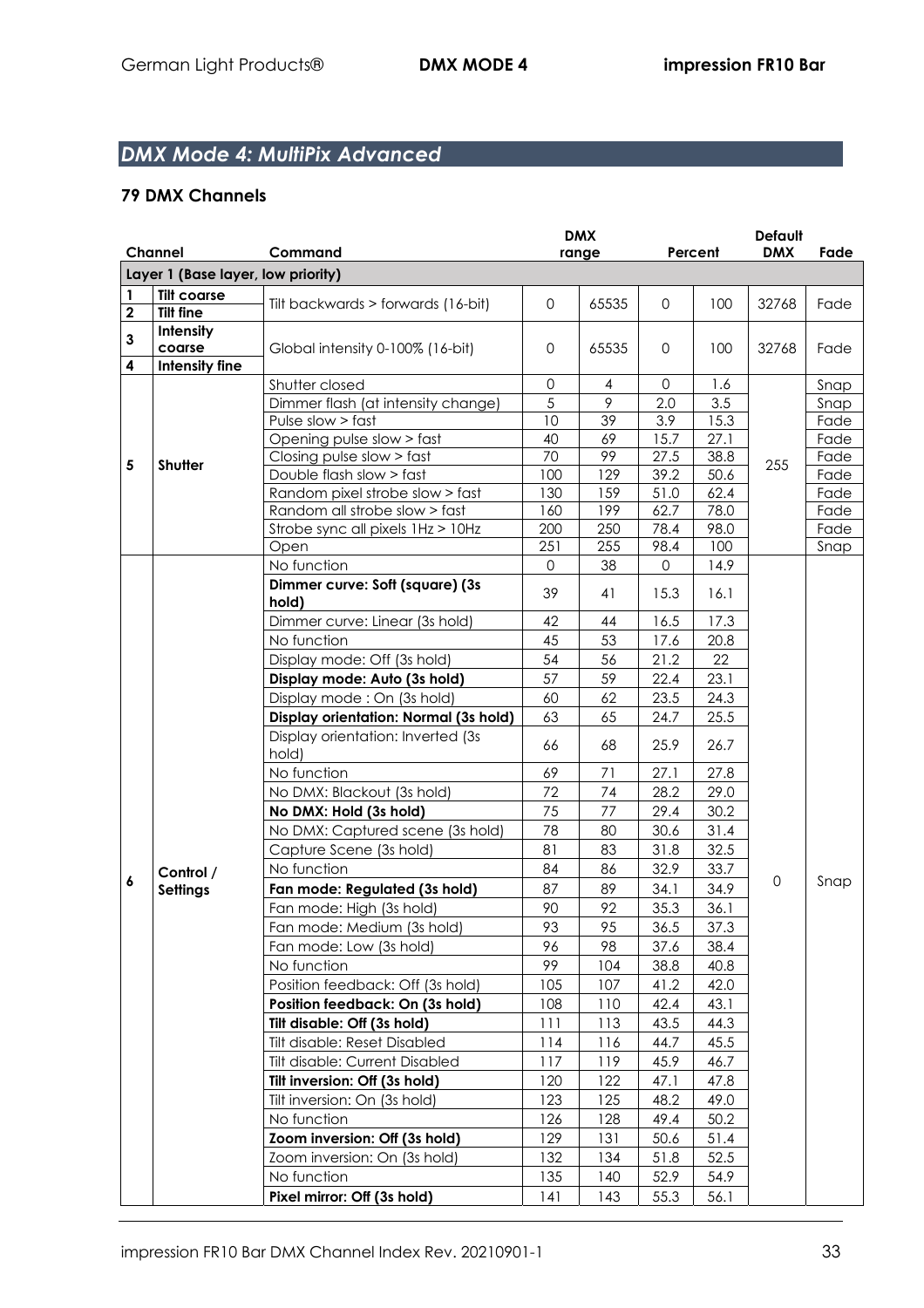|   |             | Pixel mirror: On (3s hold)    | 144             | 146        | 56.5         | 57.3         |      |
|---|-------------|-------------------------------|-----------------|------------|--------------|--------------|------|
|   |             | No function                   | 147             | 155        | 57.6         | 60.8         |      |
|   |             | Performance: Fast (3s hold)   | 156             | 158        | 61,2         | 62,0         |      |
|   |             | Performance: Normal (3s hold) | 159             | 161        | 62,4         | 63,1         |      |
|   |             | Performance: Smooth (3s hold) | 162             | 164        | 63.5         | 64.3         |      |
|   |             | No function                   | 165             | 170        | 64.7         | 66.7         |      |
|   |             | Color mix priority: Mix (HTP) | 171             | 173        | 67.1         | 67.8         |      |
|   |             | Color mix priority: L3-L2-L1  | 174             | 176        | 68.2         | 69.0         |      |
|   |             | Color mix priority: L1-L2-L3  | 177             | 179        | 69.4         | 70.2         |      |
|   |             | No function                   | 180             | 191        | 70.6         | 74.9         |      |
|   |             | PWM: 2200 Hz (5s hold)        | 192             | 194        | 75.3         | 76.1         |      |
|   |             | PWM: 3000 Hz (5s hold)        | 195             | 197        |              | 77.3         |      |
|   |             | PWM: 4800 Hz (5s hold)        | 198             | 200        | 76.5         | 78.4         |      |
|   |             |                               |                 |            | 77.6         | 79.6         |      |
|   |             | PWM: 9600 Hz (5s hold)        | 201             | 203        | 78.8         | 80.8         |      |
|   |             | No function                   | 204             | 206        | 80.0         |              |      |
|   |             | PWM: 25 kHz (5s hold)         | 207             | 209        | 81.2         | 82.0         |      |
|   |             | No function                   | 210             | 245        | 82.4         | 96.1         |      |
|   |             | Reset Tilt (3s hold)          | 246             | 248        | 96.5         | 97.3         |      |
|   |             | Reset Head (3s hold)          | 249             | 251        | 97.6         | 98.4         |      |
|   |             | Reset All (3s hold)           | 252<br>$\Omega$ | 255        | 98.8         | 100          |      |
|   |             | <b>RAW</b><br>10000 K         | 16              | 15<br>18   | 0<br>6.3     | 5.9<br>7.1   |      |
|   |             | 9900K                         | 19              | 21         | 7.5          | 8.2          |      |
|   |             | 9800K                         | 22              | 24         | 8.6          | 9.4          |      |
|   |             | 9700K                         | 25              | 27         | 9.8          | 10.6         |      |
|   |             | 9600K                         | 28              | 30         | 11.0         | 11.8         |      |
|   |             | 9500K                         | 31              | 33         | 12.2         | 12.9         |      |
|   |             | 9400K                         | 34              | 36         | 13.3         | 14.1         |      |
|   |             | 9300K                         | 37              | 39         | 14.5         | 15.3         |      |
|   |             | 9200K                         | 40              | 42         | 15.7         | 16.5         |      |
|   |             | 9100K                         | 43              | 45         | 16.9         | 17.6         |      |
|   |             | 9000 K                        | 46              | 48         | 18.0         | 18.8         |      |
|   |             | 8900K                         | 49              | 51         | 19.2         | 20.0         |      |
|   |             | 8800K                         | 52              | 54         | 20.4         | 21.2         |      |
|   |             | 8700K                         | 55              | 57         | 21.6         | 22.4         |      |
|   |             | 8600K<br>8500K                | 58<br>61        | 60<br>63   | 22.7<br>23.9 | 23.5<br>24.7 |      |
|   |             | 8400K                         | 64              | 66         | 25.1         | 25.9         |      |
|   | Color       | 8300 K                        | 67              | 69         | 26.3         | 27.1         |      |
| 7 | Temperature | 8200 K                        | 70              | 72         | 27.5         | 28.2         | Snap |
|   | Control     | 8100K                         | 73              | 75         | 28.6         | 29.4         |      |
|   |             | 8000 K                        | 76              | 78         | 29.8         | 30.6         |      |
|   |             | 7900 K                        | 79              | 81         | 31.0         | 31.8         |      |
|   |             | 7800 K                        | 82              | 84         | 32.2         | 32.9         |      |
|   |             | 7700 K                        | 85              | 87         | 33.3         | 34.1         |      |
|   |             | 7600K                         | 88              | 90         | 34.5         | 35.3         |      |
|   |             | 7500 K                        | 91              | 93         | 35.7         | 36.5         |      |
|   |             | 7400 K                        | 94              | 96         | 36.9         | 37.6         |      |
|   |             | 7300 K                        | 97              | 99         | 38.0         | 38.8         |      |
|   |             | 7200 K                        | 100             | 102        | 39.2         | 40.0         |      |
|   |             | 7100K<br>7000 K               | 103<br>106      | 105<br>108 | 40.4<br>41.6 | 41.2<br>42.4 |      |
|   |             | 6900K                         | 109             | 111        | 42.7         | 43.5         |      |
|   |             | 6800K                         | 112             | 114        | 43.9         | 44.7         |      |
|   |             | 6700 K                        | 115             | 117        | 45.1         | 45.9         |      |
|   |             | 6600K                         | 118             | 120        | 46.3         | 47.1         |      |
|   |             | 6500 K                        | 121             | 123        | 47.5         | 48.2         |      |
|   |             | 6400 K                        | 124             | 126        | 48.6         | 49.4         |      |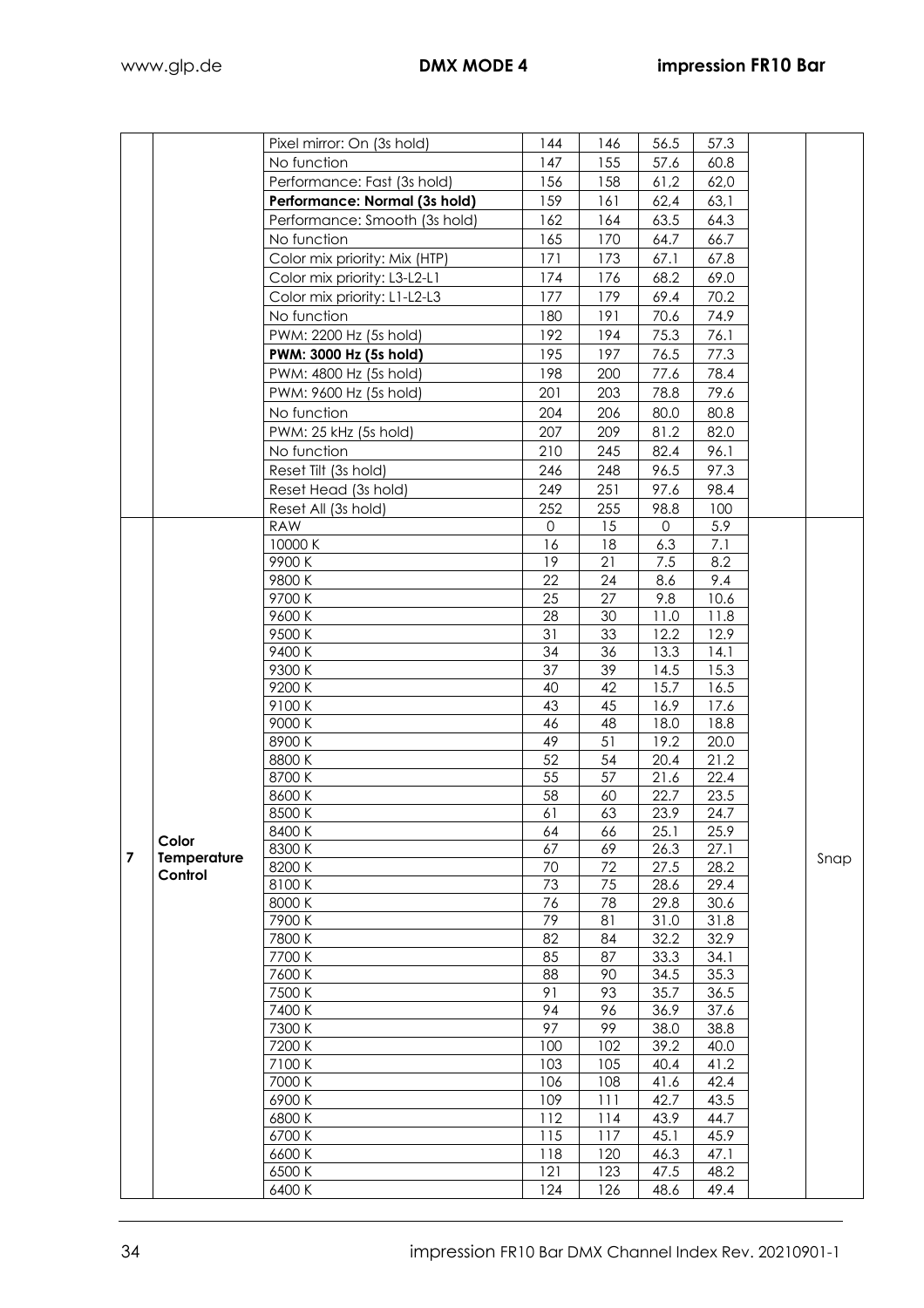|   |                      | 6300 K                               | 127                 | 129             | 49.8        | 50.6 |              |      |
|---|----------------------|--------------------------------------|---------------------|-----------------|-------------|------|--------------|------|
|   |                      | 6200 K                               | 130                 | 132             | 51.0        | 51.8 |              |      |
|   |                      | 6100K                                | 133                 | 135             | 52.2        | 52.9 |              |      |
|   |                      | 6000 K                               | 136                 | 138             | 53.3        | 54.1 |              |      |
|   |                      | 5900 K                               | 139                 | 141             | 54.5        | 55.3 |              |      |
|   |                      | 5800 K                               | 142                 | 144             | 55.7        | 56.5 |              |      |
|   |                      | 5700 K                               | 145                 | 147             | 56.9        | 57.6 |              |      |
|   |                      | 5600 K                               | 148                 | 150             | 58.0        | 58.8 |              |      |
|   |                      | 5500 K                               | 151                 | 153             | 59.2        | 60.0 |              |      |
|   |                      | 5400 K                               | 154                 | 156             | 60.4        | 61.2 |              |      |
|   |                      | 5300 K                               | 157                 | 159             | 61.6        | 62.4 |              |      |
|   |                      |                                      |                     |                 |             |      |              |      |
|   |                      | 5200 K                               | 160                 | 162             | 62.7        | 63.5 |              |      |
|   |                      | 5100 K                               | 163                 | 165             | 63.9        | 64.7 |              |      |
|   |                      | 5000 K                               | 166                 | 168             | 65.1        | 65.9 |              |      |
|   |                      | 4900K                                | 169                 | 171             | 66.3        | 67.1 |              |      |
|   |                      | 4800 K                               | 172                 | 174             | 67.5        | 68.2 |              |      |
|   |                      | 4700 K                               | 175                 | 177             | 68.6        | 69.4 |              |      |
|   |                      | 4600K                                | 178                 | 180             | 69.8        | 70.6 |              |      |
|   |                      | 4500 K                               | 181                 | 183             | 71.0        | 71.8 |              |      |
|   |                      | 4400 K                               | 184                 | 186             | 72.2        | 72.9 |              |      |
|   |                      | 4300 K                               | 187                 | 189             | 73.3        | 74.1 |              |      |
|   |                      | 4200 K                               | 190                 | 192             | 74.5        | 75.3 |              |      |
|   |                      | 4100K                                | 193                 | 195             | 75.7        | 76.5 |              |      |
|   |                      | 4000 K                               | 196                 | 198             | 76.9        | 77.6 |              |      |
|   |                      | 3900 K                               | 199                 | 201             | 78.0        | 78.8 |              |      |
|   |                      | 3800 K                               | 202                 | 204             | 79.2        | 80.0 |              |      |
|   |                      | 3700 K                               | 205                 | 207             | 80.4        | 81.2 |              |      |
|   |                      | 3600 K                               | 208                 | 210             | 81.6        | 82.4 |              |      |
|   |                      | 3500 K                               | 211                 | 213             | 82.7        | 83.5 |              |      |
|   |                      | 3400K                                | 214                 | 216             | 83.9        | 84.7 |              |      |
|   |                      | 3300 K                               | 217                 | 219             | 85.1        | 85.9 |              |      |
|   |                      | 3200 K                               | 220                 | 222             | 86.3        | 87.1 |              |      |
|   |                      | 3100K                                | 223                 | 225             | 87.5        | 88.2 |              |      |
|   |                      | 3000 K                               | 226                 | 228             | 88.6        | 89.4 |              |      |
|   |                      | 2900 K                               | 229                 | 231             | 89.8        | 90.6 |              |      |
|   |                      | 2800 K                               | 232                 | 234             | 91.0        | 91.8 |              |      |
|   |                      | 2700K                                | 235                 | 237             | 92.2        | 92.9 |              |      |
|   |                      | 2600 K                               | 238                 | 240             | 93.3        | 94.1 |              |      |
|   |                      | 2500 K                               | 241                 | 255             | 94.5        | 100  |              |      |
|   |                      | Off (RGBW)                           | $\mathsf{O}\xspace$ | $\overline{7}$  | $\mathbf 0$ | 2.7  |              | Snap |
|   |                      | Color 01 - Red                       | 8                   | 15              | 3.1         | 5.9  |              | Snap |
|   |                      | Color 02 - Amber                     | 16                  | 23              | 6.3         | 9.0  |              | Snap |
|   |                      | Color 03 - Warm Yellow               | 24                  | $\overline{31}$ | 9.4         | 12.2 |              | Snap |
|   |                      | Color 04 - Yellow                    | 32                  | 39              | 12.5        | 15.3 |              | Snap |
|   |                      | Color 05 - Green                     | 40                  | 47              | 15.7        | 18.4 |              | Snap |
|   |                      | Color 06 - Turquoise                 | 48                  | 55              | 18.8        | 21.6 |              | Snap |
|   |                      | Color 07 - Cyan                      | 56                  | 63              | 22.0        | 24.7 |              | Snap |
|   |                      | Color 08 - Blue                      | 64                  | 71              | 25.1        | 27.8 |              | Snap |
| 8 | <b>Virtual color</b> | Color 09 - Lavender                  | 72                  | 79              | 28.2        | 31.0 | $\mathsf{O}$ | Snap |
|   | wheel                | Color 10 - Male                      | 80                  | 87              | 31.4        | 34.1 |              | Snap |
|   |                      | Color 11 - Magenta                   | 88                  | 95              | 34.5        | 37.3 |              | Snap |
|   |                      | Color 12 - Pink                      | 96                  | 103             | 37.6        | 40.4 |              | Snap |
|   |                      | Color 13 - White 3200K               | 104                 | 111             | 40.8        | 43.5 |              | Snap |
|   |                      | Color 14 - White 5600K               | 112                 | 119             | 43.9        | 46.7 |              | Snap |
|   |                      | Color 15 - White 7200K               | 120                 | 127             | 47.1        | 49.8 |              | Snap |
|   |                      | Stop                                 | 128                 | 128             | 50.2        | 50.2 |              | Snap |
|   |                      | Rainbow colors crossfade slow > fast | 129                 | 223             | 50.6        | 87.5 |              | Fade |
|   |                      | Random colors crossfade slow > fast  | 224                 | 255             | 878         | 100  |              | Fade |

Random colors crossfade slow > fast  $\begin{array}{|c|c|c|c|c|c|c|c|} \hline \end{array}$  255  $\begin{array}{|c|c|c|c|c|c|c|c|c|} \hline \end{array}$  87.8  $\begin{array}{|c|c|c|c|c|c|c|c|c|} \hline \end{array}$  Fade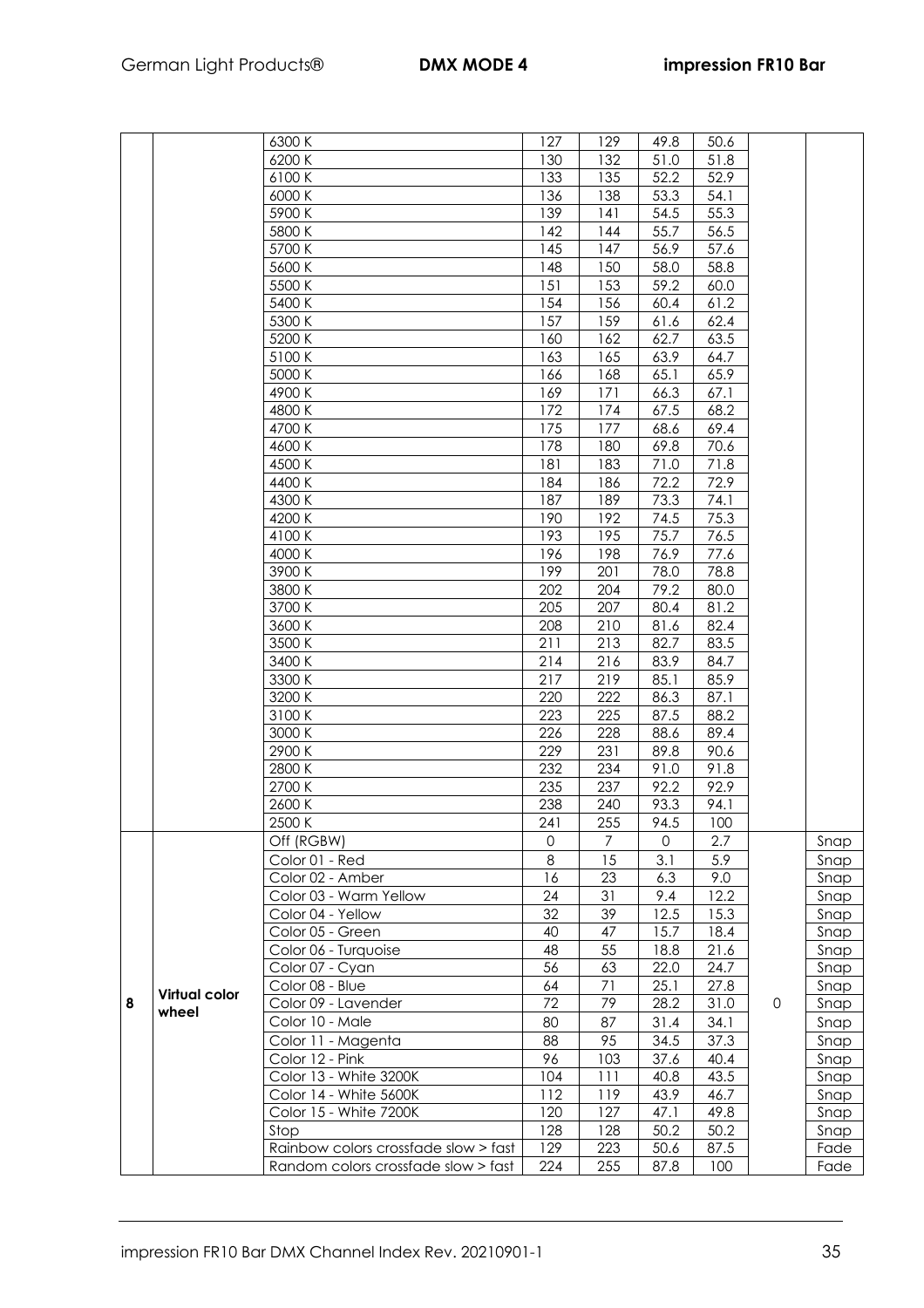| 9               | Red             | Red intensity 0-100%                       | 0            | 255        | 0            | 100          | 255          | Fade |
|-----------------|-----------------|--------------------------------------------|--------------|------------|--------------|--------------|--------------|------|
| 10              | Green           | Green intensity 0-100%                     | $\mathbf 0$  | 255        | $\mathbf 0$  | 100          | 255          | Fade |
| 11              | <b>Blue</b>     | Blue intensity 0-100%                      | $\mathbf{O}$ | 255        | 0            | 100          | 255          | Fade |
| 12 <sup>°</sup> | White           | White intensity 0-100%                     | $\mathbf 0$  | 255        | $\mathbf 0$  | 100          | $\mathbf{O}$ | Fade |
|                 |                 | No effect                                  | $\mathbf 0$  | 10         | $\mathsf{O}$ | 3.9          |              |      |
|                 |                 | Pattern 01                                 | 11           | 14         | 4.3          | 5.5          |              |      |
|                 |                 | Pattern 02                                 | 15           | 18         | 5.9          | 7.1          |              |      |
|                 |                 | Pattern 03                                 | 19           | 22         | 7.5          | 8.6          |              |      |
|                 |                 | Pattern 04                                 | 23           | 26         | 9.0          | 10.2         |              |      |
|                 |                 | Pattern 05                                 | 27           | 30         | 10.6         | 11.8         |              |      |
|                 |                 | Pattern 06                                 | 31           | 34         | 12.2         | 13.3         |              |      |
|                 |                 | Pattern 07                                 | 35           | 38         | 13.7         | 14.9         |              |      |
|                 |                 | Pattern 08                                 | 39           | 42         | 15.3         | 16.5         |              |      |
|                 |                 | Pattern 09                                 | 43           | 46         | 16.9         | 18.0         |              |      |
|                 |                 | Pattern 10                                 | 47           | 50         | 18.4         | 19.6         |              |      |
|                 |                 | Pattern 11                                 | 51           | 54         | 20.0         | 21.2         |              |      |
|                 |                 | Pattern 12                                 | 55           | 58         | 21.6         | 22.7         |              |      |
|                 |                 | Pattern 13                                 | 59           | 62         | 23.1         | 24.3         |              |      |
|                 |                 | Pattern 14                                 | 63           | 66         | 24.7         | 25.9         |              |      |
|                 |                 | Pattern 15                                 | 67           | 70         | 26.3         | 27.5         |              |      |
|                 |                 | Pattern 16                                 | 71           | 74         | 27.8         | 29.0         |              |      |
|                 |                 | Pattern 17                                 | 75           | 78         | 29.4         | 30.6         |              |      |
|                 |                 | Pattern 18                                 | 79           | 82         | 31.0         | 32.2         |              |      |
|                 |                 | Pattern 19                                 | 83           | 86         | 32.5         | 33.7         |              |      |
|                 |                 | Pattern 20                                 | 87           | 90         | 34.1         | 35.3         |              |      |
|                 |                 | Pattern 21                                 | 91           | 94         | 35.7         | 36.9         |              |      |
|                 |                 | Pattern 22                                 | 95           | 98         | 37.3         | 38.4         |              |      |
|                 |                 | Pattern 23                                 | 99           | 102        | 38.8         | 40.0         |              |      |
|                 |                 | Pattern 24<br>Pattern 25                   | 103<br>107   | 106<br>110 | 40.4<br>42.0 | 41.6<br>43.1 |              |      |
|                 | <b>Pixel FX</b> | Pattern 26                                 | 111          | 114        | 43.5         | 44.7         |              |      |
| 13              | pattern select  | Pattern 27                                 | 115          | 118        | 45.1         | 46.3         | 0            | Snap |
|                 |                 | Pattern 28                                 | 119          | 122        | 46.7         | 47.8         |              |      |
|                 |                 | Pattern 29                                 | 123          | 126        | 48.2         | 49.4         |              |      |
|                 |                 | Pattern 30                                 | 127          | 130        | 49.8         | 51.0         |              |      |
|                 |                 | Pattern 31                                 | 131          | 134        | 51.4         | 52.5         |              |      |
|                 |                 | Pattern 32                                 | 135          | 138        | 52.9         | 54.1         |              |      |
|                 |                 | Pattern 33                                 | 139          | 142        | 54.5         | 55.7         |              |      |
|                 |                 | Pattern 34                                 | 143          | 146        | 56.1         | 57.3         |              |      |
|                 |                 | Pattern 35                                 | 147          | 150        | 57.6         | 58.8         |              |      |
|                 |                 | Pattern 36                                 | 151          | 154        | 59.2         | 60.4         |              |      |
|                 |                 | Pattern 37                                 | 155          | 158        | 60.8         | 62.0         |              |      |
|                 |                 | Pattern 38                                 | 159          | 162        | 62.4         | 63.5         |              |      |
|                 |                 | Pattern 39                                 | 163          | 166        | 63.9         | 65.1         |              |      |
|                 |                 | Pattern 40                                 | 167          | 170        | 65.5         | 66.7         |              |      |
|                 |                 | Pattern 41                                 | 171          | 174        | 67.1         | 68.2         |              |      |
|                 |                 | Pattern 42                                 | 175          | 178        | 68.6         | 69.8         |              |      |
|                 |                 | Pattern 43                                 | 179          | 182        | 70.2         | 71.4         |              |      |
|                 |                 | Pattern 44                                 | 183          | 186        | 71.8         | 72.9         |              |      |
|                 |                 | Pattern 45                                 | 187          | 190        | 73.3         | 74.5         |              |      |
|                 |                 | Pattern 46                                 | 191          | 194        | 74.9         | 76.1         |              |      |
|                 |                 | Pattern 47                                 | 195          | 198        | 76.5         | 77.6         |              |      |
|                 |                 | Pattern 48                                 | 199          | 202        | 78.0         | 79.2         |              |      |
|                 |                 | Pattern 49                                 | 203          | 206        | 79.6         | 80.8         |              |      |
|                 |                 | Pattern 50                                 | 207          | 210        | 81.2         | 82.4         |              |      |
|                 |                 | No pattern - no function                   | 211          | 246        | 82.7         | 96.5         |              |      |
|                 |                 | Random pixel FX pattern<br>Random pixel FX | 246<br>251   | 250<br>255 | 96.5<br>98.4 | 98.0<br>100  |              |      |
|                 |                 |                                            |              |            |              |              |              |      |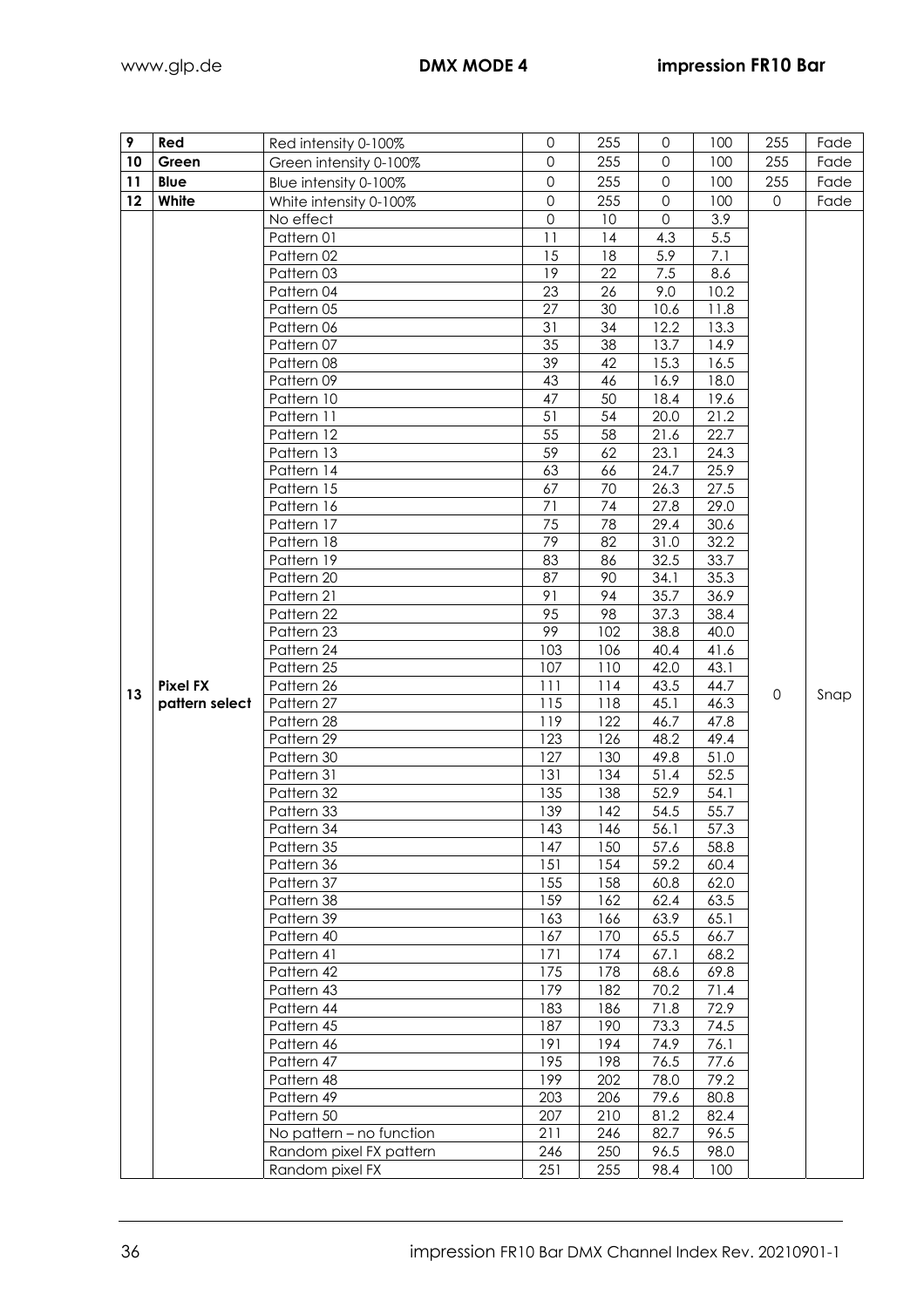|    |                                             | Pattern static Step 01                                | $\mathbf 0$     | 5               | 0.0         | 2.0   |                     | Snap |
|----|---------------------------------------------|-------------------------------------------------------|-----------------|-----------------|-------------|-------|---------------------|------|
|    |                                             | Pattern static Step 02                                | 6               | $\overline{11}$ | 2.4         | 4.3   |                     | Snap |
|    |                                             | Pattern static Step 03                                | 12              | 17              | 4.7         | 6.7   |                     | Snap |
|    |                                             | Pattern static Step 04                                | 18              | 23              | 7.1         | 9.0   |                     | Snap |
|    |                                             | Pattern static Step 05                                | 24              | 29              | 9.4         | 11.4  |                     | Snap |
|    |                                             | Pattern static Step 06                                | $\overline{30}$ | 35              | 11.8        | 13.7  |                     | Snap |
|    |                                             | Pattern static Step 07                                | 36              | 41              | 14.1        | 16.1  |                     | Snap |
|    |                                             | Pattern static Step 08                                | 42              | 47              | 16.5        | 18.4  |                     | Snap |
|    |                                             | Pattern static Step 09                                | 48              | 53              | 18.8        | 20.8  |                     | Snap |
|    |                                             | Pattern static Step 10                                | 54              | 59              | 21.2        | 23.1  |                     | Snap |
|    |                                             | Pattern static Step 11                                | 60              | 65              | 23.5        | 25.5  |                     | Snap |
|    | <b>Pixel FX</b>                             | Pattern static Step 12                                | 66              | 71              | 25.9        | 27.8  |                     | Snap |
|    | pattern static                              | Pattern static Step 13                                | 72              | 77              | 28.2        | 30.2  |                     | Snap |
| 14 | position /                                  | Pattern static Step 14                                | 78              | 83              | 30.6        | 32.5  | $\mathsf{O}\xspace$ | Snap |
|    | dynamic                                     | Pattern static Step 15                                | 84              | 89              | 32.9        | 34.9  |                     | Snap |
|    | movement                                    | Pattern static Step 16                                | 90              | 95              | 35.3        | 37.3  |                     | Snap |
|    |                                             | Pattern static Step 17                                | 96              | 101             | 37.6        | 39.6  |                     | Snap |
|    |                                             | Pattern static Step 18                                | 102             | 107             | 40.0        | 42.0  |                     | Snap |
|    |                                             | Pattern static Step 19                                | 108             | 113             | 42.4        | 44.3  |                     | Snap |
|    |                                             | Pattern static Step 20                                | 114             | 119             | 44.7        | 46.7  |                     | Snap |
|    |                                             | Stop / no function                                    | 120             | 127             | 47.1        | 49.8  |                     | Snap |
|    |                                             | Pattern dynamic, forwards                             |                 |                 |             |       |                     |      |
|    |                                             | fast > slow (run pattern from Step 1                  | 128             | 190             | 50.2        | 74.5  |                     | Fade |
|    |                                             | to end in loop)                                       |                 |                 |             |       |                     |      |
|    |                                             | Stop                                                  | 191             | 192             | 74.9        | 75.3  |                     | Snap |
|    |                                             | Pattern dynamic, backwards                            |                 |                 |             |       |                     |      |
|    |                                             | slow > fast (run pattern from end to                  | 193             | 255             | 75.7        | 100.0 |                     | Fade |
|    |                                             | Step 1 in loop)<br>Off (no crossfade between steps in |                 |                 |             |       |                     |      |
|    | <b>Pixel pattern</b><br><b>FX</b> crossfade | pattern)                                              | $\mathbf 0$     | 10              | 0.0         | 3.9   |                     | Snap |
| 15 | (Xfade                                      | $1 - 3$ sec. crossfade                                | 11              | 125             | 4.3         | 49.0  | $\mathbf 0$         | Fade |
|    | between                                     | Stop                                                  | 126             | 130             | 49.4        | 51.0  |                     | Snap |
|    | steps)                                      | $1 - 3$ sec. crossfade with tail                      | 131             | 255             | 51.4        | 100.0 |                     | Fade |
|    |                                             | No transition time, snap                              | $\mathbf 0$     | 10              | 0.0         | 3.9   |                     | Snap |
|    |                                             | Normal transition, 0s to 5s crossfade                 | 11              | 68              | 4.3         | 26.7  |                     | Fade |
|    | <b>Pixel FX</b>                             | No transition time, snap                              | 69              | 73              | 27.1        | 28.6  |                     | Snap |
|    | transition                                  | FOB (fade over blackout) transition,                  |                 |                 |             |       |                     |      |
| 16 | (Xfade                                      | Os to 5s crossfade                                    | 74              | 130             | 29.0        | 51.0  | 0                   | Fade |
|    | between                                     | No transition time, snap                              | 131             | 135             | 51.4        | 52.9  |                     | Snap |
|    | patterns)                                   | FOF (fade over full intensity) 0s to 5s               |                 |                 |             |       |                     |      |
|    |                                             | crossfade                                             | 136             | 193             | 53.3        | 75.7  |                     | Fade |
|    |                                             | No function                                           | 194             | 255             | 76.1        | 100.0 |                     |      |
|    | <b>Pixel FX</b>                             | Off (pattern length normal)                           | 0               | 0               | 0           | 0     |                     | Snap |
| 17 | pattern length                              | Pattern length 1 > 255 steps                          |                 | 255             | 0.4         | 100   | 0                   | Fade |
|    | <b>Pixel FX</b>                             | Off (pattern starts at first pixel)                   | 0               | 0               | 0           | 0     |                     | Snap |
| 18 | pattern offset                              | Pattern start offset 1 > 255 pixels                   | 1               | 255             | 0.4         | 100   | 0                   | Fade |
| 19 | <b>Zoom</b>                                 | Narrow > wide                                         | $\mathbf 0$     | 255             | $\mathbf 0$ | 100   | 0                   | Snap |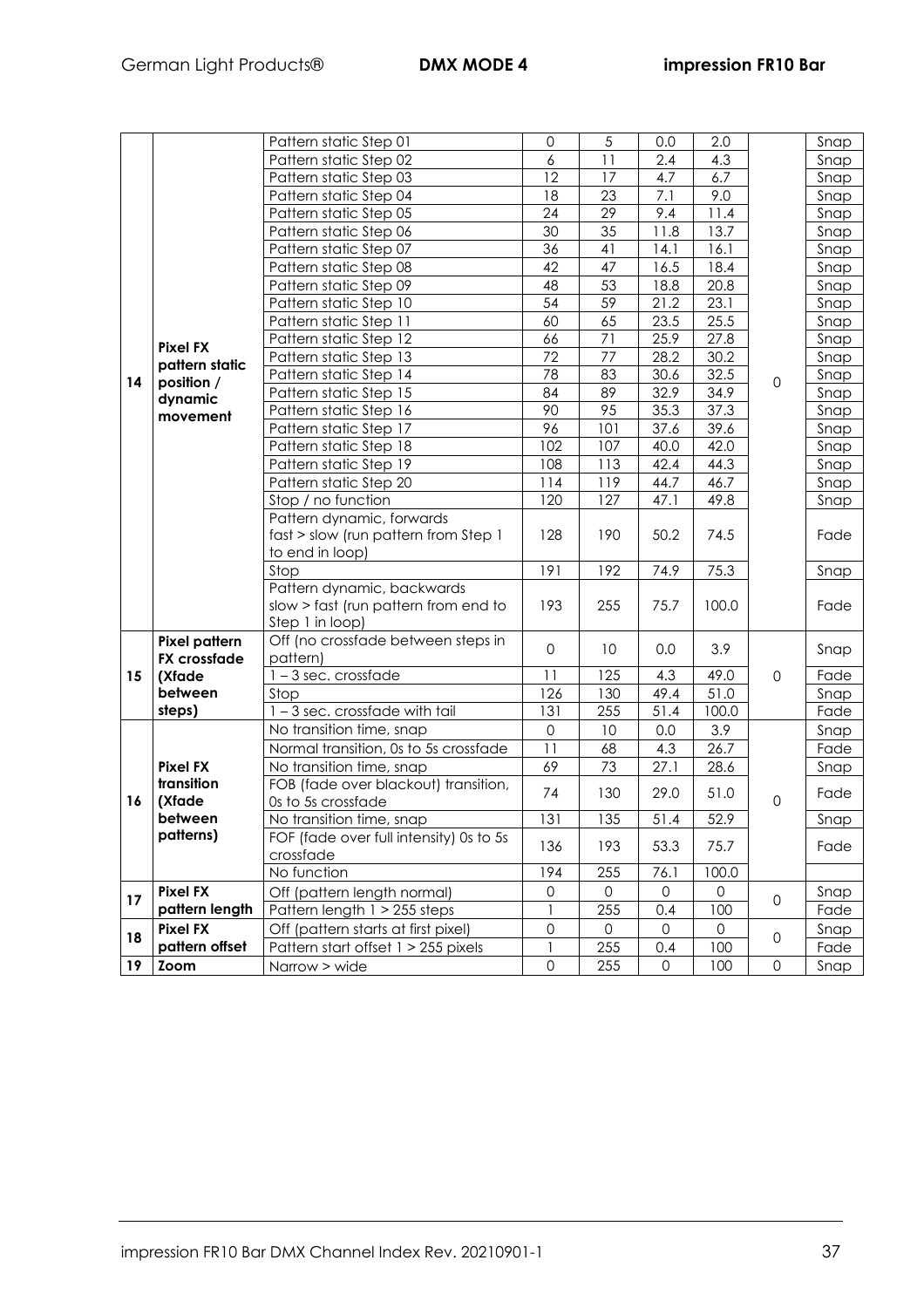|    |                | No effect, all lenses have normal | 0   | 10 <sup>°</sup> | $\mathbf 0$ | 3.9  |   |      |
|----|----------------|-----------------------------------|-----|-----------------|-------------|------|---|------|
|    |                | zoom functionality                |     |                 |             |      |   |      |
|    |                | Pattern 01                        | 11  | 14              | 4.3         | 5.5  |   |      |
|    |                | Pattern 02                        | 15  | 18              | 5.9         | 7.1  |   |      |
|    |                | Pattern 03                        | 19  | 22              | 7.5         | 8.6  |   |      |
|    |                | Pattern 04                        | 23  | 26              | 9.0         | 10.2 |   |      |
|    |                | Pattern 05                        | 27  | 30              | 10.6        | 11.8 |   |      |
|    |                | Pattern 06                        | 31  | 34              | 12.2        | 13.3 |   |      |
|    |                | Pattern 07                        | 35  | 38              | 13.7        | 14.9 |   |      |
|    |                | Pattern 08                        | 39  | 42              | 15.3        | 16.5 |   |      |
|    |                | Pattern 09                        | 43  | 46              | 16.9        | 18.0 |   |      |
|    |                | Pattern 10                        | 47  | 50              | 18.4        | 19.6 |   |      |
|    |                | Pattern 11                        | 51  | 54              | 20.0        | 21.2 |   |      |
|    |                | Pattern 12                        | 55  | 58              | 21.6        | 22.7 |   |      |
|    |                | Pattern 13                        | 59  | 62              | 23.1        | 24.3 |   |      |
|    |                | Pattern 14                        | 63  | 66              | 24.7        | 25.9 |   |      |
|    |                | Pattern 15                        | 67  | 70              | 26.3        | 27.5 |   |      |
|    |                | Pattern 16                        | 71  | 74              | 27.8        | 29.0 |   |      |
|    |                | Pattern 17                        | 75  | 78              | 29.4        | 30.6 |   |      |
|    |                | Pattern 18                        | 79  | 82              | 31.0        | 32.2 |   |      |
|    |                | Pattern 19                        | 83  | 86              | 32.5        | 33.7 |   |      |
|    |                | Pattern 20                        | 87  | 90              | 34.1        | 35.3 |   |      |
|    |                | Pattern 21                        | 91  | 94              | 35.7        | 36.9 |   |      |
|    |                | Pattern 22                        | 95  | 98              | 37.3        | 38.4 |   |      |
|    |                | Pattern 23                        | 99  | 102             | 38.8        | 40.0 |   |      |
|    |                | Pattern 24                        | 103 | 106             | 40.4        | 41.6 |   |      |
|    | <b>Zoom FX</b> | Pattern 25                        | 107 | 110             | 42.0        | 43.1 |   |      |
| 20 | pattern select | Pattern 26                        | 111 | 114             | 43.5        | 44.7 | 0 | Snap |
|    |                | Pattern 27                        | 115 | 118             | 45.1        | 46.3 |   |      |
|    |                | Pattern 28                        | 119 | 122             | 46.7        | 47.8 |   |      |
|    |                | Pattern 29                        | 123 | 126             | 48.2        | 49.4 |   |      |
|    |                | Pattern 30                        | 127 | 130             | 49.8        | 51.0 |   |      |
|    |                | Pattern 31                        | 131 | 134             | 51.4        | 52.5 |   |      |
|    |                | Pattern 32                        | 135 | 138             | 52.9        | 54.1 |   |      |
|    |                | Pattern 33                        | 139 | 142             | 54.5        | 55.7 |   |      |
|    |                | Pattern 34                        | 143 | 146             | 56.1        | 57.3 |   |      |
|    |                | Pattern 35                        | 147 | 150             | 57.6        | 58.8 |   |      |
|    |                | Pattern 36                        | 151 | 154             | 59.2        | 60.4 |   |      |
|    |                | Pattern 37                        | 155 | 158             | 60.8        | 62.0 |   |      |
|    |                | Pattern 38                        | 159 | 162             | 62.4        | 63.5 |   |      |
|    |                | Pattern 39                        | 163 | 166             | 63.9        | 65.1 |   |      |
|    |                | Pattern 40                        | 167 | 170             | 65.5        | 66.7 |   |      |
|    |                | Pattern 41                        | 171 | 174             | 67.1        | 68.2 |   |      |
|    |                | Pattern 42                        | 175 | 178             | 68.6        | 69.8 |   |      |
|    |                | Pattern 43                        | 179 | 182             | 70.2        | 71.4 |   |      |
|    |                | Pattern 44                        | 183 | 186             | 71.8        | 72.9 |   |      |
|    |                | Pattern 45                        | 187 | 190             | 73.3        | 74.5 |   |      |
|    |                | Pattern 46                        | 191 | 194             | 74.9        | 76.1 |   |      |
|    |                | Pattern 47                        | 195 | 198             | 76.5        | 77.6 |   |      |
|    |                | Pattern 48                        | 199 | 202             | 78.0        | 79.2 |   |      |
|    |                | Pattern 49                        | 203 | 206             | 79.6        | 80.8 |   |      |
|    |                | Pattern 50                        | 207 | 210             | 81.2        | 82.4 |   |      |
|    |                | No pattern - no function          | 211 | 246             | 82.7        | 96.5 |   |      |
|    |                |                                   |     |                 |             |      |   |      |
|    |                | Random zoom FX pattern            | 246 | 250             | 96.5        | 98.0 |   |      |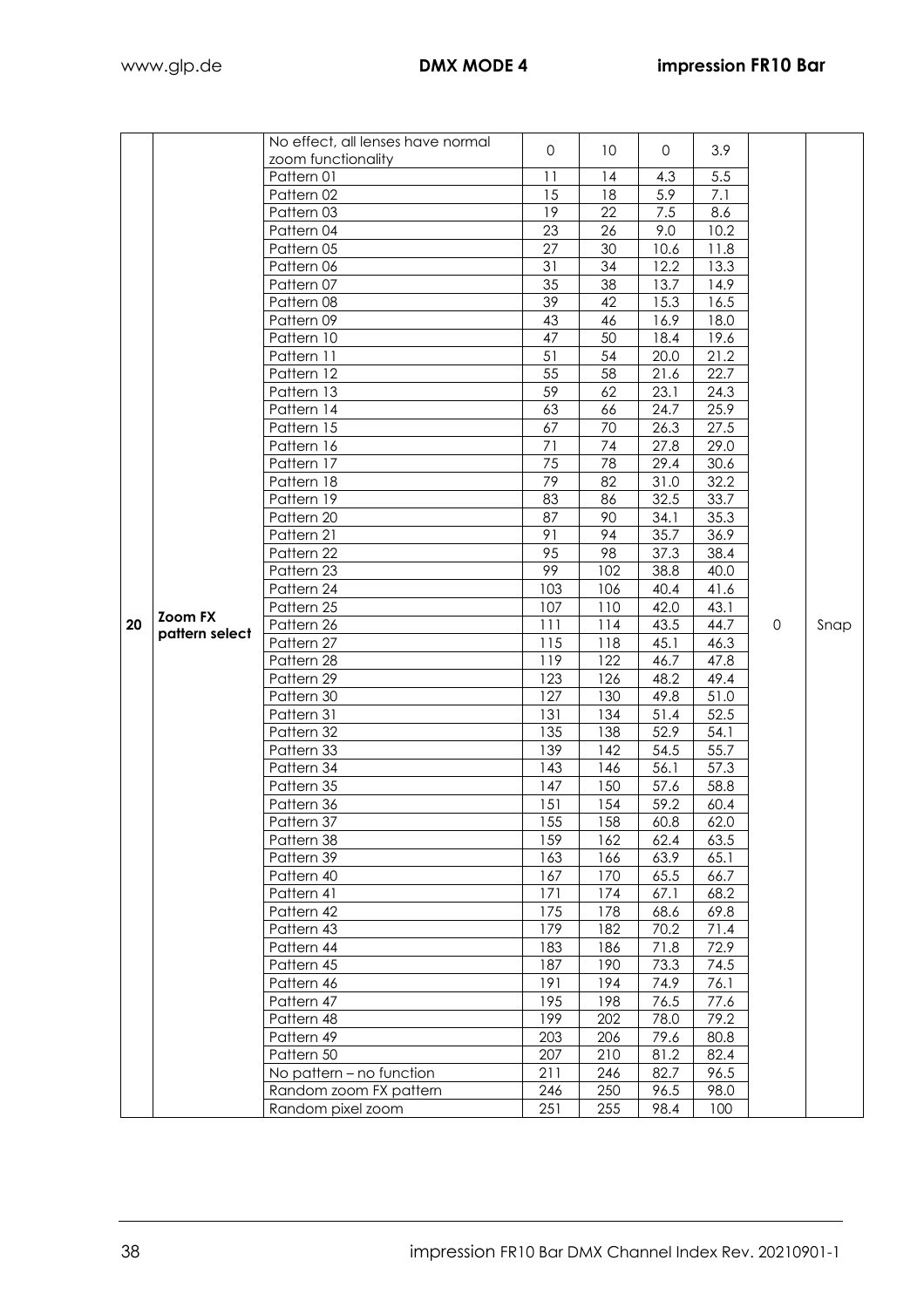|         |                       | Pattern static Step 01                         | $\mathbf 0$ | 5   | 0.0  | 2.0   |             |              |
|---------|-----------------------|------------------------------------------------|-------------|-----|------|-------|-------------|--------------|
|         |                       | Pattern static Step 02                         | 6           | 11  | 2.4  | 4.3   |             |              |
|         |                       | Pattern static Step 03                         | 12          | 17  | 4.7  | 6.7   |             |              |
|         |                       | Pattern static Step 04                         | 18          | 23  | 7.1  | 9.0   |             |              |
|         |                       | Pattern static Step 05                         | 24          | 29  | 9.4  | 11.4  |             |              |
|         |                       | Pattern static Step 06                         | 30          | 35  | 11.8 | 13.7  |             |              |
|         |                       | Pattern static Step 07                         | 36          | 41  | 14.1 | 16.1  |             |              |
|         |                       | Pattern static Step 08                         | 42          | 47  | 16.5 | 18.4  |             |              |
|         |                       | Pattern static Step 09                         | 48          | 53  | 18.8 | 20.8  |             |              |
|         |                       | Pattern static Step 10                         | 54          | 59  | 21.2 | 23.1  |             |              |
|         |                       | Pattern static Step 11                         | 60          | 65  | 23.5 | 25.5  |             |              |
|         | <b>Zoom FX static</b> | Pattern static Step 12                         | 66          | 71  | 25.9 | 27.8  |             |              |
|         | pattern               | Pattern static Step 13                         | 72          | 77  | 28.2 | 30.2  |             |              |
| 21      | position /            | Pattern static Step 14                         | 78          | 83  | 30.6 | 32.5  | $\mathbf 0$ | Snap         |
|         | dynamic               | Pattern static Step 15                         | 84          | 89  | 32.9 | 34.9  |             |              |
|         | pattern               | Pattern static Step 16                         | 90          | 95  | 35.3 | 37.3  |             |              |
|         | movement              | Pattern static Step 17                         | 96          | 101 | 37.6 | 39.6  |             |              |
|         |                       | Pattern static Step 18                         | 102         | 107 | 40.0 | 42.0  |             |              |
|         |                       | Pattern static Step 19                         | 108         | 113 | 42.4 | 44.3  |             |              |
|         |                       | Pattern static Step 20                         | 114         | 119 | 44.7 | 46.7  |             |              |
|         |                       | Stop / no function                             | 120         | 127 | 47.1 | 49.8  |             |              |
|         |                       | Pattern dynamic, forwards fast >               |             |     |      |       |             |              |
|         |                       | slow (run pattern from Step 1 to end           | 128         | 190 | 50.2 | 74.5  |             |              |
|         |                       | in loop)                                       |             |     |      |       |             |              |
|         |                       | Stop                                           | 191         | 192 | 74.9 | 75.3  |             |              |
|         |                       | Pattern dynamic, backwards                     |             |     |      |       |             |              |
|         |                       | slow > fast (run pattern from end to           | 193         | 255 | 75.7 | 100.0 |             |              |
|         |                       | Step 1 in loop)                                |             |     |      |       |             |              |
|         | Zoom pattern          | Off (no crossfade between steps in<br>pattern) | $\mathbf 0$ | 10  | 0.0  | 3.9   |             | Snap         |
| $22 \,$ | <b>FX</b> crossfade   | $1 - 3$ sec. crossfade                         | 11          | 125 | 4.3  | 49.0  |             | Fade         |
|         | (Xfade<br>between     | Stop                                           | 126         | 130 | 49.4 | 51.0  | 0           |              |
|         | steps)                | $1 - 3$ sec. crossfade with tail               | 131         | 255 | 51.4 | 100.0 |             | Snap<br>Fade |
|         |                       | No transition time, snap                       | $\mathbf 0$ | 10  | 0.0  | 3.9   |             |              |
|         |                       | Normal transition, 0s to 5s crossfade          | 11          | 68  | 4.3  | 26.7  |             | Snap<br>Fade |
|         | Zoom pattern          | No transition time, snap                       | 69          | 73  | 27.1 | 28.6  |             | Snap         |
|         | <b>FX</b> transition  | FON (fade over narrow) transition, 0s          |             |     |      |       |             |              |
| 23      | (Xfade                | to 5s crossfade                                | 74          | 130 | 29.0 | 51.0  | 0           | Fade         |
|         | between               | No transition time, snap                       | 131         | 135 | 51.4 | 52.9  |             | Snap         |
|         | patterns)             | FOW (fade over wide) 0s to 5s                  |             |     |      |       |             |              |
|         |                       | crossfade                                      | 136         | 193 | 53.3 | 75.7  |             | Fade         |
|         |                       | No function                                    | 194         | 255 | 76.1 | 100.0 |             |              |
|         | Zoom pattern          | Off (pattern length normal)                    | 0           | 0   | 0    | 0     |             | Snap         |
| 24      | <b>FX length</b>      | Pattern length 1 > 255 steps                   |             | 255 | 0.4  | 100   | 0           | Fade         |
|         | Zoom pattern          | Off (pattern starts at first pixel)            | 0           | 0   | 0    | 0     |             | Snap         |
| 25      | FX offset             | Pattern start offset 1 > 255 pixels            | 1           |     |      |       | 0           |              |
|         |                       |                                                |             | 255 | 0.4  | 100   |             | Fade         |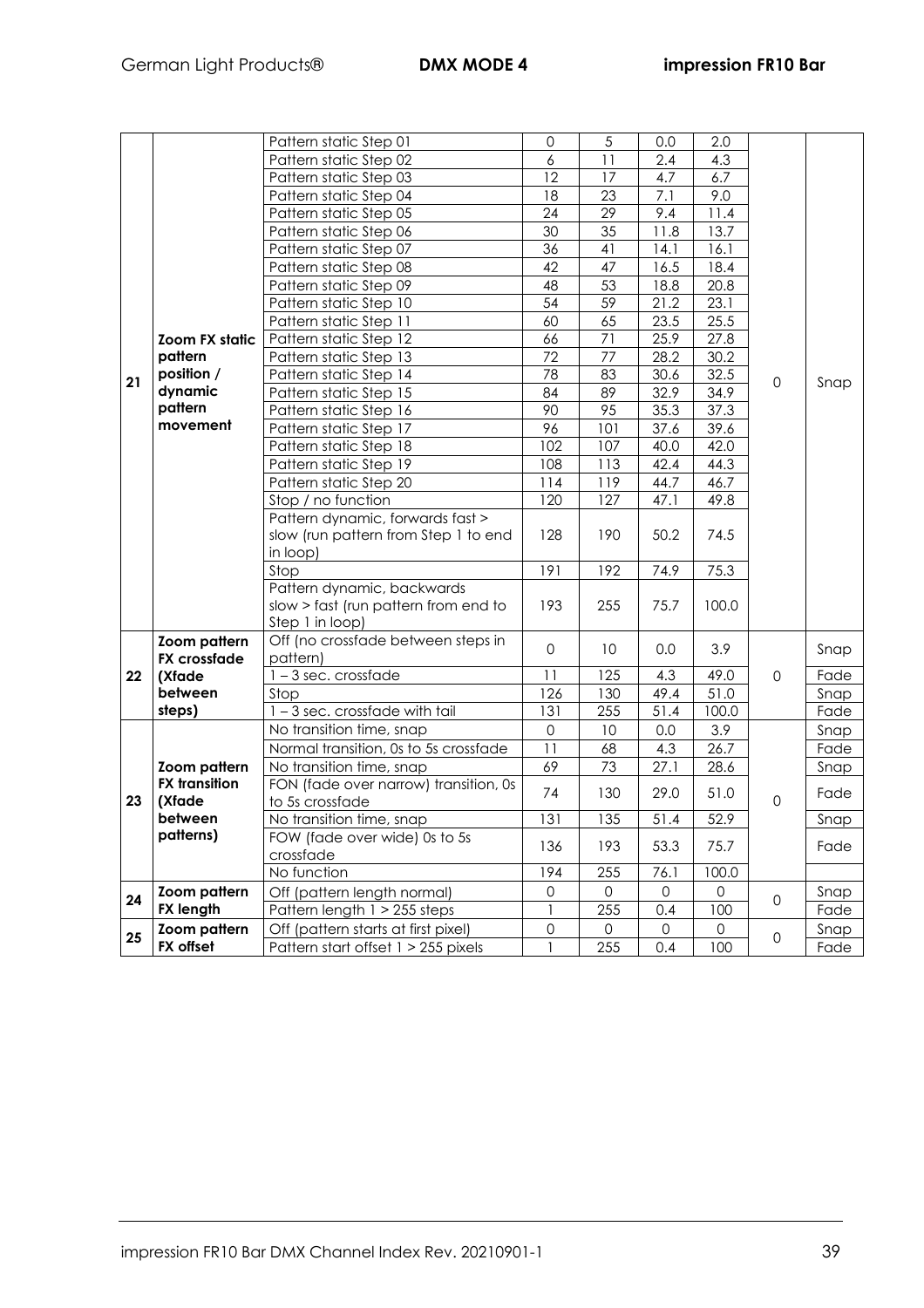| Layer 2 (individual pixel intensity layer) |                        |                                                                  |                     |            |                     |             |             |              |
|--------------------------------------------|------------------------|------------------------------------------------------------------|---------------------|------------|---------------------|-------------|-------------|--------------|
| 26                                         | Layer 2 master         |                                                                  |                     |            |                     |             |             |              |
|                                            | coarse                 | Layer 2 (pixel intensity) master                                 | $\mathbf 0$         | 65535      | 0                   | 100         | 32768       | Fade         |
| 27                                         | Layer 2 master<br>fine | 0-100% (16-bit)                                                  |                     |            |                     |             |             |              |
|                                            |                        | Shutter closed                                                   | $\mathbf 0$         | 4          | $\Omega$            | 1.6         |             | Snap         |
|                                            |                        | Dimmer flash (at intensity change)                               | 5                   | 9          | 2.0                 | 3.5         |             | Snap         |
|                                            |                        | Pulse slow > fast                                                | 10                  | 39         | 3.9                 | 15.3        |             | Fade         |
|                                            |                        | Opening pulse slow > fast                                        | 40                  | 69         | 15.7                | 27.1        |             | Fade         |
| 28                                         | Layer 2 shutter        | Closing pulse slow > fast                                        | 70                  | 99         | 27.5                | 38.8        | 255         | Fade         |
|                                            |                        | Double flash slow > fast                                         | 100                 | 129        | 39.2                | 50.6        |             | Fade         |
|                                            |                        | Random pixel strobe slow > fast                                  | 130                 | 159        | 51.0                | 62.4        |             | Fade         |
|                                            |                        | Random all strobe slow > fast                                    | 160                 | 199<br>250 | 62.7                | 78.0        |             | Fade         |
|                                            |                        | Strobe sync all pixels 1Hz > 10Hz<br>Open                        | 200<br>251          | 255        | 78.4<br>98.4        | 98.0<br>100 |             | Fade<br>Snap |
| 29                                         | Pixel 01 Red           |                                                                  | $\mathbf 0$         | 255        | 0                   | 100         | 255         |              |
| 30                                         | Pixel 01 Green         | Pixel 01 red intensity 0-100%<br>Pixel 01 green intensity 0-100% | $\mathbf 0$         | 255        | $\mathbf 0$         | 100         | 255         | Fade<br>Fade |
| 31                                         | Pixel 01 Blue          | Pixel 01 blue intensity 0-100%                                   | $\mathbf 0$         | 255        | 0                   | 100         | 255         | Fade         |
| 32                                         | Pixel 01 White         | Pixel 01 white intensity 0-100%                                  | $\mathbf 0$         | 255        | $\mathbf 0$         | 100         | $\mathbf 0$ | Fade         |
| 33                                         | Pixel 02 Red           |                                                                  | $\mathbf 0$         | 255        | $\mathbf{0}$        | 100         | 255         |              |
| 34                                         | Pixel 02 Green         | Pixel 02 red intensity 0-100%<br>Pixel 02 green intensity 0-100% | $\mathbf 0$         | 255        | $\mathbf 0$         | 100         | 255         | Fade<br>Fade |
| 35                                         | Pixel 02 Blue          | Pixel 02 blue intensity 0-100%                                   | $\mathbf 0$         | 255        | $\mathbf 0$         | 100         | 255         | Fade         |
| 36                                         | Pixel 02 White         | Pixel 02 white intensity 0-100%                                  | $\mathbf 0$         | 255        | $\mathbf 0$         | 100         | 0           | Fade         |
| 37                                         | Pixel 03 Red           | Pixel 03 red intensity 0-100%                                    | $\mathbf 0$         | 255        | 0                   | 100         | 255         | Fade         |
| 38                                         | Pixel 03 Green         | Pixel 03 green intensity 0-100%                                  | $\mathbf 0$         | 255        | $\mathbf{0}$        | 100         | 255         | Fade         |
| 39                                         | Pixel 03 Blue          | Pixel 03 blue intensity 0-100%                                   | $\mathbf 0$         | 255        | $\mathsf{O}\xspace$ | 100         | 255         | Fade         |
| 40                                         | Pixel 03 White         | Pixel 03 white intensity 0-100%                                  | $\mathbf 0$         | 255        | $\mathbf 0$         | 100         | $\mathbf 0$ | Fade         |
| 41                                         | Pixel 04 Red           | Pixel 04 red intensity 0-100%                                    | 0                   | 255        | $\mathbf 0$         | 100         | 255         | Fade         |
| 42                                         | Pixel 04 Green         | Pixel 04 green intensity 0-100%                                  | $\mathbf 0$         | 255        | $\mathbf 0$         | 100         | 255         | Fade         |
| 43                                         | Pixel 04 Blue          | Pixel 04 blue intensity 0-100%                                   | $\mathsf{O}\xspace$ | 255        | $\mathbf 0$         | 100         | 255         | Fade         |
| 44                                         | Pixel 04 White         | Pixel 04 white intensity 0-100%                                  | $\mathbf 0$         | 255        | $\mathbf 0$         | 100         | $\mathbf 0$ | Fade         |
| 45                                         | Pixel 05 Red           | Pixel 05 red intensity 0-100%                                    | $\mathbf 0$         | 255        | 0                   | 100         | 255         | Fade         |
| 46                                         | Pixel 05 Green         | Pixel 05 green intensity 0-100%                                  | $\mathbf 0$         | 255        | $\mathbf 0$         | 100         | 255         | Fade         |
| 47                                         | Pixel 05 Blue          | Pixel 05 blue intensity 0-100%                                   | $\mathbf 0$         | 255        | $\mathsf{O}\xspace$ | 100         | 255         | Fade         |
| 48                                         | Pixel 05 White         | Pixel 05 white intensity 0-100%                                  | $\mathbf 0$         | 255        | $\mathbf 0$         | 100         | $\Omega$    | Fade         |
| 49                                         | Pixel 06 Red           | Pixel 06 red intensity 0-100%                                    | 0                   | 255        | 0                   | 100         | 255         | Fade         |
| 50                                         | Pixel 06 Green         | Pixel 06 green intensity 0-100%                                  | $\mathsf{O}$        | 255        | $\mathsf{O}\xspace$ | 100         | 255         | Fade         |
| 51                                         | Pixel 06 Blue          | Pixel 06 blue intensity 0-100%                                   | $\mathsf{O}\xspace$ | 255        | 0                   | 100         | 255         | Fade         |
| 52                                         | Pixel 06 White         | Pixel 06 white intensity 0-100%                                  | $\mathbf 0$         | 255        | 0                   | 100         | 0           | Fade         |
| 53                                         | Pixel 07 Red           | Pixel 07 red intensity 0-100%                                    | 0                   | 255        | 0                   | 100         | 255         | Fade         |
| 54                                         | Pixel 07 Green         | Pixel 07 green intensity 0-100%                                  | $\mathbf 0$         | 255        | $\mathsf{O}\xspace$ | 100         | 255         | Fade         |
| 55                                         | Pixel 07 Blue          | Pixel 07 blue intensity 0-100%                                   | $\mathbf 0$         | 255        | 0                   | 100         | 255         | Fade         |
| 56                                         | Pixel 07 White         | Pixel 07 white intensity 0-100%                                  | $\mathbf 0$         | 255        | $\mathbf{0}$        | 100         | 0           | Fade         |
| 57                                         | Pixel 08 Red           | Pixel 08 red intensity 0-100%                                    | $\mathsf{O}\xspace$ | 255        | $\mathsf{O}\xspace$ | 100         | 255         | Fade         |
| 58                                         | Pixel 08 Green         | Pixel 08 green intensity 0-100%                                  | $\mathbf 0$         | 255        | $\mathbf{0}$        | 100         | 255         | Fade         |
| 59                                         | Pixel 08 Blue          | Pixel 08 blue intensity 0-100%                                   | $\mathbf 0$         | 255        | 0                   | 100         | 255         | Fade         |
| 60                                         | Pixel 08 White         | Pixel 08 white intensity 0-100%                                  | $\mathbf 0$         | 255        | 0                   | 100         | 0           | Fade         |
| 61                                         | Pixel 09 Red           | Pixel 09 red intensity 0-100%                                    | $\mathbf 0$         | 255        | 0                   | 100         | 255         | Fade         |
| 62                                         | Pixel 09 Green         | Pixel 09 green intensity 0-100%                                  | $\mathbf 0$         | 255        | $\mathbf{0}$        | 100         | 255         | Fade         |
| 63                                         | Pixel 09 Blue          | Pixel 09 blue intensity 0-100%                                   | $\mathbf 0$         | 255        | 0                   | 100         | 255         | Fade         |
| 64                                         | Pixel 09 White         | Pixel 09 white intensity 0-100%                                  | $\mathbf 0$         | 255        | $\mathbf 0$         | 100         | $\mathbf 0$ | Fade         |
| 65                                         | Pixel 10 Red           | Pixel 10 red intensity 0-100%                                    | $\mathbf 0$         | 255        | 0                   | 100         | 255         | Fade         |
| 66                                         | Pixel 10 Green         | Pixel 10 green intensity 0-100%                                  | $\mathsf{O}\xspace$ | 255        | 0                   | 100         | 255         | Fade         |
| 67                                         | Pixel 10 Blue          | Pixel 10 blue intensity 0-100%                                   | $\mathsf{O}\xspace$ | 255        | 0                   | 100         | 255         | Fade         |
| 68                                         | Pixel 10 White         | Pixel 10 white intensity 0-100%                                  | $\mathbf 0$         | 255        | 0                   | 100         | 0           | Fade         |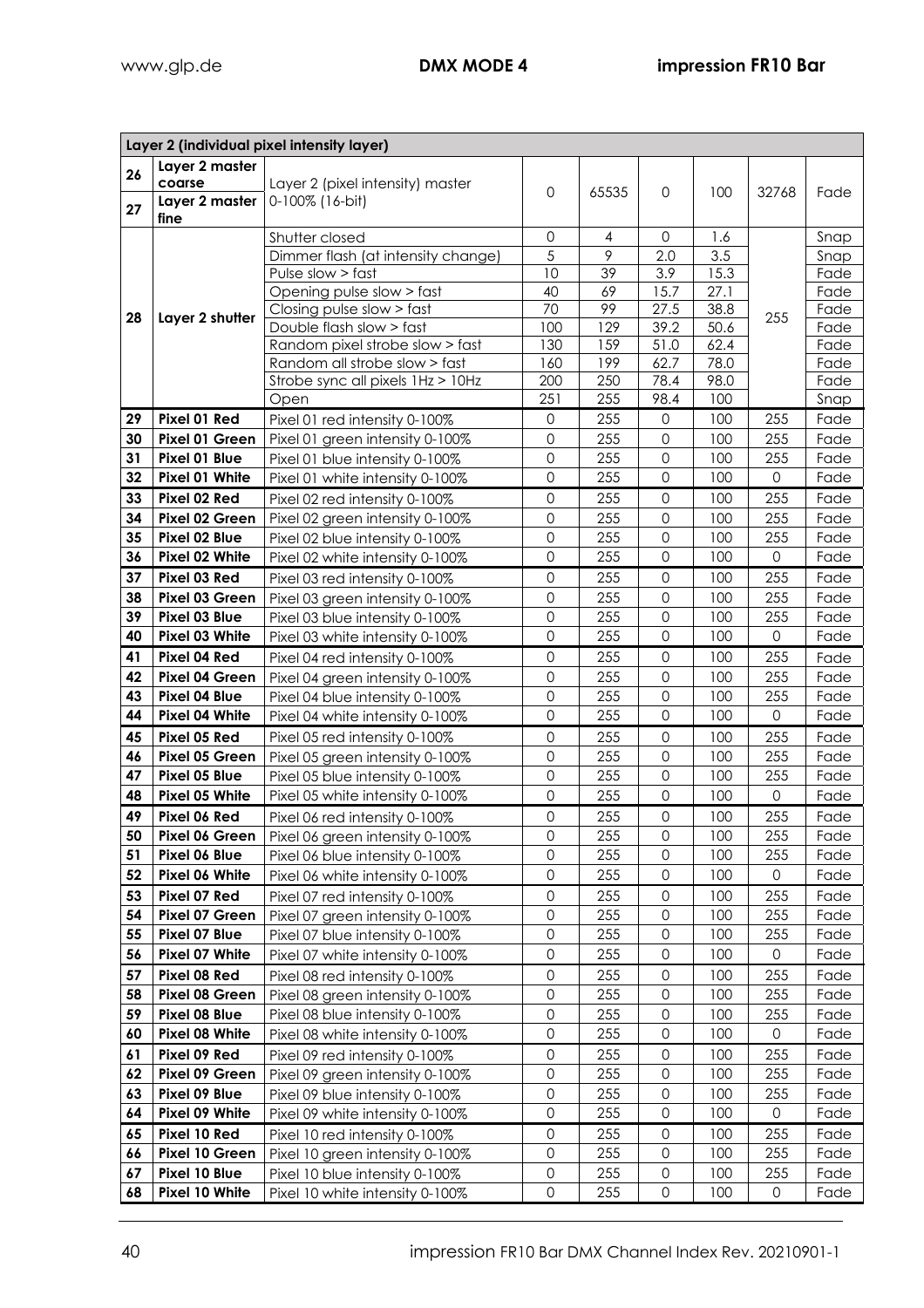| Layer 3 (individual pixel zoom layer) |                      |                                    |   |     |          |     |     |      |
|---------------------------------------|----------------------|------------------------------------|---|-----|----------|-----|-----|------|
| 69                                    | Pixel zoom<br>master | Layer 3 (pixel zoom) master 0-100% | 0 | 255 | 0        | 100 | 128 | Fade |
| 70                                    | Pixel 01 Zoom        | Pixel 01 zoom wide $>$ narrow      | 0 | 255 | $\Omega$ | 100 | 128 | Fade |
| 71                                    | Pixel 02 Zoom        | Pixel 02 zoom wide $>$ narrow      | 0 | 255 | $\Omega$ | 100 | 128 | Fade |
| 72                                    | Pixel 03 Zoom        | Pixel 03 zoom wide $>$ narrow      | 0 | 255 | $\Omega$ | 100 | 128 | Fade |
| 73                                    | Pixel 04 Zoom        | Pixel 04 zoom wide $>$ narrow      | 0 | 255 | $\Omega$ | 100 | 128 | Fade |
| 74                                    | Pixel 05 Zoom        | Pixel 05 zoom wide $>$ narrow      | 0 | 255 | $\Omega$ | 100 | 128 | Fade |
| 75                                    | Pixel 06 Zoom        | Pixel 06 zoom wide $>$ narrow      | 0 | 255 | $\Omega$ | 100 | 128 | Fade |
| 76                                    | Pixel 07 Zoom        | Pixel 07 zoom wide $>$ narrow      | 0 | 255 | $\Omega$ | 100 | 128 | Fade |
| 77                                    | Pixel 08 Zoom        | Pixel 08 zoom wide $>$ narrow      | 0 | 255 | $\Omega$ | 100 | 128 | Fade |
| 78                                    | Pixel 09 Zoom        | Pixel 09 zoom wide $>$ narrow      | 0 | 255 | $\Omega$ | 100 | 128 | Fade |
| 79                                    | Pixel 10 Zoom        | Pixel 10 zoom wide $>$ narrow      | 0 | 255 | $\Omega$ | 100 | 128 | Fade |